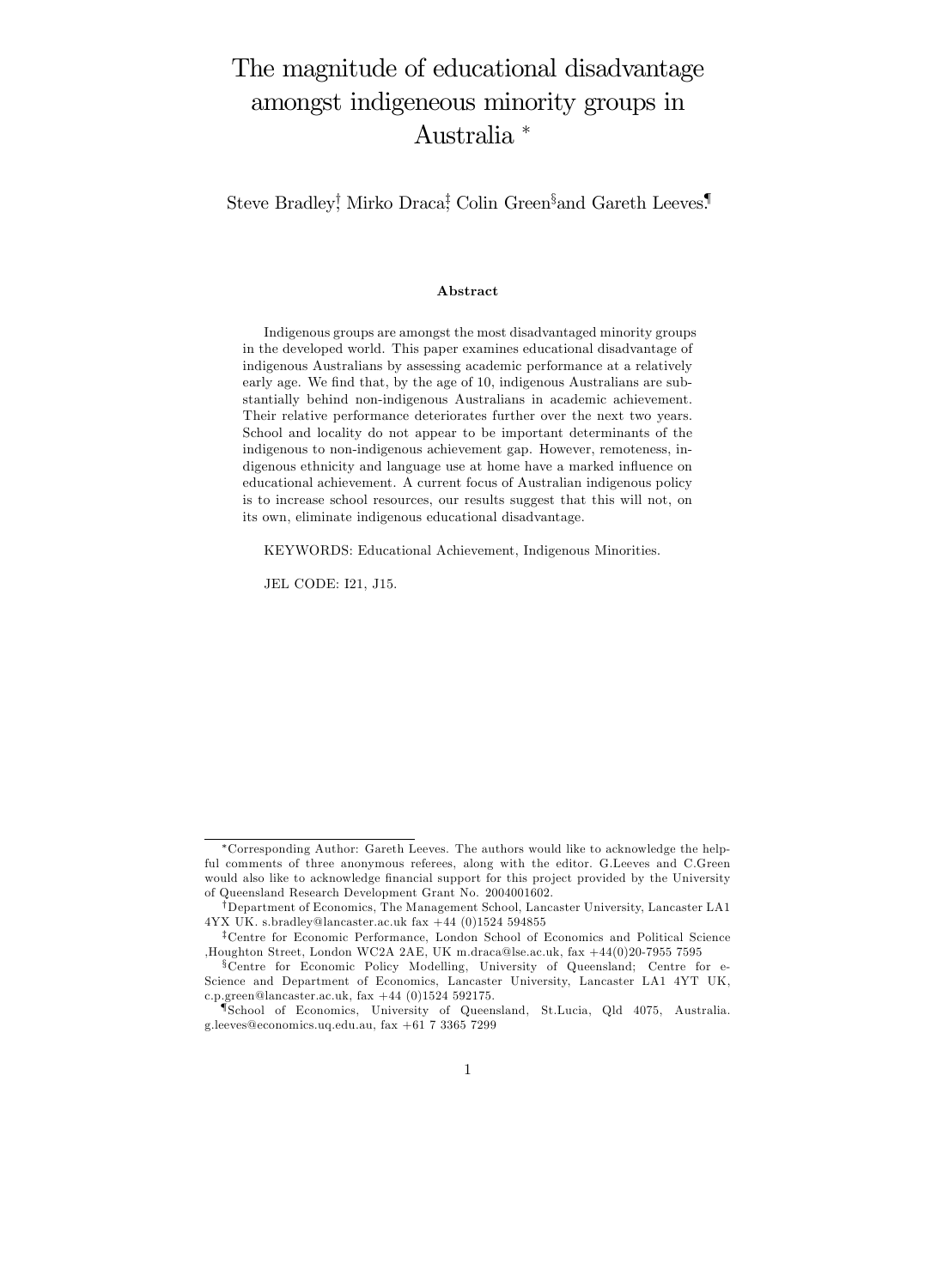## 1 INTRODUCTION

Indigenous minority groups in countries such as Australia, Canada, New Zealand and the United States are severely disadvantaged according to a range of socioeconomic indicators (Kimmel 1997, Kuhn and Sweetman 2002, Maani 2004), which are strongly associated with 'pre-market' factors (George and Kuhn 1994). In particular, educational attainment is critical due to its impact on labour market success, and because it reduces the risk of other negative social outcomes, such as criminality and substance abuse (Borland and Hunter 2000). Educational disadvantage can start at an early age and is determined by family and school inputs as well as racial factors (Todd and Wolpin 2004).

In this paper we examine the educational performance of indigenous Australians compared to that of non-indigenous Australians. Specifically, we investigate the magnitude of educational disadvantage amongst indigenous groups and show how this becomes progressively worse as these student groups get older. To do this we focus on test score performance in both literacy and numeracy of Queensland students in senior primary school at ages 10 and 12. Evidence from the US documents how gaps develop between racial minorities and the majority group, in some instances widening as the length of time in the school system increases (Carneiro et al 2003, ?). However, there is very little comparable evidence for indigenous minority groups.

The population of indigenous minority groups tend to be highly spatially concentrated, often residing in remote communities or concentrated in particular urban areas. This is particularly true of indigenous Australians. Approximately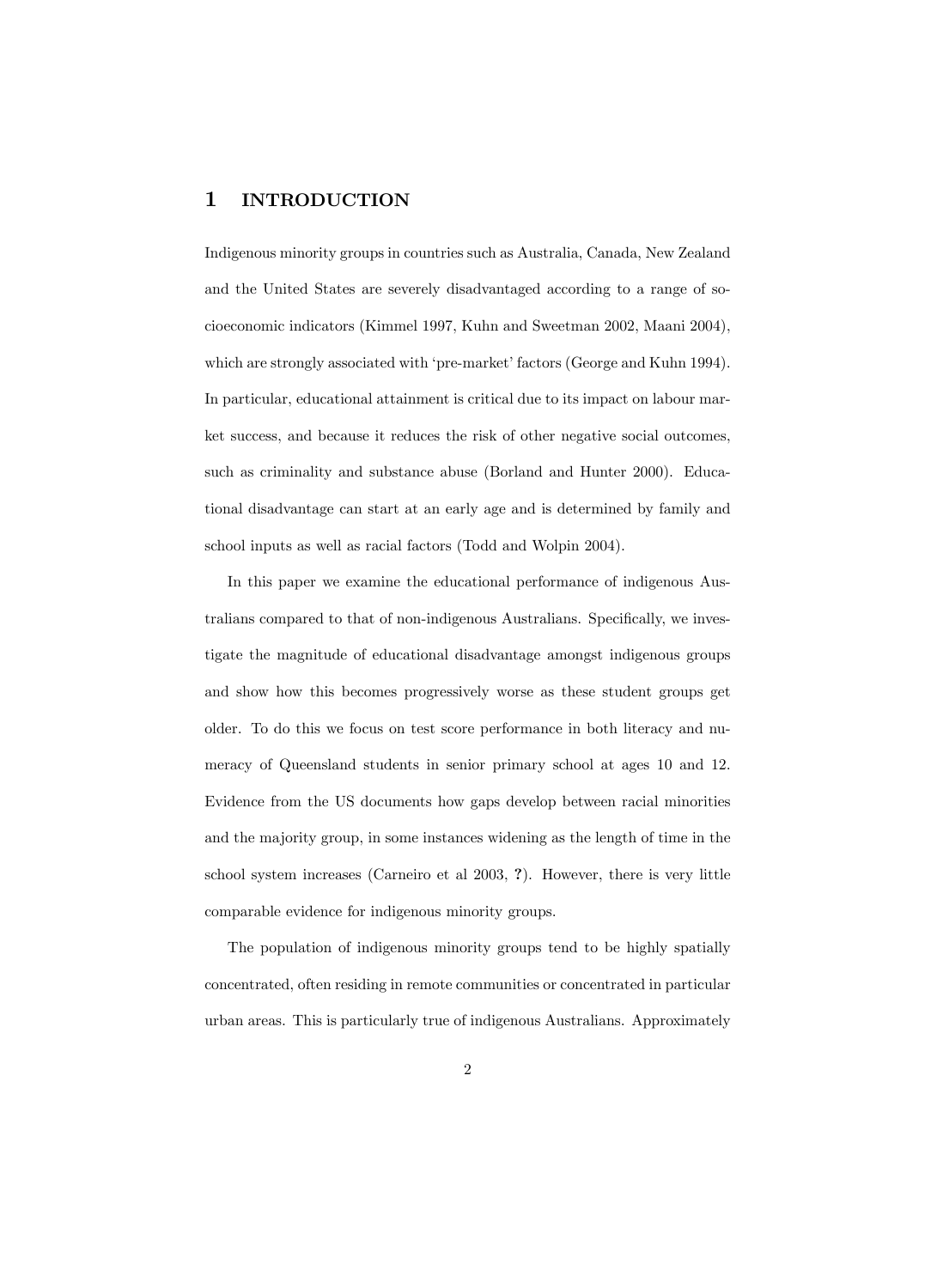half of the working indigenous population live in rural or remote areas (Borland and Hunter 2000), while urban indigenous Australians are often concentrated in lower income residential areas (Hunter 1996). This spatial segregation poses particular problems in terms of education policy, as indigenous Australians are often schooled in circumstances that differ markedly from other Australians (ABS 1995). Furthermore, for many indigenous children, and especially those in rural and remote areas, English will be a second language (ESL) which may further compound the disadvantage associated with attending relatively poor schools.

This study is novel in a number of ways. It represents the first econometric study comparing indigenous and non-indigenous educational differentials for primary age pupils. This is examined by contrasting indigenous educational performance to that of non-indigenous Australians from an English Speaking Background (ESB) and those from a non-English Background (NESB). We also distinguish between Aboriginal Australians and Torres Strait Islanders, who have different ethnic backgrounds, customs and languages. The two groups typically have been treated as a single group in previous research, which as we shall show is incorrect.<sup>1</sup> Lastly, this study provides an analysis of the correlation between geographical remoteness and indigenous educational attainment.<sup>2</sup> As such we provide insights that may be generalised to other indigenous minority populations, such as those in the US and Canada.

 $1A$  notable exception is Biddle et al (2004) which includes an examination of differences in secondary educational participation between Aborigines and Torres Strait Islanders.

 $2$ Kuhn and Sweetman (2002) argue, however, that the effect of geographical remoteness on indigenous outcomes may reflect cultural rather than spatial factors.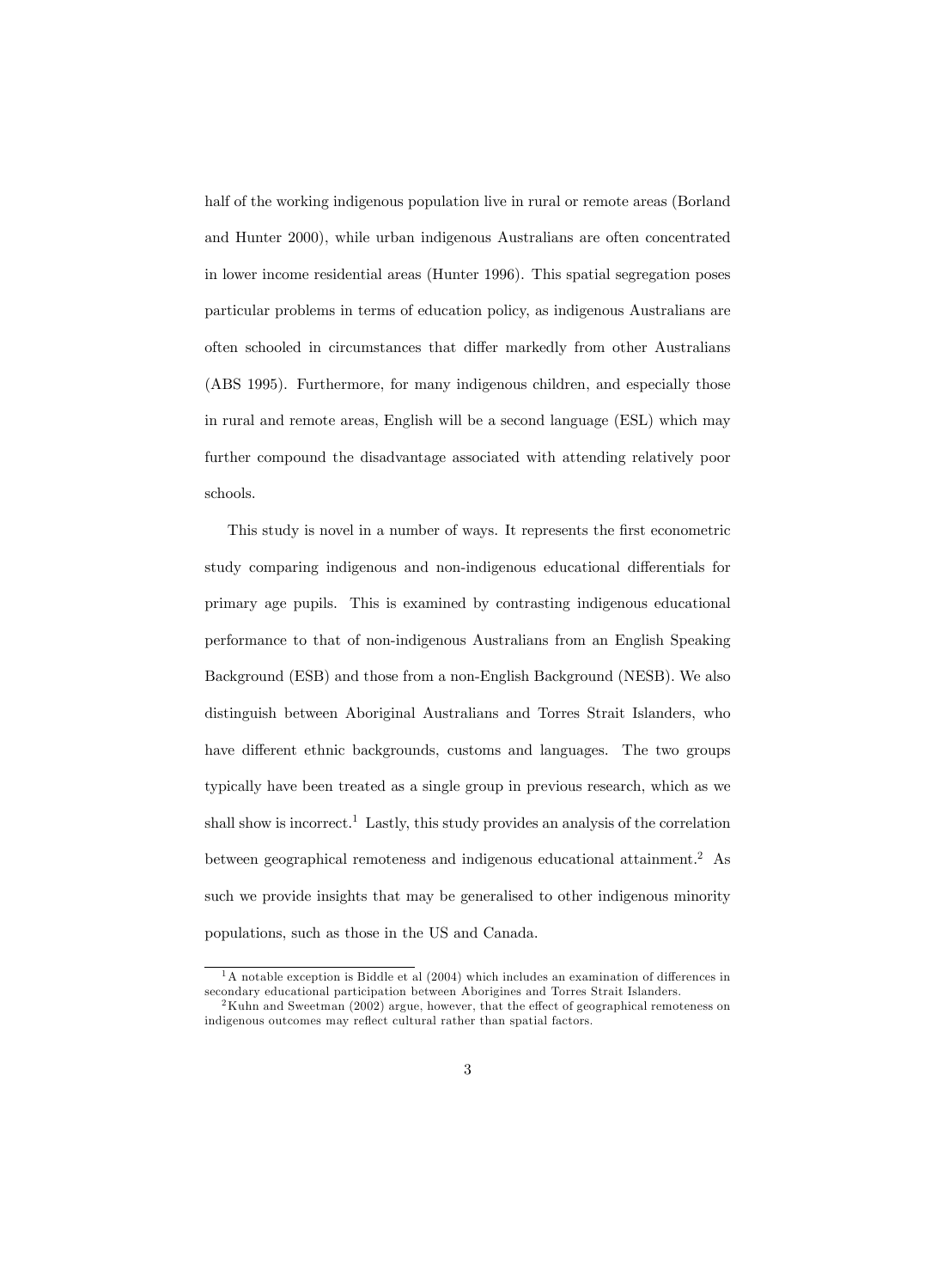We find that, even at the age of 10 years, indigenous students perform markedly worse on numeracy and literacy tests when compared to non-indigenous students. At this stage indigenous students are already approximately 1 year behind on literacy and numeracy performance when compared to national benchmark standards. This disparity is even more marked for rural and remote indigenous students, who are on average approximately 2 years behind the literacy and numeracy skills of ESB children in similar geographic areas by age 12. Furthermore, these differences between ESB and indigenous groups, in most cases, widen between the ages of 10 (year 5) and 12 (year 7). We also show that indigenous students in rural areas for whom English is a second language perform particularly poorly, especially in the case of girls. Only a small proportion of the indigenous to ESB education performance gap appears to be due to observable contemporaneous personal, school and spatial characteristics. A large part of the disadvantage is attributable to prior attainment effects, which capture prior family and school effects, as well as endowed individual mental ability.

The remainder of the paper is organised as follows. Section II provides background on the state of Queensland and its indigenous population along with an overview of the data source. Section III sets out the empirical methodology, which is followed in section IV by a discussion of our results. Section V concludes with a brief discussion of the implications for policy.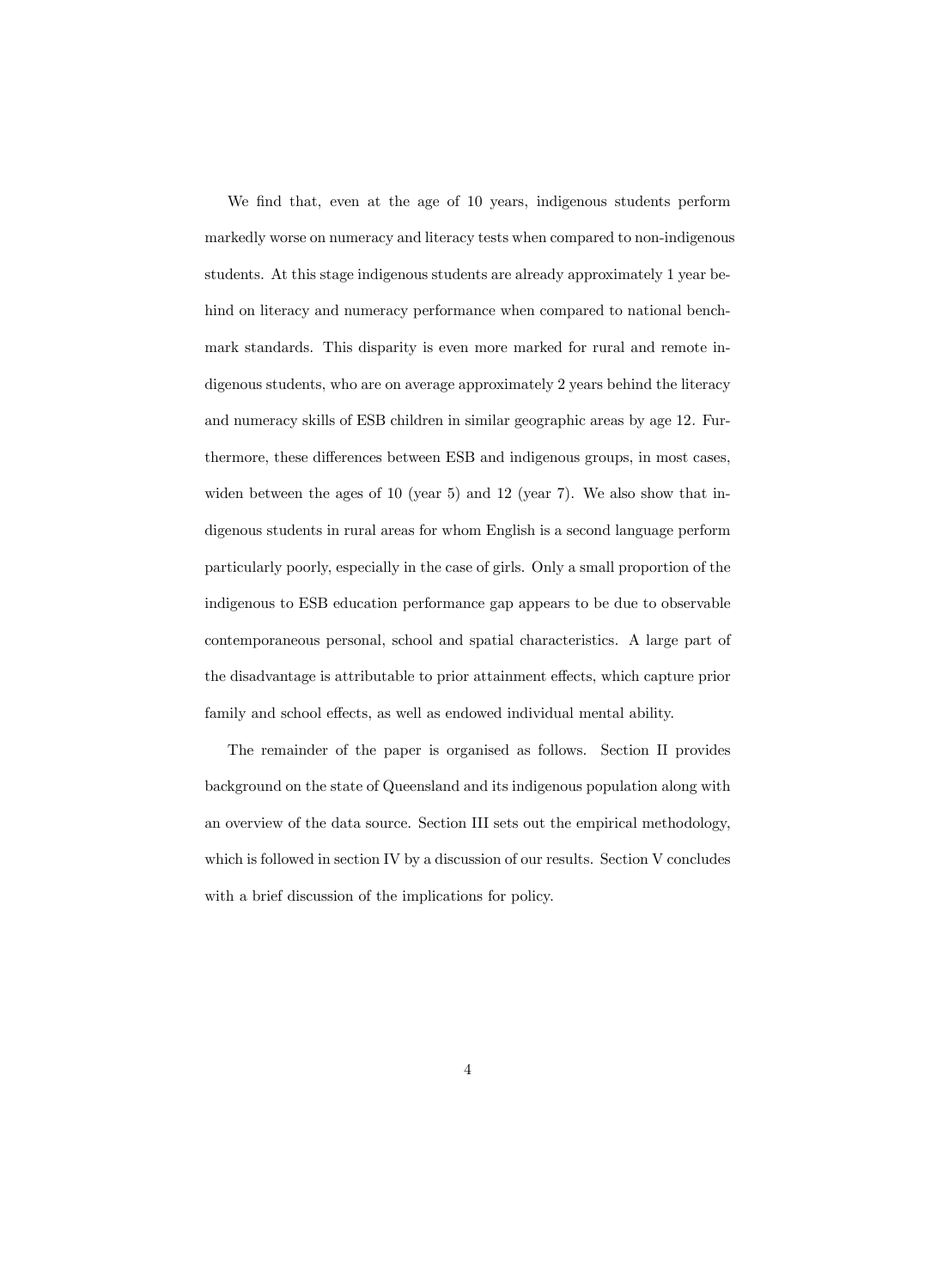# 2 Background and Data

## 2.1 Background

Queensland is the third most populous state in Australia with a population of 3.7 million according to the 2001 census. It covers approximately 1.7 million square kilometres, but roughly 66% of the population live in the area of south east Queensland centred around the state capital of Brisbane (ABS 2002a). According to the 2001 census, there were approximately 112,000 indigenous people living in Queensland, 27% of the total indigenous Australian population (ABS 2002b). The indigenous population is highly spatially concentrated, especially in the remote parts of the state. For instance, while only 1.5% of the population of the Brisbane area is indigenous, 23.5% of the Mount Isa region (in the far west of the state) is indigenous and in some areas of far northern Queensland and the Torres Strait Islands, the populations are up to 90% indigenous.

Two distinct indigenous populations reside in Queensland, Aborigines and Torres Strait Islanders. Aborigines are the predominate group.<sup>3</sup> Whilst Aborigines are indigenous to mainland Australia, Torres Strait Islanders originate from islands in the stretch of water between the north of mainland Australia and Papua New Guinea (the Torres Strait). However, a large proportion of the Torres Strait Islander population now resides on the mainland. Both groups have native languages other than English, but the extent to which these are

<sup>3</sup> 87,322 Aborigines resided in Queensland in 2001, compared to 16,415 Torres Strait Islanders.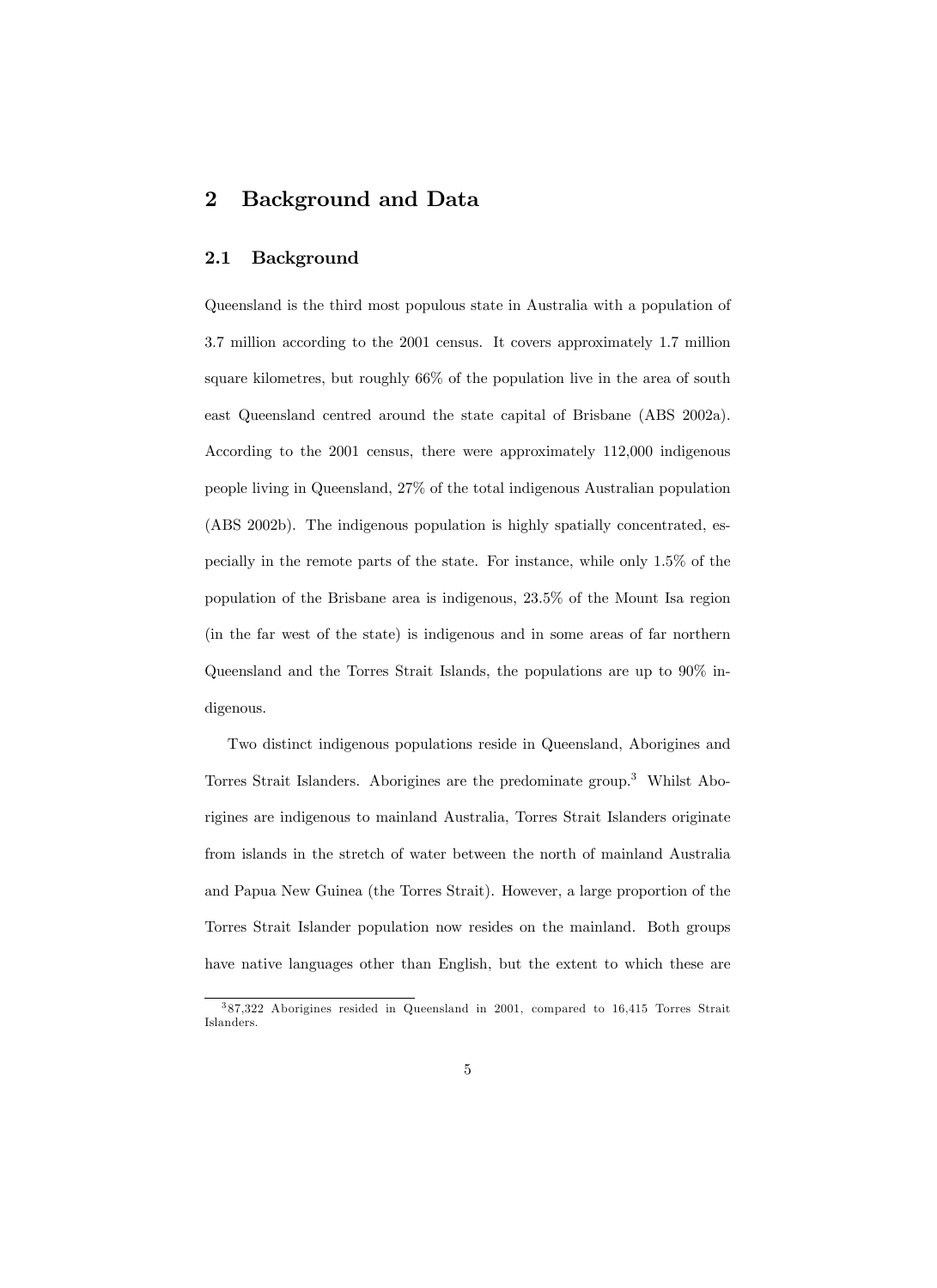the main language differs by location. For instance, whilst  $81\%$  of Torres Strait Islanders who still reside on the islands report an indigenous language or Creole as their main language, 70% of those residing on the mainland speak English as their main language (ABS 1997).

As at 2001, only 29.8% of indigenous males and 26.0% of indigenous females possessed post-school qualifications compared to  $50.1\%$  and  $39.5\%$ , respectively, for the non-indigenous population (Hunter and Schwab 2003). Indigenous students are substantially more likely to be suspended or expelled from school (Commonwealth 1997), and lose on average two to four years of schooling through absenteeism. The equivalent figure for non-indigenous groups is about one half of the indigenous level (Groome and Hamilton 1995).

## 2.2 Data

This study uses four different data sources. The main data source refers to year 5 (age approximately 10 years) and year 7 (age approximately 12 years) records of the population of students in government-funded schools in Queensland in 2001 supplied by the Education Department of the Queensland State Government (hereafter Education Queensland). The second data source is drawn from teacher personnel data (based on Education Queensland's human resource information system) for the year 2001. This includes data on the average experience of teachers employed at the school along with the total number of teacher hours per week for the school. Additionally, we can control for the size of the school, which previous research has suggested creates scale economies in ed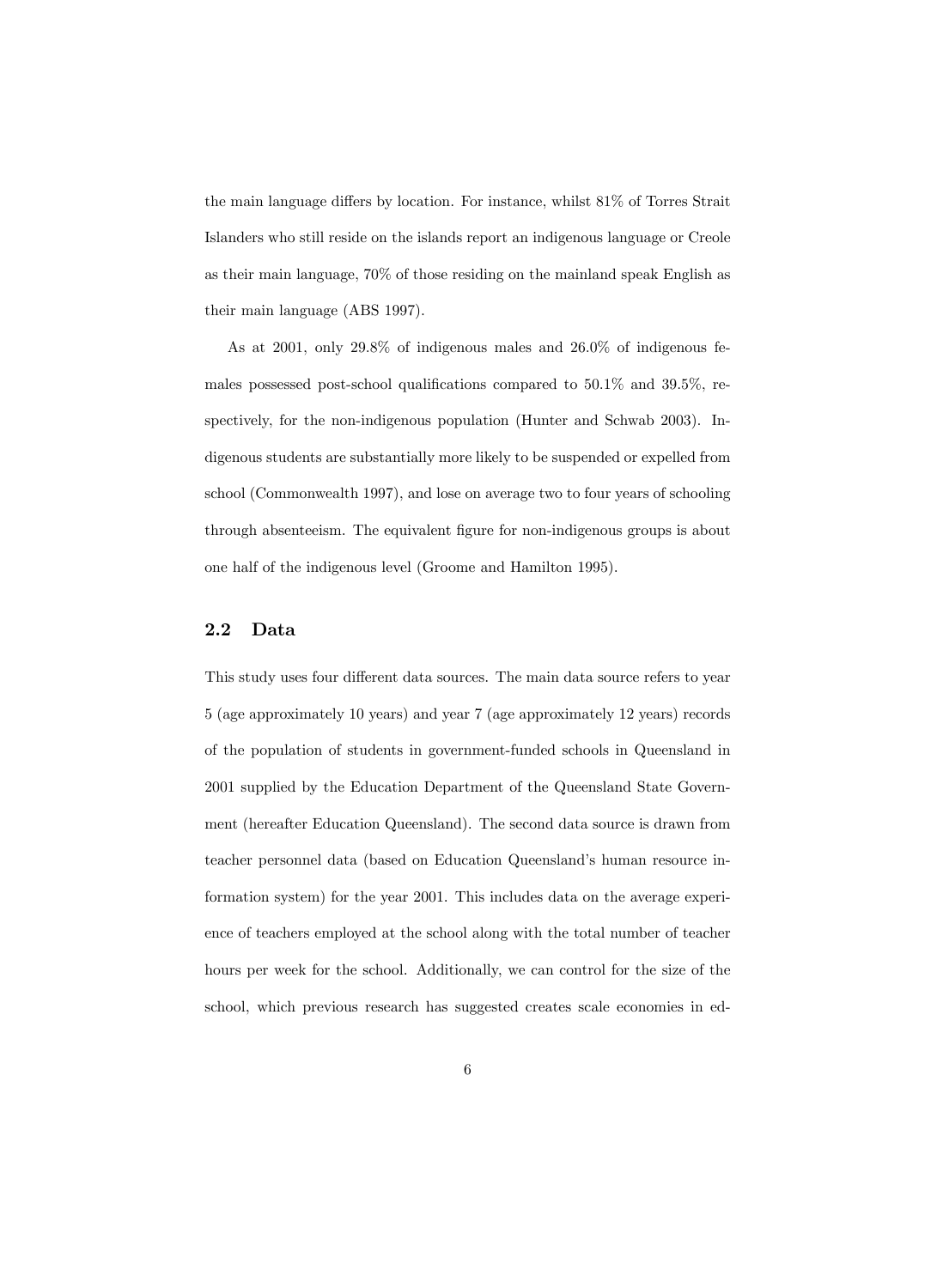ucation production (Bradley and Taylor 1998). These data also enable us to identify whether the school is in a rural, remote or urban area. The inclusion of studentís residential postcode in the primary data enables us to link this to 1996 Census data, which contains average adult income within each postcode district. <sup>4</sup> Similarly, unemployment rates for local government areas (LGAs) are linked to the student via the postcode, these were obtained from the Federal Department of Employment and Workplace Relations.

The two variables of particular interest in this study are the pupil's numeracy and literacy scores The test scores are scaled to a national average of 600 for year 5 and 700 for year 7. Hence, the average student will progress 100 points in test score attainment over 2 years of schooling. We focus our discussion on these absolute scaled test scores as a measure of student achievement because they best capture the change in educational performance as students get older (Todd and Wolpin 2004). However, we also report z-score results to provide some illustration of the magnitude of relative indigenous performance.

Our sample consists of all Queensland primary school students who were in year 7 in 2001 and for whom we also observe a year 5 test score in 1999. The data set initially consists of 37,390 students, however 11,428 students are lost through attrition between year 5 and year 7, which we discuss below. Descriptive statistics for the sample of year 7 pupils split according to gender and

<sup>&</sup>lt;sup>4</sup>Note, however, that variations in income between geographic areas (measured here at a postcode level) are less than within area variations in income (Hunter and Gregory 1996). Note also that non-indigenous groups may locate in remote areas in search of well paid jobs in the mining industries, whereas the location decisions of indigenous groups are associated with their historical ties to the areas.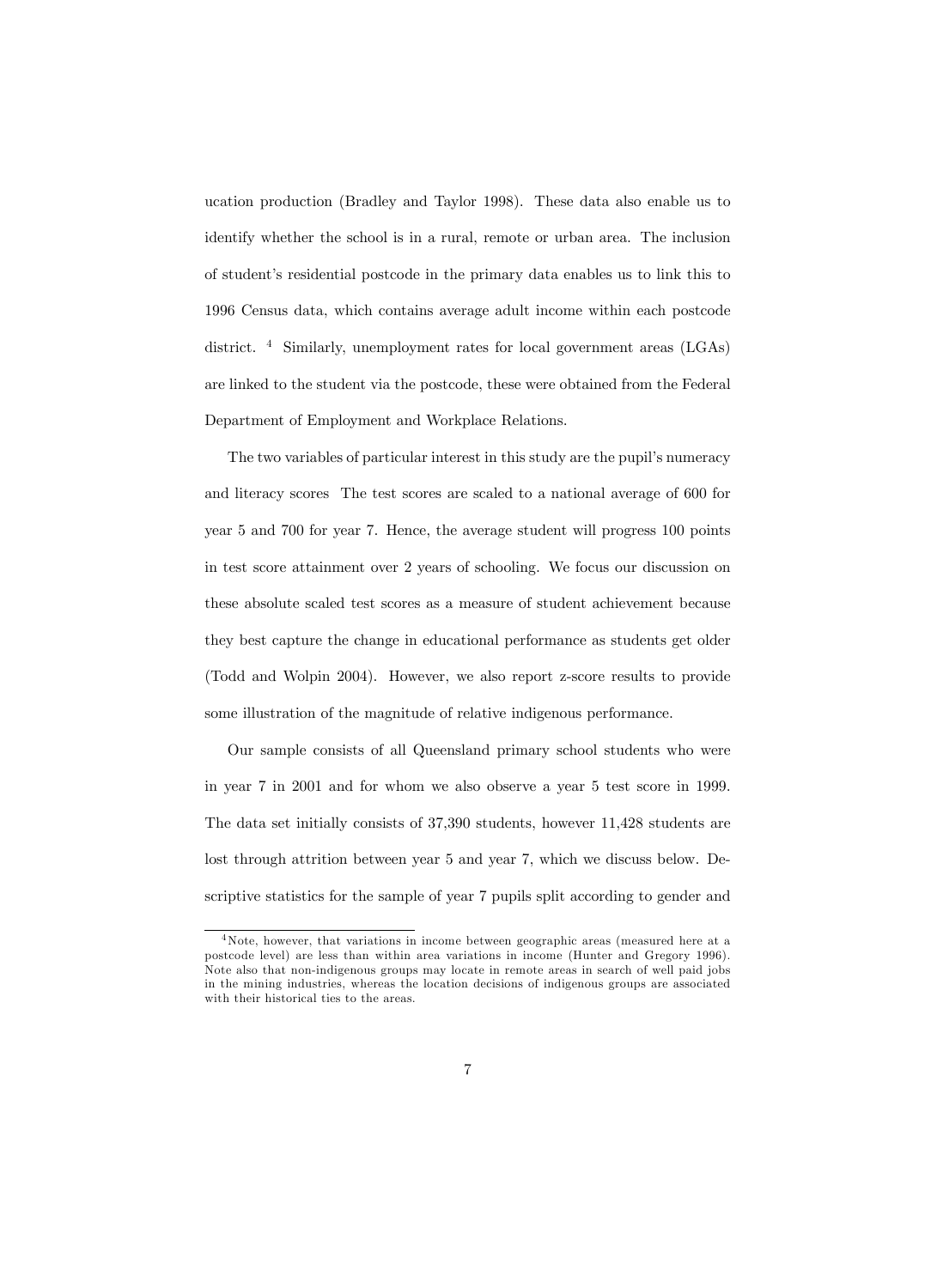indigenous group status are presented in Appendix Table A1. English is the second language spoken for a large proportion of NESB students, as well as for over a fifth of Torres Strait Islander students, but only 7% of Aboriginal students. Indigenous students are much more likely to attend remote schools.

#### INSERT TABLE 1

Restricting our sample to the set of students with both year 5 and year 7 test scores has the potential to introduce bias in our statistical analysis, since attrition may be non-ignorable because of the non-random nature of the process. There is attrition in our sample, one of the reasons is non-attendance. This is particularly an issue for indigenous Australians who increasingly absent themselves throughout the period of compulsory schooling (Groome and Hamilton 1995). To investigate the possible impact of attrition on our results Table 1 presents test scores for students for whom we have year 5 test results but no matching year 7 test score and for comparison the table also includes test scores on our matched sample. For both ESB and NESB students, year 5 test scores are only marginally lower amongst attriters when compared to our matched sample, which implies that the year 5 test results for these groups for the matched sample should not be severely biased. However, for both indigenous groups test scores in the attrited sample are substantially (up to 40 points) lower than in the matched sample, which must mean that on average it is less able indigenous students who attrit.<sup>5</sup> Further investigation of the higher moments of the test score distribution for those who attrited revealed that they

 $5$ Although this average effect might mask variations by reason of attrition, which we do not observe.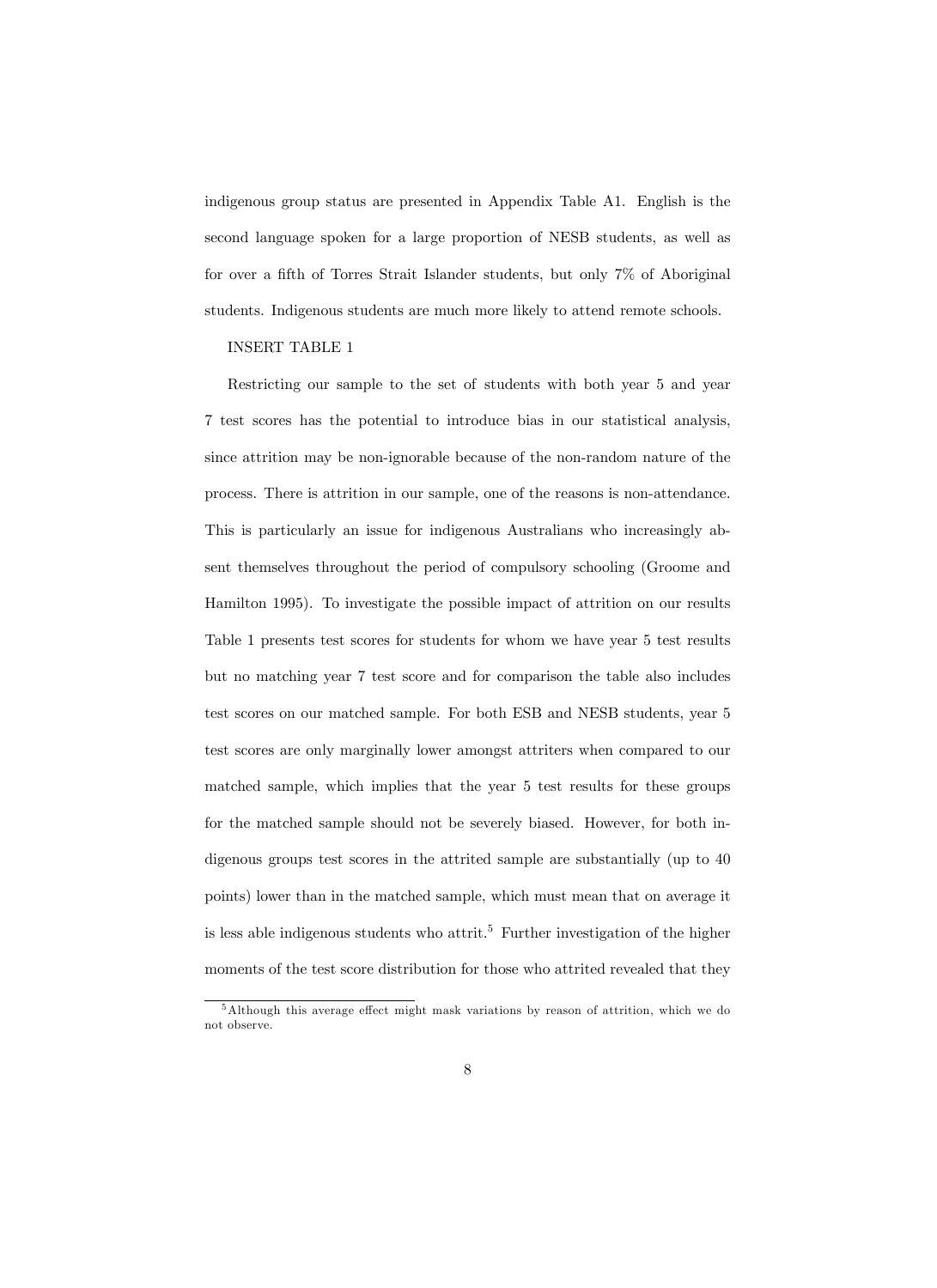were close to normally distributed. Overall, the findings in Table 1 suggest that analysis based on students for whom we observe both year 5 and year 7 test scores will provide a lower bound estimate of the indigenous to non-indigenous difference in educational achievement.

#### INSERT TABLE 2

The upper panel of Table 2 presents average test scores and associated standard deviations (in parentheses) by gender and ethnicity at both year 5 and year 7. For all ethnic groups, girls outperform boys in literacy. Conversely, boys' numeracy performance is generally better than girls, although this difference is not as marked as that for literacy. ESB students outperform NESB students by approximately 15 to 16 points at year 5, and 14 to 18 points at year 7. Both groups of indigenous students underperform markedly when compared to the national benchmarks, and only just perform above the year 5 benchmark for numeracy at year 7, although Torres Strait Islanders do slightly better than Aboriginals. At year 5 indigenous students already achieve between 54 and 65 points lower average test scores than comparable ESB students. Generally, for both indigenous groups this gap widens between year 5 and year 7. Aborginal boys appear to perform worse than Torres Strait Islander boys at both literacy and numeracy.

The lower panel of Table 2 extends the analysis further by presenting average test score attainment stratified by whether the student was attending an urban school or a rural/remote school. What is striking about the findings is that for ESB students there are only minor differences in average test scores between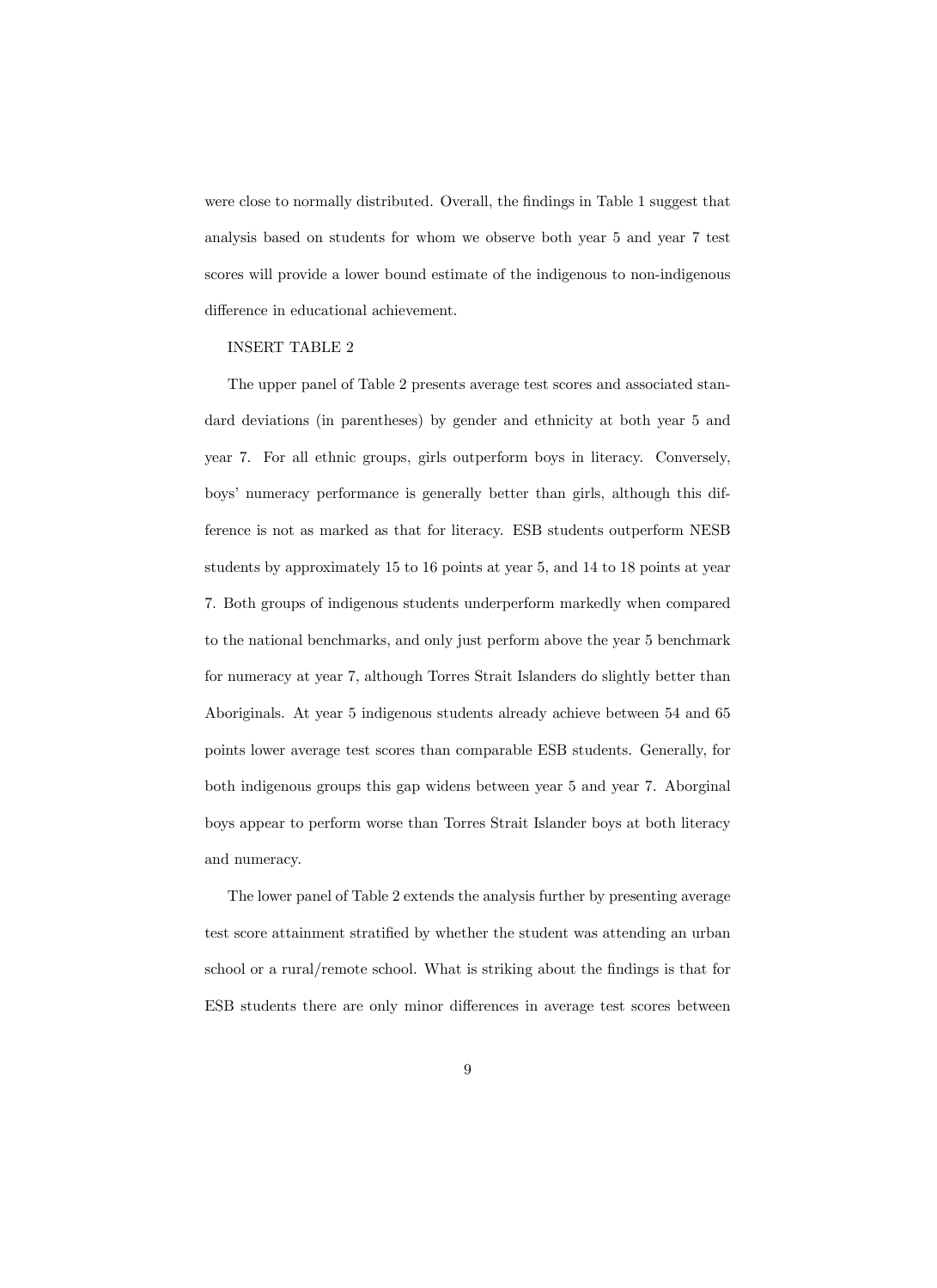students from urban and rural/remote schools, becoming more pronounced for NESB students, and very marked for indigenous students. For instance, indigenous students in rural/remote schools score between 10 and 31 points less than their urban counterparts, which means that rural/remote indigenous students vastly underperform in comparison to rural/remote ESB students. At year 7 this differential ranges from 50 points for male Torres Strait Islanders in literacy to as much as 93 points for Aboriginal females in numeracy.

In sum, the substantial differences in the performance of indigenous students in rural/remote areas when compared with their ESB counterparts suggests an achievement gap of almost 2 whole years of schooling, an alarming difference.

# 3 Empirical Methodology

Our modelling is based on the familiar educational production function (Hanushek 1992), and draws heavily on the notation and discussion in Todd and Wolpin  $(2003)$ . They rightly describe a child's educational development as a cumulative process, influenced by the history of family and school inputs as well as inherited endowments, which can be described as a 'true' education production function technology. This section describes the models that we are able to estimate with our data, and also highlights the limitations of these models.

The test scores  $(T)$  achieved by individual i in household j at age a is given by Equation (1) (i.e. Equation (3) from Todd and Wolpin, 2003):

$$
T_{ija} = f(F_{ij}(a), S_{ij}(a), \mu_{ij0}, \varepsilon_{ija})
$$
\n
$$
(1)
$$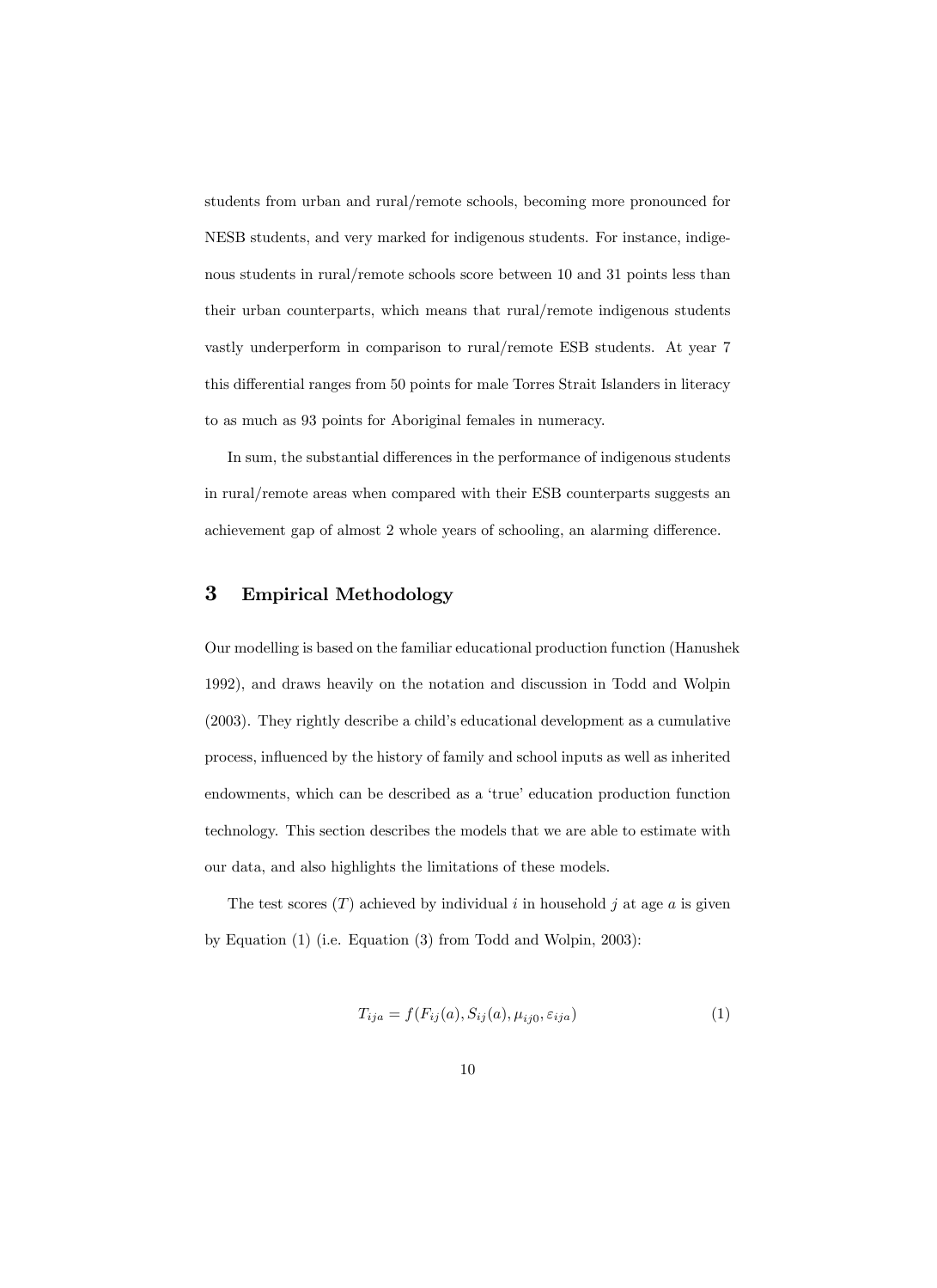where  $F_{ij}(a)$  and  $S_{ij}(a)$  are vectors of all relevant family and school variables, reflecting the input decisions of both sets of agents into the educational development of the child. Note that these inputs vary with age a. The two remaining terms refer to endowed mental capacity at conception  $(\mu_{ij0})$  and an error term  $(\varepsilon_{ija})$ . The main problem in attempting to estimate the regression analogue of equation (1) is that  $\mu_{ij0}$  is not observable (but is sometimes proxied by parental education). Our first model is the so-called 'contemporaneous specification', referred to as Model I, given by Equation 2:

$$
T_{ij12} = \beta_0 + \beta_1 ETH_{ij} + \beta_2 INCOME_{ik12} + \beta_3 U_{ik12} + \beta_4 S_{ij12} + \beta_5 G_{ij12} + \varepsilon_{ij12}
$$
\n(2)

Our particular interest is the differences in the test score performance of indigenous and non-indigeneous groups, we specify a variable  $ETH_{ij}$ , which is the ethnicity of the child and is obviously fixed over time. It is expected that  $\beta_{1NESB}, \beta_{1Aborigine}, \beta_{1Torres}$  < 0, and also that  $\beta_{1Aborigine}, \beta_{1Torres}$  <  $\beta_{1NESB}$ . Whilst our data contain several important school level covariates, it is relatively poor with respect to family inputs. We do, however, have the postcode of the household, and therefore map the average income, INCOME, for adults in each geographical area,  $k$ , to each student. This is crude, but we expect that, after controlling for location, families in postcode areas with higher incomes are able to provide more complementary inputs to the education of their child than are families in low income areas. Using a similar mapping process we also include the local area unemployment rates  $(U)$ . We capture the effect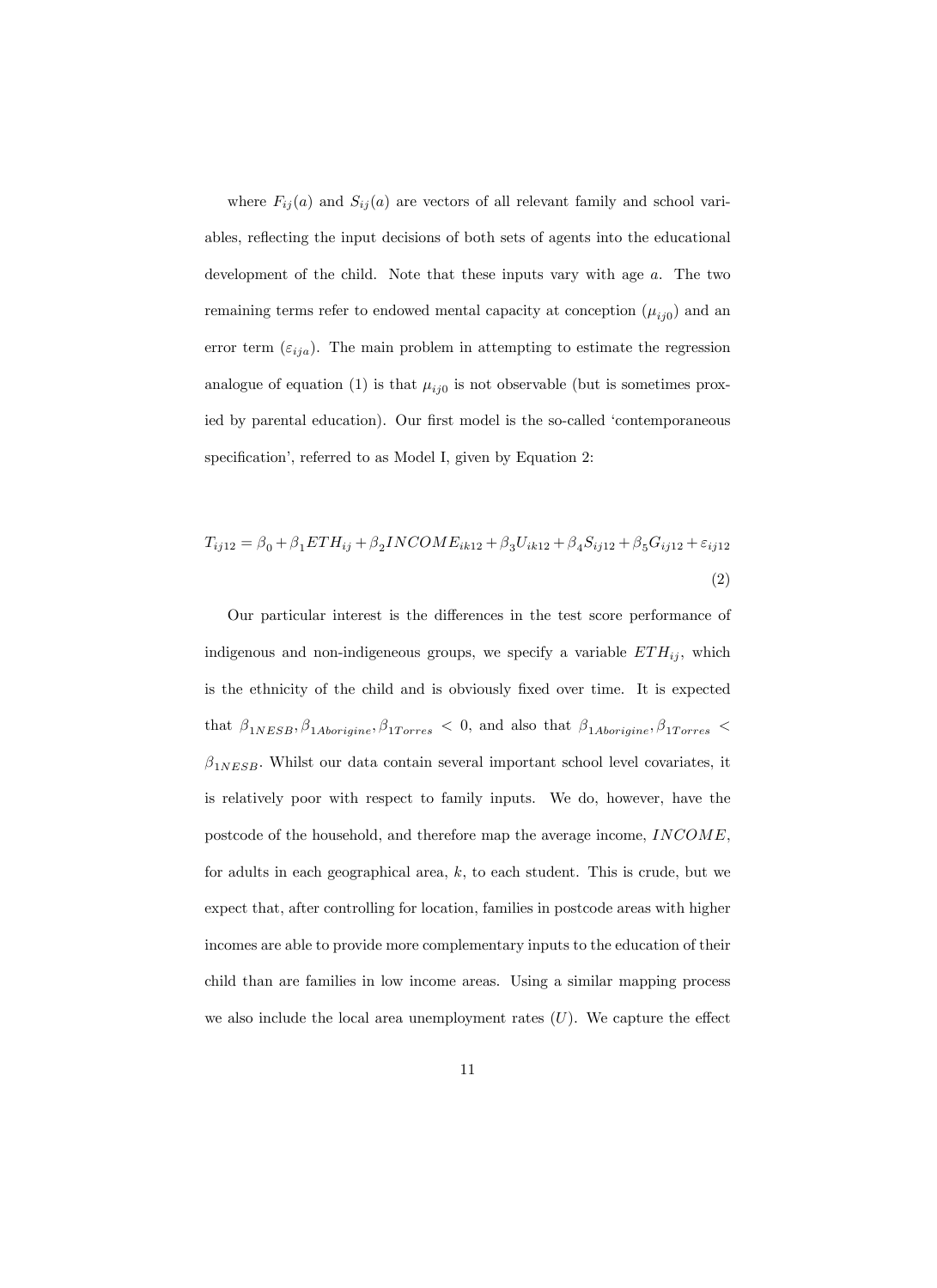of geographic segregation by including two variables that indicate whether the school is located in a rural area or in a remote area  $(G_{ij12})$ . Finally,  $\varepsilon'_{ij12}$ is an additive error term. In such a specification the error term includes all the omitted factors; the history of past inputs, endowed mental ability and measurement error (Todd and Wolpin 2003).

This formulation of the production function, whilst standard in the literature, has been shown to have several limitations, such as the assumptions that only contemporaneous inputs matter for current attainment, that inputs do not change over time and that the contemporaneous inputs are uncorrelated with the unobservable,  $\mu_{ij0}$ . Each of these assumptions can be challenged. For instance, if education production is a cumulative process then historical values of the inputs clearly matter, and also input decisions by families may change in response to prior (poor) test scores. Consequently, researchers have increasingly moved in the direction of estimating value-added education production functions.

The value-added specification involves adding a (baseline) measure of prior test score attainment,  $T_{ija-1}$ , to equation 2, and this covariate is regarded as a proxy for unobserved historical family and school inputs, as well as unobservable mental capacity,  $\mu_{ij0}$ . The baseline measure of attainment should ideally be measured at the beginning of schooling, or the commencement of a particular stage of the educational process (i.e. primary or secondary schooling). Data limitations mean that we have to use test score performance at age 10, which is included in Equation 2 to give Equation 3 (Model II).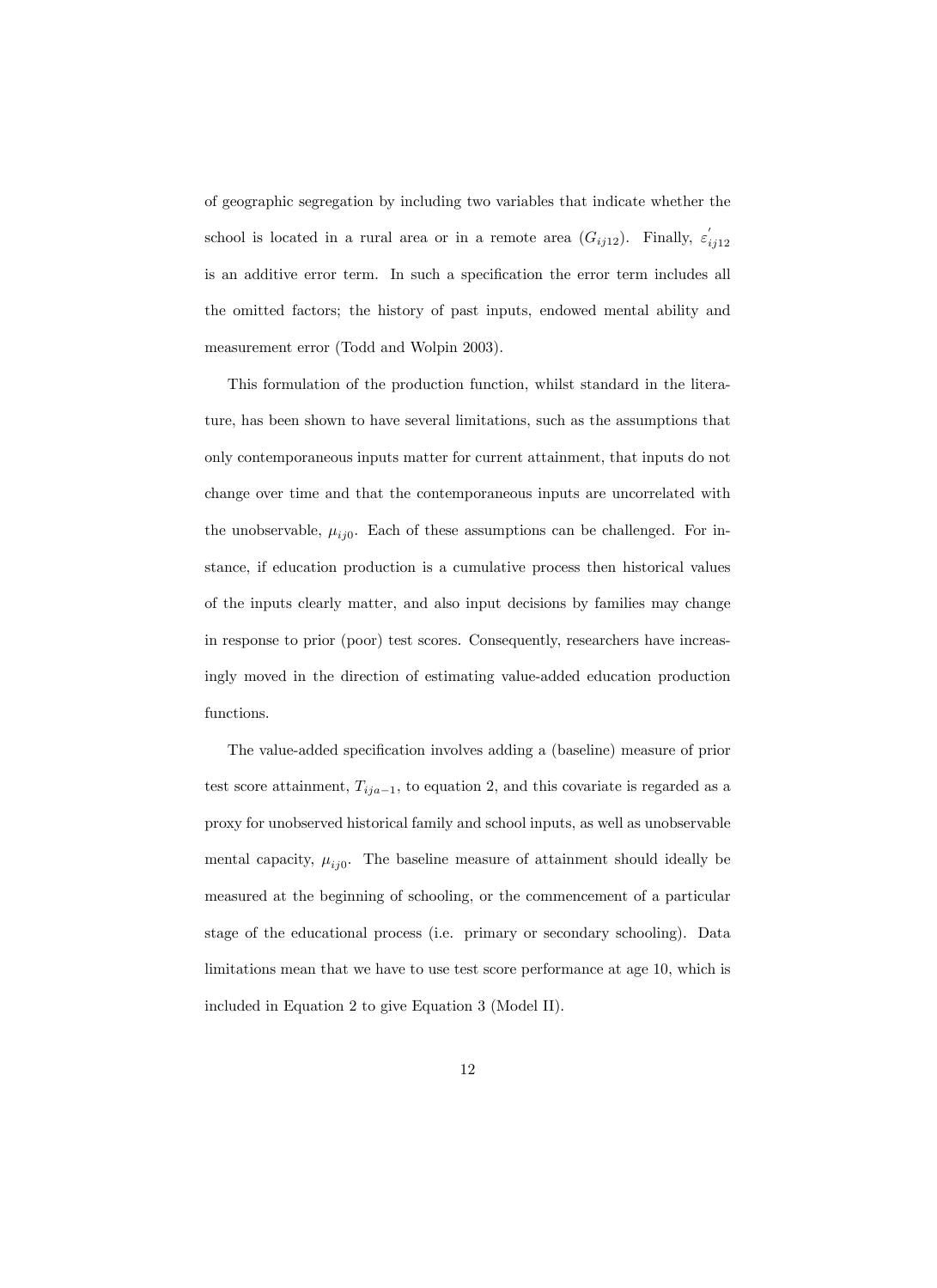$$
T_{ij12} = \beta_0 + \beta_1 ETH_{ij} + \beta_2 INCOME_{ik12} + \beta_3 U_{ik12} + \beta_4 S_{ij12} + \beta_5 G_{ij12} + \beta_5 T_{ij10} + \varepsilon_{ij12}
$$
\n(3)

This model makes several restrictive assumptions about the nature of the production technology which relate to the problem of endogeneity of unobserved endowed mental capactiy with respect to lagged test score performance (Todd and Wolpin 2003). This can lead to biased inference on all covariates, including ETH. We therefore estimate two further models in an attempt to get round these problems. In the first of these approaches (Model III) we simply replace the lagged test performance score,  $T_{ij10}$ , by its predicted value using earlier observations on inputs, such as income and school characteristics, as instruments. Insofar as this approach gives consistent estimates of  $\beta_5$  it should minimise the bias on other inputs, including  $ETH$ . The second approach (Model IV) involves the estimation of the 'test score gain' model, which is more restrictive than Models II and III as it constrains  $\beta_5 = 1$ , however, rather than using inputs measured at age 12 we use those measured at age 10. This assumes that decisions regarding inputs made by families and schools in response to test score performance at age 10 do not vary between the age of 10 and 12. This model is given by Equation 4, below: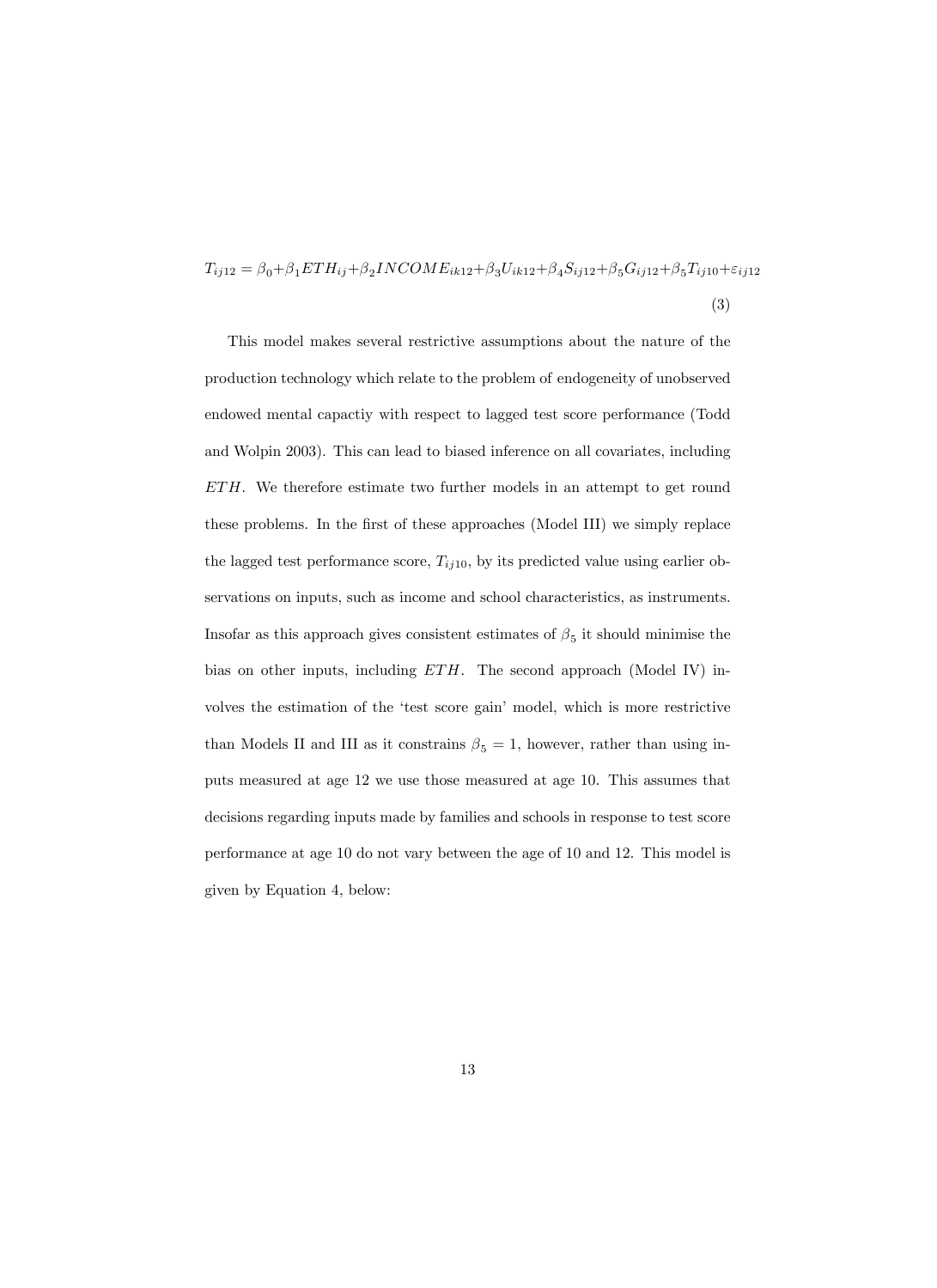$$
T_{ij12} - T_{ij10} = \beta_0 + \beta_1 ETH_{ij} + \beta_2 INCOME_{ik10} + \beta_3 U_{ik10} + \beta_4 S_{ij10} + \beta_5 G_{ij10} + \varepsilon_{ij10}
$$

(4)

In reality  $INCOME$ , S and G may change if students change their school and or the locality in which they live. In our data, 12% of students move school and 15% move area of residence between the ages of 10 and 12. Nevertheless, it is likely that these individuals moved between geographic areas with similar income levels, and it is also worth noting that average income levels of Australian local areas do not change substantially over the short-to-medium term (Hunter and Schwab 2003). In addition, indigenous geographic mobility is mostly associated with movement within local districts (Taylor 1997).

We perform a series of sensitivity tests on Models III and IV by estimating alternative specifications to investigate how these changes affect the parameters on  $ETH$ . We replace the INCOME and U variables with a series of geographical area fixed effects, one for each postcode (355 in total), which has the advantage of controlling for unobserved non-time varying locality effects (Models III<sup>'</sup> and  $\mathbf{IV}'$ ). It could also be argued that our vector of school inputs is incomplete. To test whether this is the case we use the school identification number to create a set of school level fixed effects replacing our group of school level characterisitcs (826 in total) and included these in addition to our local area fixed effects (Models  $III''$  and  $IV''$ ). Finally, in view of the high degree of spatial sorting of indigenous groups in Queensland, which creates differences in the education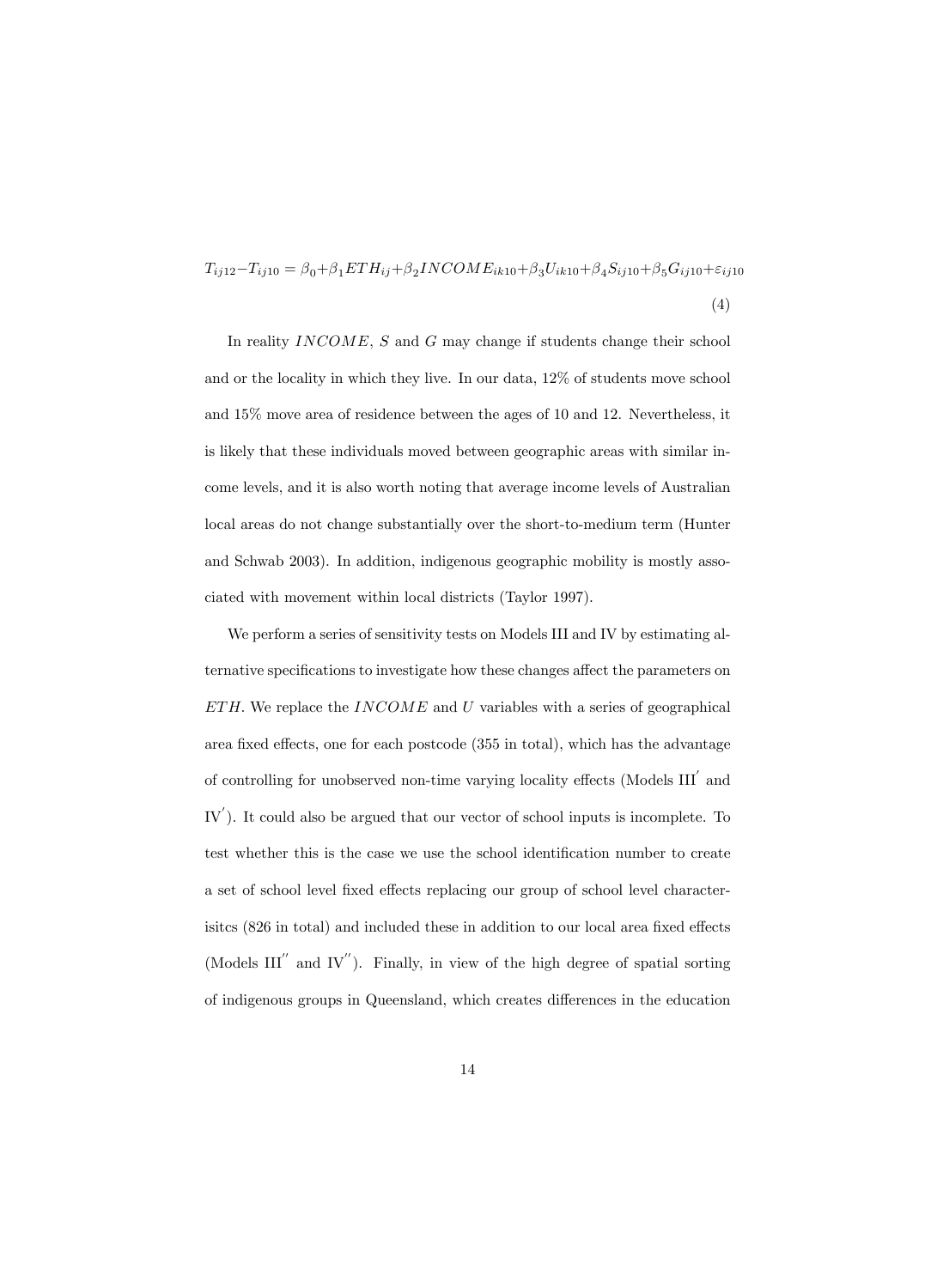process to which students are exposed, we remove the restriction that  $\beta_1$  is the same for students in very different localities by re-estimating all of the models separately for students in urban and rural/remote areas.

## 4 RESULTS

Table 3 provides results from the estimation of Models I and II. Model I suggests that after controlling for contemporaneous observable family and school charactersitics there are statistically significant differences in attainment between indigenous and ESB students. Aboriginal boys appear to perform marginally worse than their Torres Strait Islander counterparts in literacy and numeracy. In terms of z-scores, indigenous students lie between 0.66 and 0.80 of a standard deviation below ESB students, which are large effects  $6$ . School inputs also determine test score performance, insofar as students in remote schools and schools where teachers have less experience have a statistically significant negative effect on performance, albeit the latter at a declining rate. Notice, however, that the estimated z-scores are much smaller than those for the two indigenous variables suggesting that they are quantitatively less important correlates of test score performance. Average teacher hours per pupil is positively related to test score performance.

## INSERT TABLE 3

Model II introduces a control for prior attainment at the age of 10. Since

 $6$ To compute the z-scores the raw test score is transformed using the following formula  $\frac{T_{i12}-T}{\sigma_T}$  and the models are re-estimated.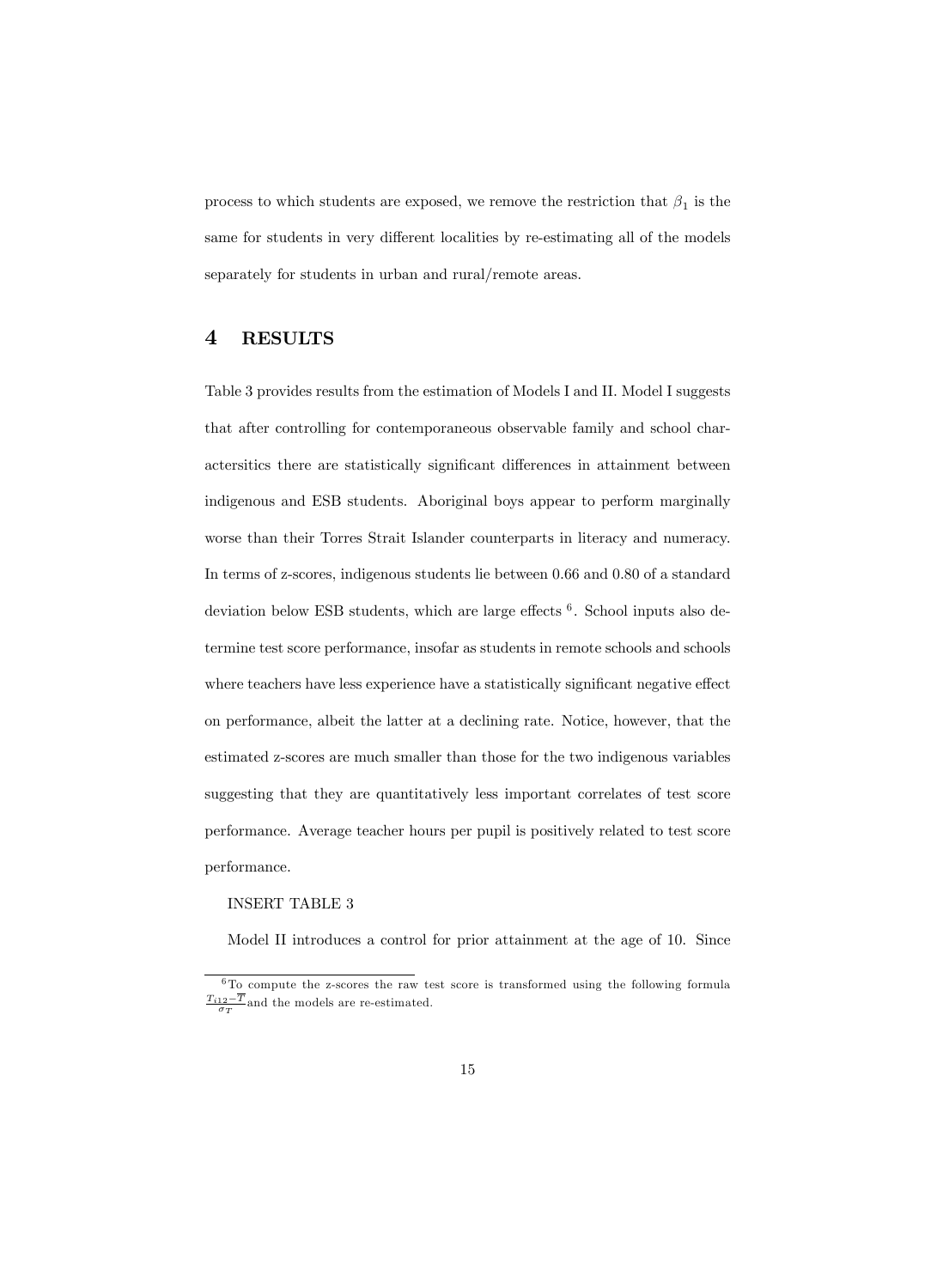this is a value added model, we interpret the estimates as effects on the change in test score performance between the ages of 10 and 12. The estimates indicate that indigenous students educational attainment continues to diverge from ESB students over this period, although the value of the z-scores are substantially lower than for Model I, ranging from -0.12 of a standard deviation for male Torres Strait Islanders in numeracy to -0.34 of a standard deviation for female Torres Strait islanders in literacy. This reflects the extent to which indigenous students are falling behind the average student's improvement in test scores over the period. Furthermore, there is some divergence in educational performance between indigenous groups, namely Aboriginal males literacy performance declines relative to Torres Strait Islander boys  $(F-Test = 4.85, p-value$  $= 0.03$ ). Educational performance is, however, cumulative for all groups of students, insofar as there is a positive coefficient on the lagged test score variable.<sup>7</sup> Note also that all of the other estimates in Model II are reduced in magnitude by the inclusion of the lagged test score variable, reflecting the bias that can be induced as suggested in the previous section.

#### INSERT TABLE 4.

In Table 4 we present the estimates of Models III and IV but for brevity we only report estimates of ETH . Model III replaces the lagged test performance score in Model II, with a predicted lagged test score that is generated using characteristics as at age 10. Model IV is the test score gain model (Equation

 $7$ The relatively high coefficient for mathematics implies that students who do not have good basic mathematics skills by age 10 find it difficult to catch-up in maths. This is less marked for literacy where the opportunity for catch-up is greater.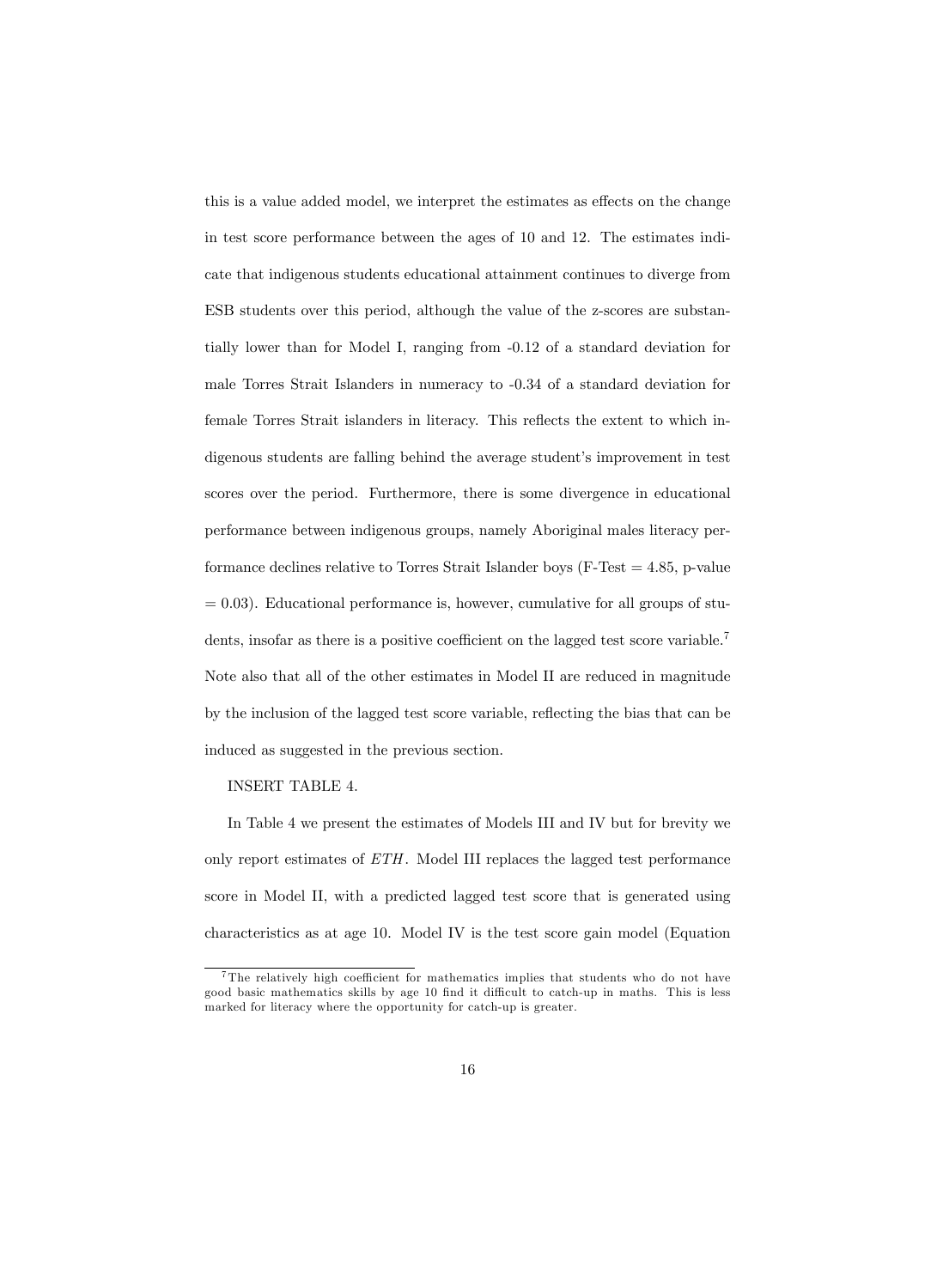Looking first at the literacy results, the use of the predicted lagged test score variable suggests that the estimates of ETH in Model II may have overstated the change in ethnic disadvantage in literacy. However, Aborigines still significantly under-achieve against ESB and NESB students, whereas for Torres Strait Islanders this is only true of females. There are no clear indications of bias in the numeracy estimates of  $ETH$  in model II. Models III' and III", which incorporate fixed effects for geographic area and school attended respectively were also estimated but are not reported for brevity. The inclusion of controls for local area effects (III) did not markedly change the estimates of  $ETH$ . However, the introduction of school level effects  $(III<sup>n</sup>)$  lead to a widening of the difference between ESB and indigenous test score achievement, particularly in numeracy. <sup>8</sup> Thus, poor indigenous performance appears robust to controls for unobservable school characteristics.

The second panel of Table 4 presents the estimates of the test score gain models (Model IV). The results are broadly similar to those for model III. When we introduce controls for unobservable local area effects (Model IV') the estimates for the Aboriginal group are largely unaffected, whereas there is an improvement in the achievement of Torres Strait Islanders in both literacy and numeracy, an effect that is further amplified when school fixed effects are introduced (Model IV"). This suggests that prior attainment, unobserved local area and school fixed effects account for a substantial proportion of the deterioration

4).

 ${}^{8}{\rm In}$  addition, the estimate of the difference between Torres Strait Islander and ESB literacy performance widens and becomes significant for boys.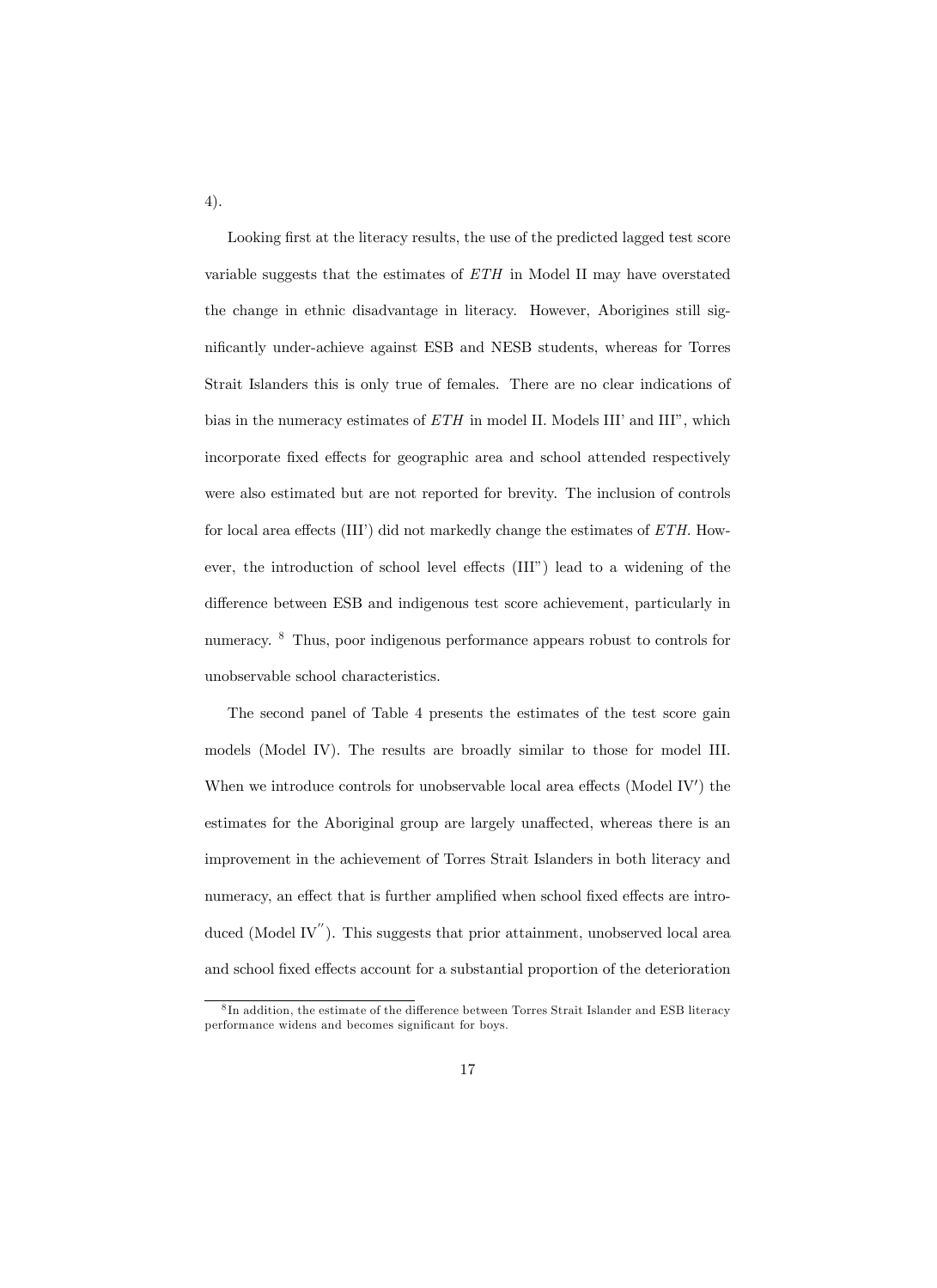in test score achievement of Torres Strait Islanders between the ages of 10 and 12. Furthermore, a series of F-tests comparing Aboriginal with Torres Strait Islander coeffecients demonstrate that the two groups significantly differ with respect to literacy performance for males in all models.

## 4.1 Urban and Rural/Remote

In Table 5 we relax the assumption that the effect of  $ETH$  on test performance is the same for students in urban and rural/remote areas. Comparing the  $ETH$  coefficients across the urban and rural/remote models, we see that female indigenous students in rural/remote schools have substantially inferior test score achievement compared with their urban counterparts, after controlling for observable differences. They are one standard deviation below the average performance level for rural/remote female students, wich is the largest educational gap that we observe. Aboriginal boys in rural/remote areas have lower attainment in literacy at age 12 than their Torres Strait Islanders counterparts  $(F-Test = 3.44, p-value = 0.06).$ 

#### INSERT TABLE 5

Students for whom English is a second language perform between 23 and 45 points worse on test scores in rural/remote schools (z-scores of -0.25 and -0.60), an effect that is not apparent for urban students. Hence, indigenous students in the more remote areas of Queensland will have a larger educational disadvantage than their ethnicity alone would suggest if English is their second language. For instance, Aboriginal girls in rural/remote areas for whom an indigenous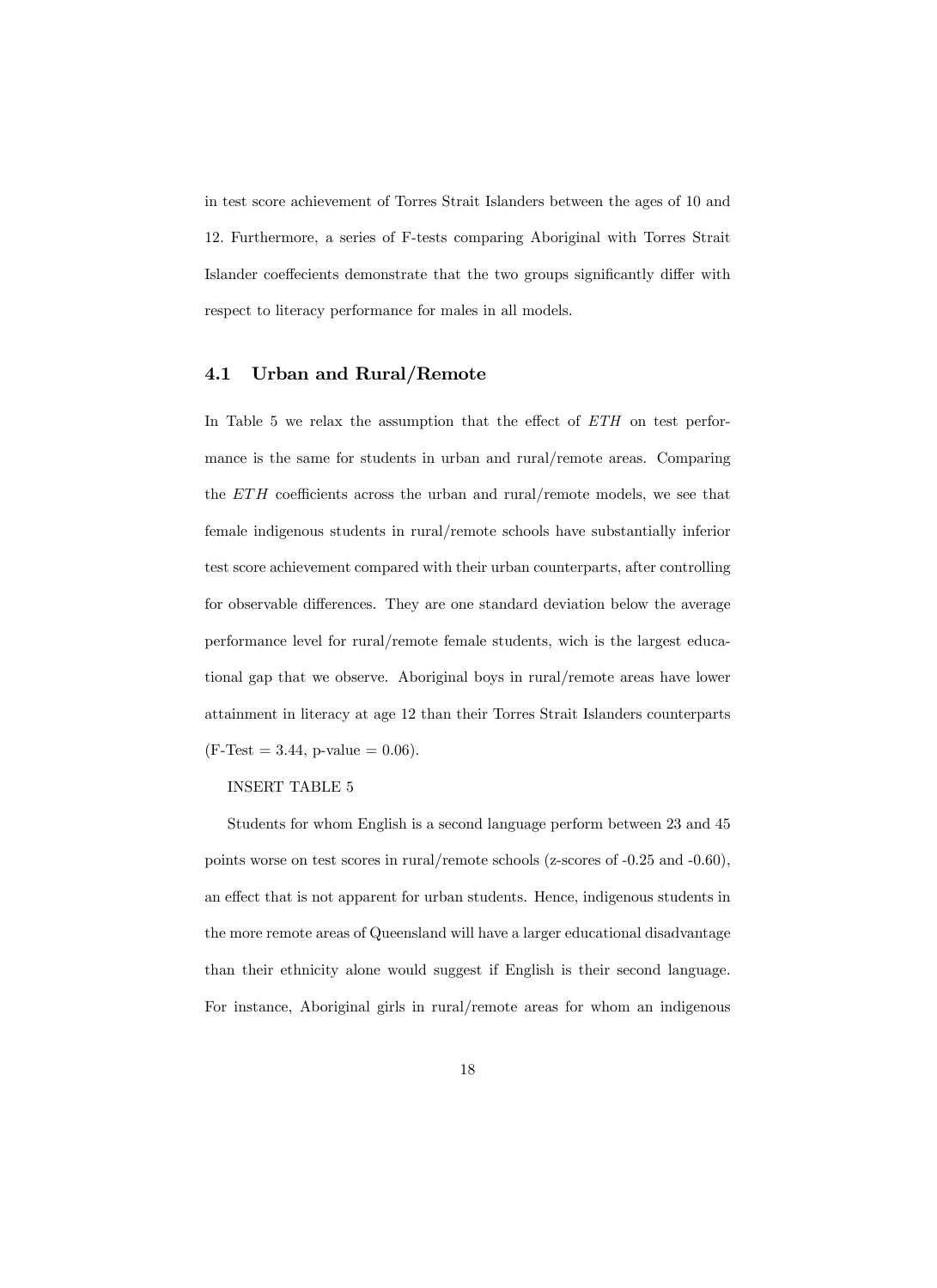language was their first language would be expected to achieve a literacy test score some 109 points less than an ESB student, which equates to a schooling deficit of more than 2 years.

### INSERT TABLE 6

Estimates of the model which controls for prior attainment (Model II) are presented in Table 6. Results from these models suggest that urban Torres Strait Islander boys no longer suffer from a relative decline in numeracy with respect to urban ESB boys between age 10 and 12. There is also some decrease in the relative disadvantage of rural/remote indigenous students when compared to urban indigenous students, suggesting that prior attainment accounts for a large fraction of the discrepancy between urban and rural/remote indigenous students' test score performance. Whilst the inclusion of prior attainment results in no effect of ESL on rural/remote numeracy scores for this age period, its impact on literacy performance remains large and significant, indicative of a cumulative effect for students who reside in ESL households. Aboriginal girls in rural/remote areas experience a larger relative decline in test score performance between year 5 and year 7 when compared to their urban counterparts (literacy F-Test = 10.21, p-value = 0.002; numeracy F-Test = 3.60, p-value = 0.06).

To further investigate the differences between urban and rural/remote indigenous students we generated predicted year 7 test scores by indigenous group, location and whether English was their second language. These predictions were generated from Model I coefficient estimates with all other variables evaluated at their sample means. The results suggested that, for instance, male Aboriginal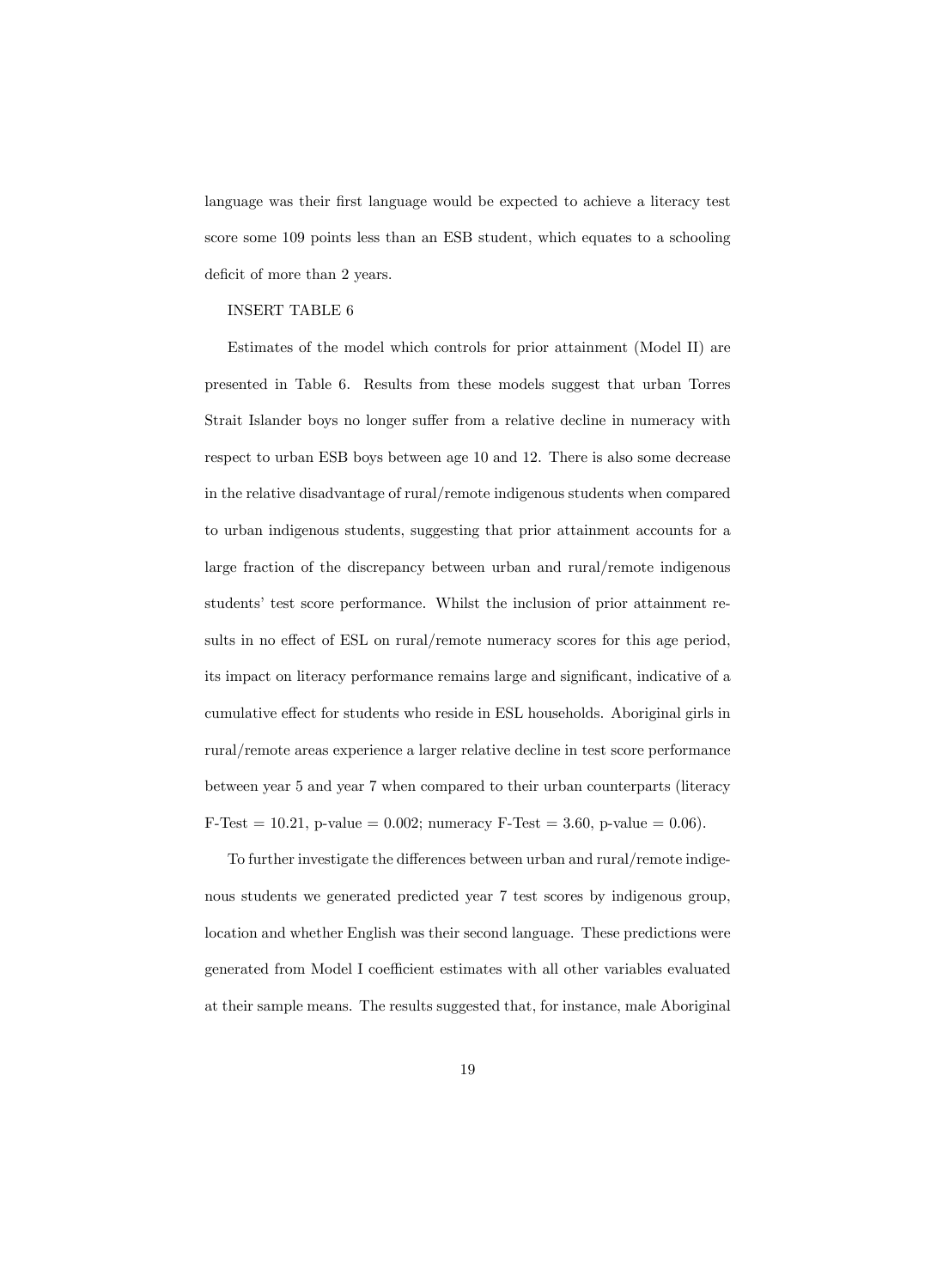students in rural/remote locations for whom English is a second language are 48 points behind their urban counterparts in literacy. For females the equivalent figure is 83 points. In general, the urban to rural/remote differential is not as severe for Torres Strait Islanders. A series of F-tests also show that there was a statistically significant difference only for Aboriginal students<sup>9</sup>. Hence, in terms of primary school education geographical location does not affect Torres Strait Islander performance.

#### INSERT TABLE 7

Table 7 presents the estimates of models III and IV modelled separately for urban and rural/remote schools. For urban students, the impact of including the predicted test score variable leads to some reduction in ESB-indigenous literacy test achievement gap, but no such change occurs for numeracy. There is a similar pattern for rural/remote students, except in the case of numeracy performance where indigenous performance decreases.

Again additional models incorporating geographic and school fixed effects  $($ models III<sup> $\cdot$ </sup> and III<sup> $\cdot$ </sup>) were estimated but are not reported. In the case of urban students, the introduction of local area fixed effects leads to some worsening in indigenous disadvantage for males but there is no clear pattern for females. For rural/remote students, local area fixed effects have little impact. For male students in urban schools, the further inclusion of school level fixed effects serve to increase the estimated ESB to indigenous differential in numeracy test score

<sup>9</sup> Test statistic results for urban versus rural/remote Aborigines (p-values): male literacy  $(0.01)$ , female literacy  $(0.00)$ , male numeracy  $(0.00)$ , female numeracy  $(0.00)$ . Test statistic results for urban versus rural/remote Torres Strait Islanders (p-values): male literacy (0.99), female literacy (0.38), male numeracy (0.23), female numeracy (0.77).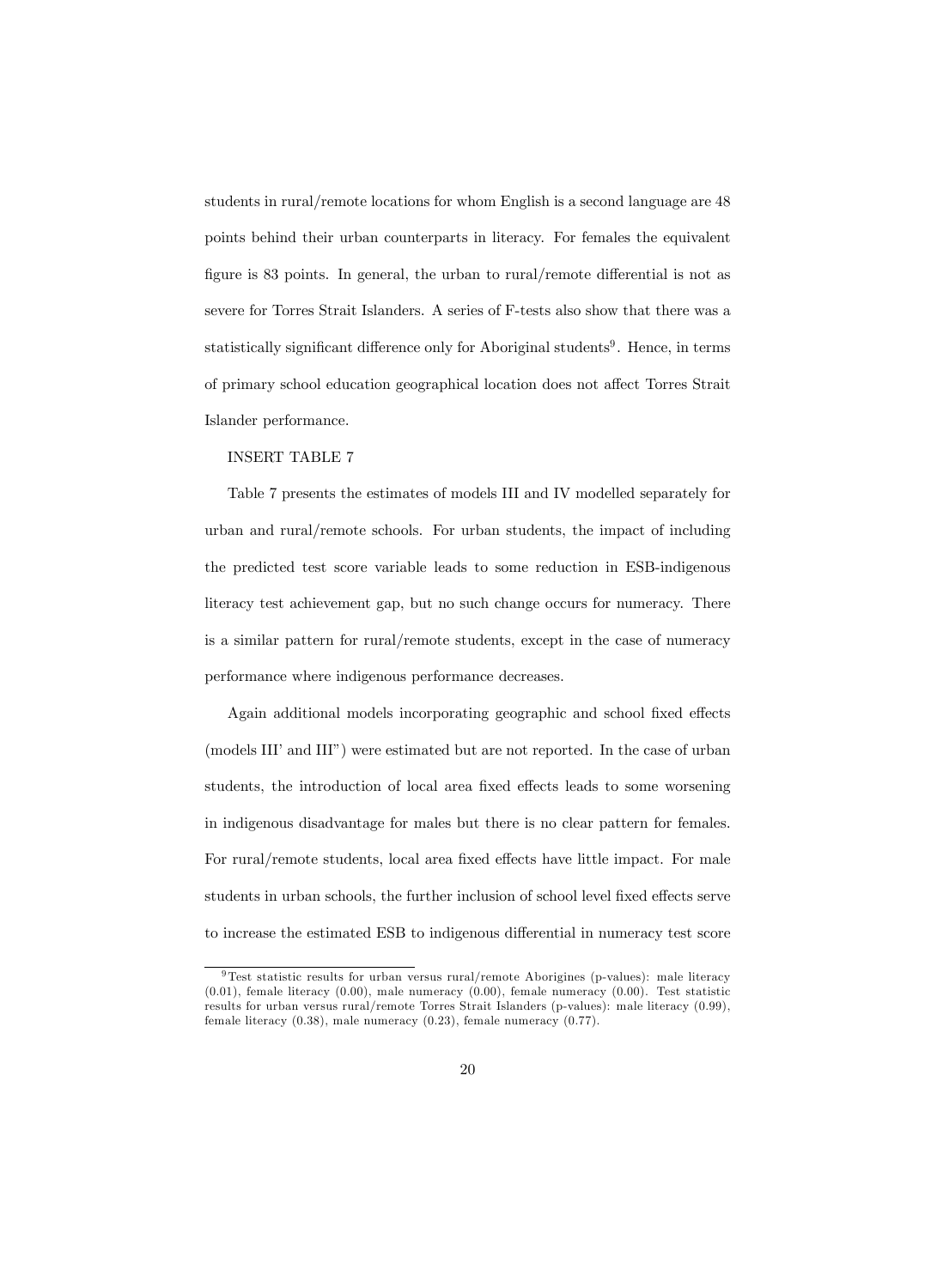achievement. A similar but less pronounced effect is evident for females. Torres Strait Islander boys in rural/remote schools appear to perform even worse relative to ESB students once school fixed effect controls are incorporated. This is quite marked, leading to a 70% or greater increase in the size of estimated test score differential. For rural/remote Aborigines, only the estimates for numeracy are particularly affected by the inclusion of school level fixed effects.

Model IV estimates for urban students are largely consistent with model III, except female Aboriginal literacy displays no relative deterioration. However, the finding that female indigenous students in urban schools suffer a substantial decrease in numeracy test score achievement appears robust. Also, in this model rural/remote indigenous boys' literacy performance does not decline relative to ESB students over this time period. However, they do suffer from a widening gap in numeracy test scores. Indigenous girls in rural/remote schools face a relative decline in both literacy and numeracy test scores.

For urban students, the inclusion of local area fixed effects (model IV $\prime$ ) has no impact on the estimated ESB to indigenous test score gain differential. The only exception is female Torres Strait Islander's numeracy performance, where local area fixed effects reduce the estimated impact from -18 to -12 test score points. For urban students, the gap between ESB and indigenous students is robust to the inclusion of school fixed effects (modle IV").

For rural/remote students, the main change brought about by local area fixed effects is to make the differential insignificant for Torres Strait Islander boys in numeracy and girls in literacy. This suggests that the estimates in model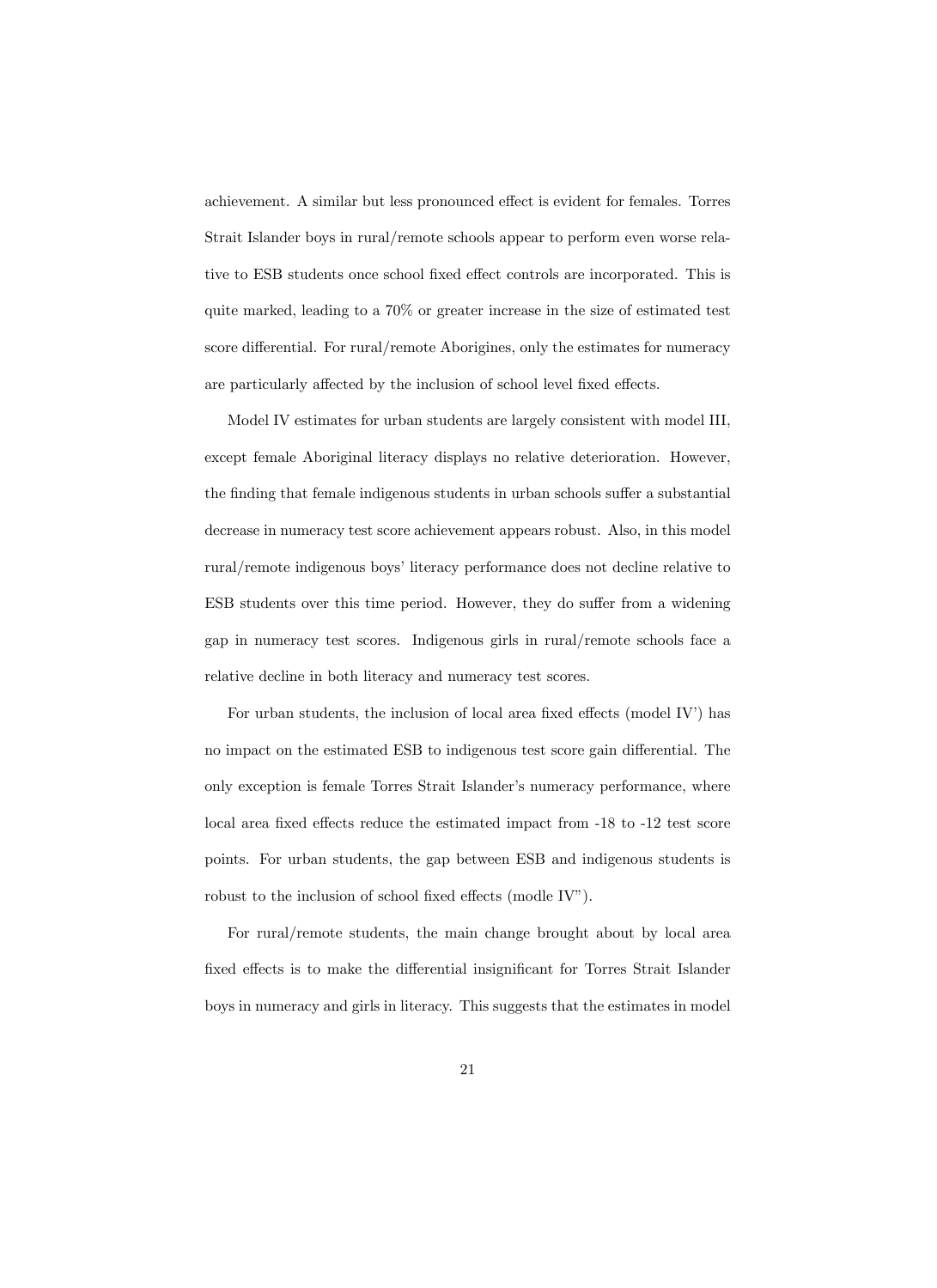(IV) were due to these students residing in areas that were unobservably worse (in terms of generating the respective test scores). The inclusion of school fixed effects leads to the female Aboriginal literacy differential becoming insignificant, and the female Torres Strait Islander numeracy differential is only marginally significant. The impact of being an Aboriginal on test score gain in numeracy appears to be robust to the inclusion of school fixed effects.

# 5 CONCLUSION

This paper provides the first econometric study of primary school test score achievement for indigenous groups in Australia. We use a unique database to examine the magnitude of the test score differential between indigenous and nonindigenous students (ESB) at age 12, and analyse how this gap evolves between the ages of 10 and 12. To do this, we estimate a range of education production functions, following Todd and Wolpin (2003), in an attempt to minimise the bias in our estimates of the test score gap. Furthermore, not only do we disaggregate indigenous students into two distinct ethnic groups, namely Aboriginal Australians and Torres Strait Islanders, we also investigate the impact of the spatial segregation of these groups on their educational attainment.

Our raw data suggests that indigenous students at the age of 12 are on average over 70 points behind in numeracy and roughly 60 points behind in literacy (where the benchmark average is 700 points). This differential was robust and large in magnitude across all models, even after the introduction of controls for observable and unobservable school and local area characteristics.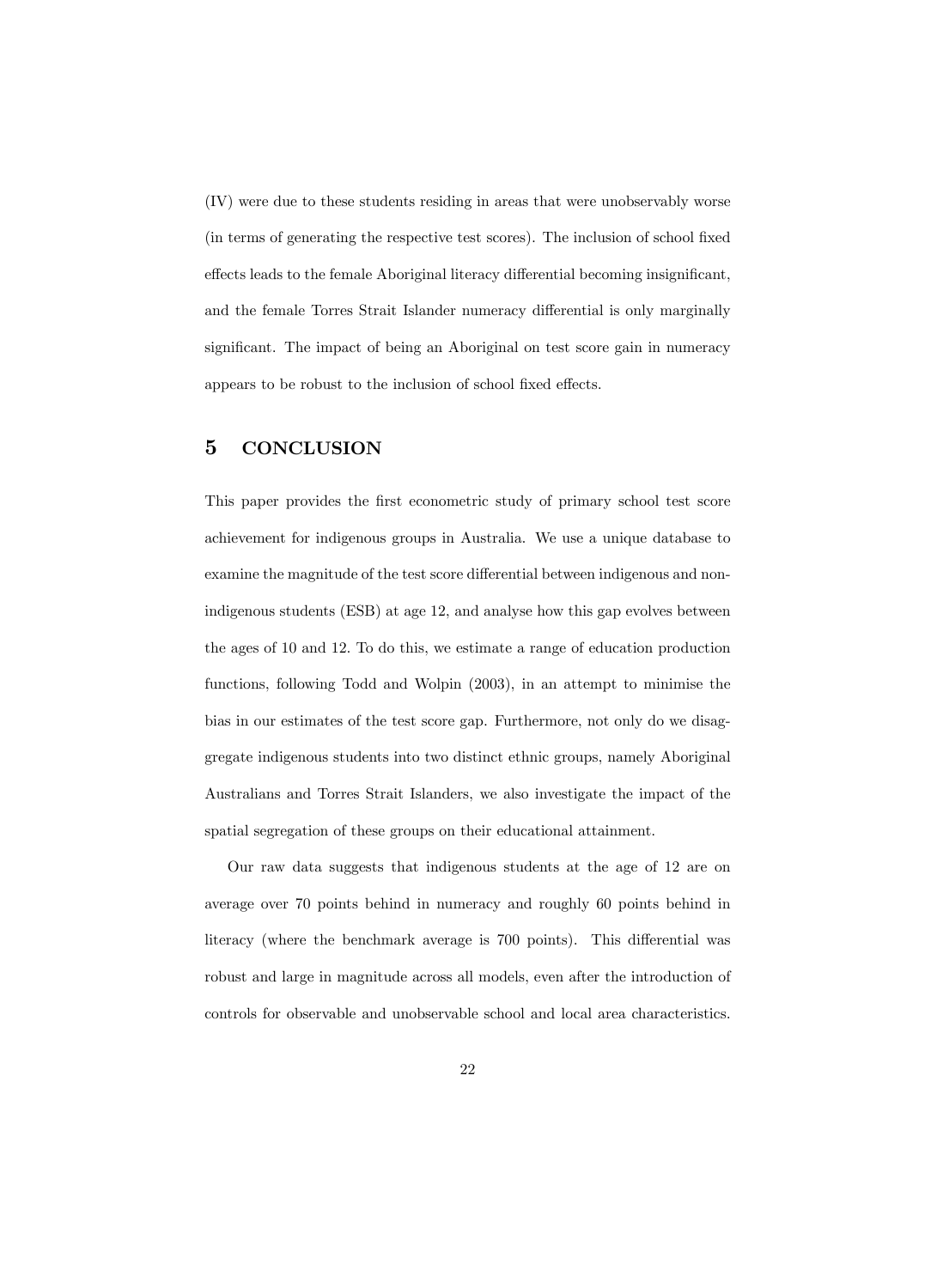Our Öndings suggest that a substantial indigenous educational disadvantage appears to take hold quite early in the education process, through the impact of historical education and family inputs. This is similar, but greater in magnitude, to evidence for black-white primary school educational differentials in the US (Todd and Wolpin 2004).

Our results show that indigenous students in rural and remote areas experience, in general, worse outcomes than those in urban areas, which has been recognised by the Australian government in its strategy on disadvantaged areas. Nevertheless, the focus of Federal intiatives on indigenous education policy has been through the provision of additional grants with little specific direction on how these should be applied (Mellor and Corrigan 2004). The evidence in this paper would suggest that targeting early school years would be appropriate to build up core skills. However, policy must go beyond intervention in the early stages of schooling because there is substantial evidence that other pre-market factors, such as parental roles and cultural factors also have a large conditioning effect on subsequent labour market performance for minority groups (Neal and Johnson 1996, Carneiro et al 2003, Todd and Wolpin 2004). The finding that school characterisitcs play a relatively minor part in the development of educational disadvantage in our own study certainly adds weight to this view. Some indication of this can be gained from the significant additional negative effect on test score outcomes for indigenous students who reside in rural or remote households where English is not the language spoken at home. In this respect we are, in general, supporting the 'contact/assimilation' hypothesis of Kuhn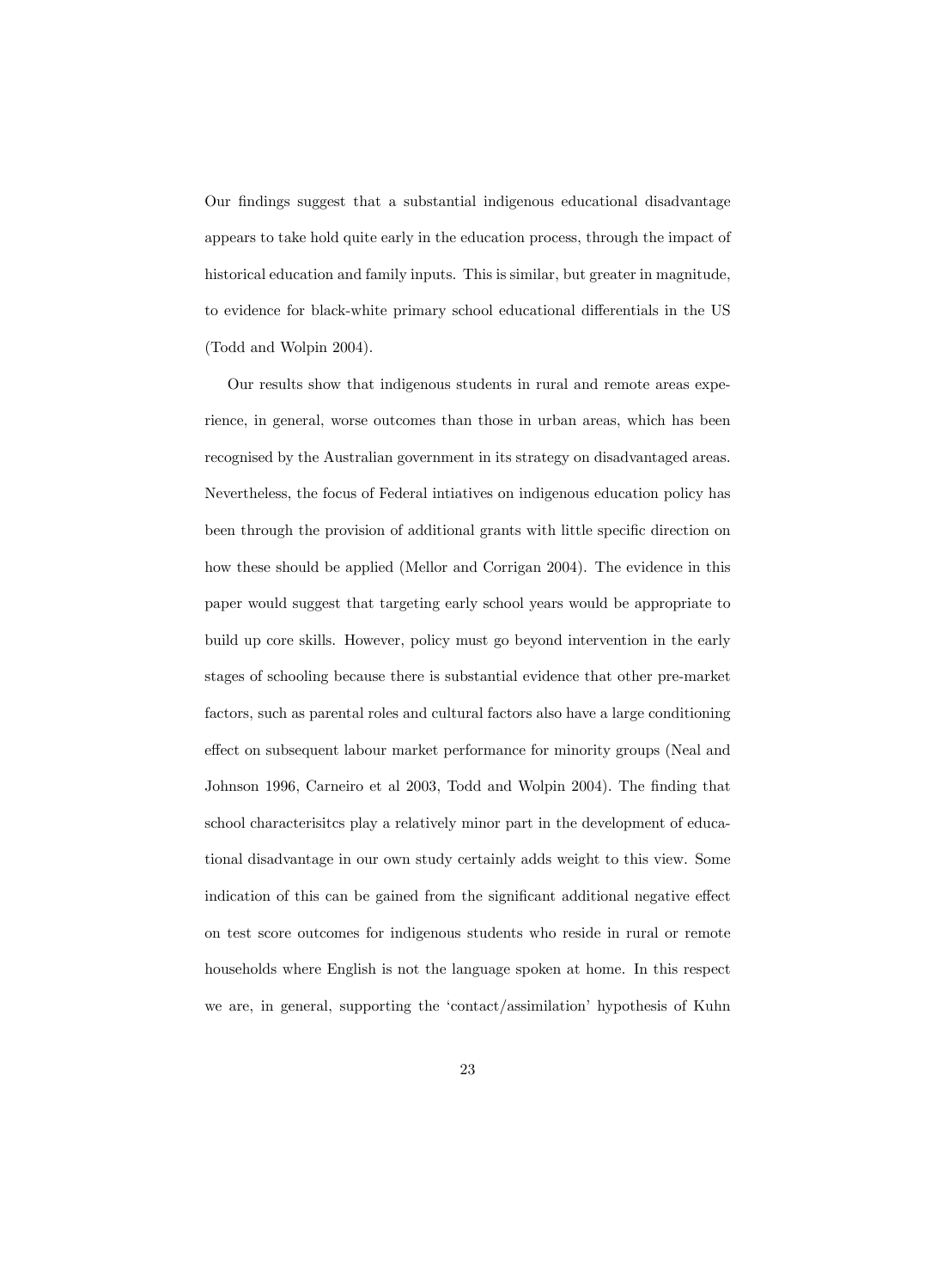and Sweetman (2002). Thus, Federal initiatives to provide homework/tutoring centres might be beneficial, though access to such centres in remote areas might be an issue. This is not to suggest, however, that school factors are unimportant since it has been shown that teacher interaction with indigenous students and the appropriatness of the educational materials used do have an effect on their educational attainment (Ruge 1999, Tatum 2000).

There is some evidence from our analysis that, when data allows, Aborigine and Torres Strait Islander should be treated separately in further research. Our evidence supports the earlier findings of Biddle et al (2004) who reported that Torres Strait Islander education participation rates were significantly better than those of Aborigines. We add to this picture by demonstrating that there are geographic and gender differences in performance. Geographic location matters much more for Aboriginal student performance than it does for Torres Strait Islanders. In addition, Torres Strait Islander boys attain appreciably better test scores in literacy than their Aboriginal counterparts.

In sum, it is evident that policy initiatives will need to be undertaken early in the education process, and address more than school resources to improve the educational performance of indigenous students particularly in disadvantaged areas, a policy which runs counter to much of the current focus of Australian indigenous education policy.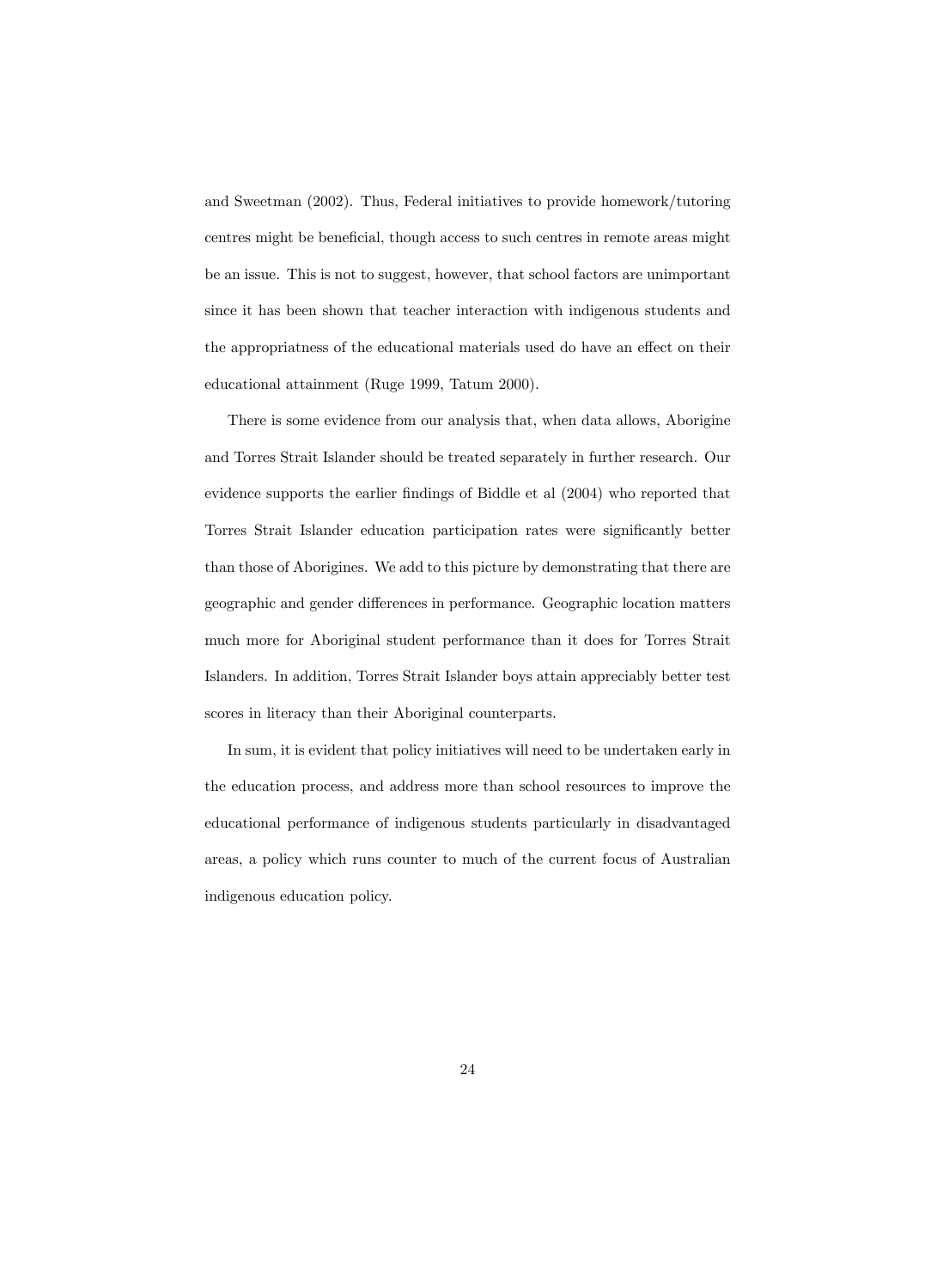# REFERENCES

- ABS (1995) National Aboriginal and Torres Strait Islander Survey 1994: detailed Findings, Cat No. 4199.0, AGPS, Canberra.
- ABS (1997) National Aboriginal and Torres Strait Islander Survey: Torres Strait Islander Queensland, Cat No. 4179.3, AGPS, Canberra.
- ABS (2002a) Demography: Queensland, Cat No.3313.3, AGPS, Canberra.
- ABS (2002b) Population Distribution: Aboriginal and Torres Strait Islander Australians, Cat No. 4705.0, AGPS, Canberra.
- Biddle, N, Hunter, B. and Schwab, R. (2004) Mapping Indigenous Educational Participation, Centre for Aboriginal Economic Policy Research Discussion Paper No. 267, ANU, Canberra.
- Borland, J and Hunter, B. (2000) Does Crime Affect Employment Status? The Case of Indigenous Australians. Economica, 67:123-144.
- Bradley, S. and Taylor, J. (1998) The effect of school size on exam performance in secondary schools, Oxford Bulletin of Economics and Statistics, 60:291-324
- Carneiro, P., Heckman, J, and Masterov, D. (2003) Labor Market Discrimination and Racial Differences in Premarket Factors, NBER Working Paper No. W10068.
- Commonwealth of Australia (1997), Bringing Them Home: National Inquiry into the separation of Aboriginal and Torres Strait Islander Children from their Families, Human rights and Equal Opportunity Comission, Sydney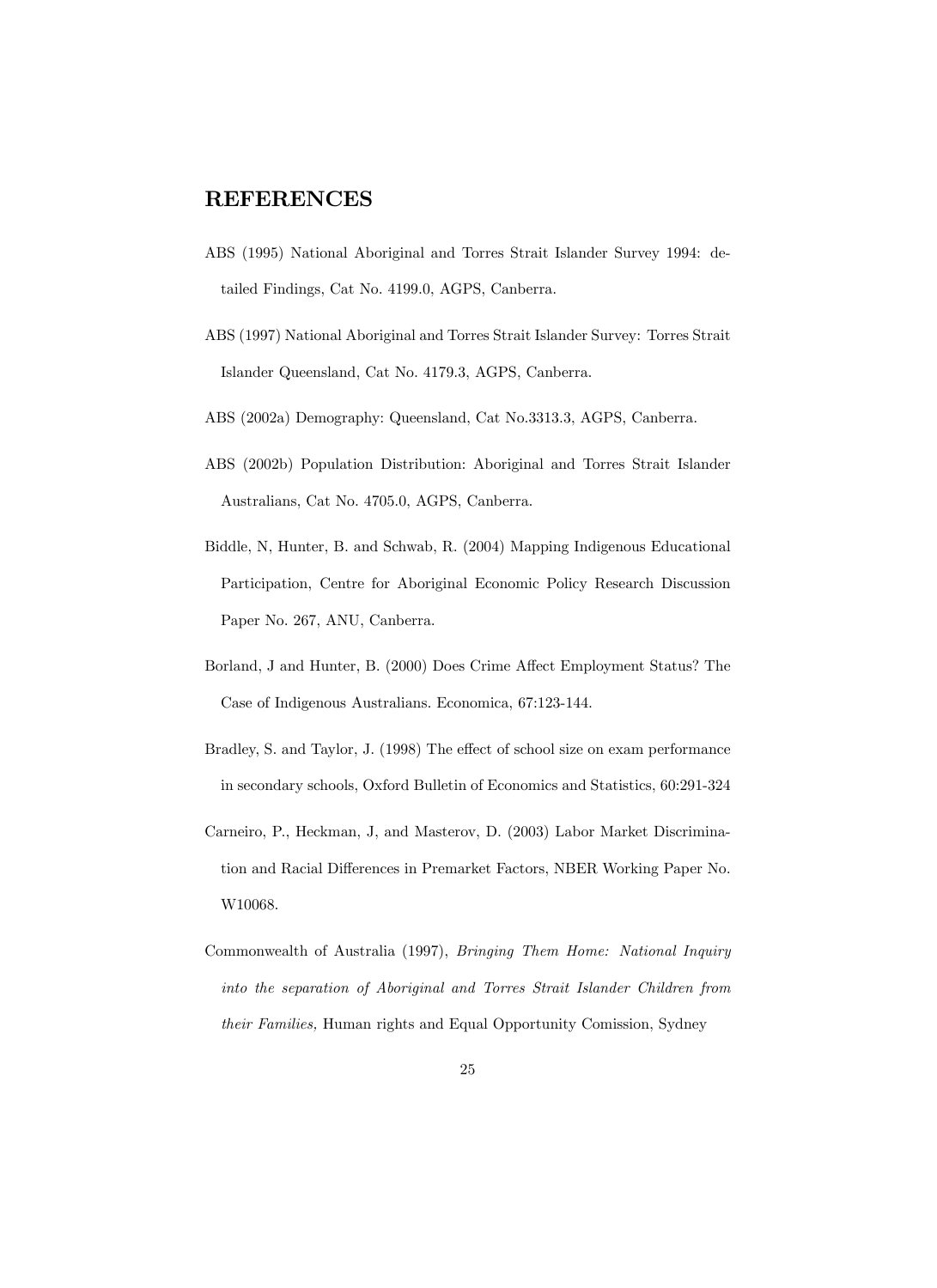- Fryer, R. and Levitt, S. (2004) Understanding the Black-White Test Score Gap in the First Two Years of School, Review of Economics and Statistics, 86(2):447-464.
- George, P. and Kuhn, P. (1994) The Size and Structure of Native-White Wage Differentials in Canada, Canadian Journal of Economics, 27(1):20-42.
- Groome, H. and Hamilton, A. (1995), Meeting the Educational needs of Aboriginal Adolescents, Comissioned Report No. 35, AGPS, Canberra.
- Hanushek., E. (1992) The Trade-off Between Child Quantity and Quality, Journal of Political Economy, 100:84-117.
- Hunter, B.H.(1996) Indigenous Australians and the Socio-Economic Status of Urban Neighbourhoods, Centre for Aboriginal Economic Policy Research Discussion Paper No. 106, ANU, Canberra.
- Hunter, B.H and Gregory, R.G. (1996) An Exploration of the Relationship Between Changing Inequality of Individual, Household and Regional Income in Australian Cities, Urban Policy and Research, 14(3):171-182.
- Hunter, B.H. and Schwab, R.G. (2003) Practical reconciliation and recent trends in Indigenous education, Centre for Aboriginal Economic Policy Research, Discussion Paper No. 249, ANU, Canberra.
- Kimmel, J. (1997), Rural Wages and Returns to Education: Differences between Whites, Blacks and American Indians, Economics of Education Review, 16(1):81-96.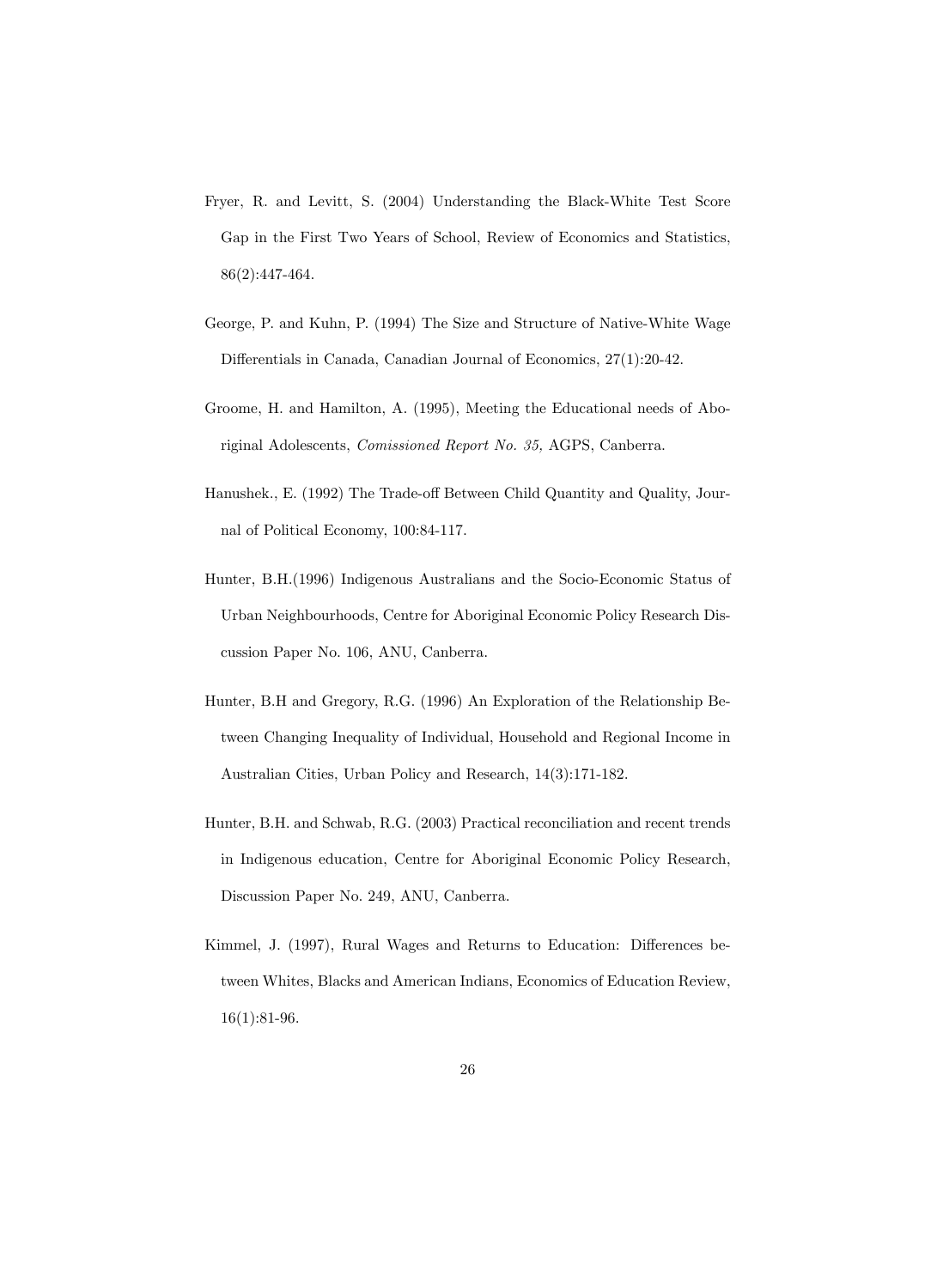- Kuhn, P. and Sweetman, A. (2002) Aboriginals as Unwilling Immigrants: Contact, Assimilation and Labour Market Outcomes, Journal of Population Economics, 15:331-355
- Maani, S.A.(2004) Why Have Maori Relative Income Levels Deteriorated Over Time?, Economic Record, 80(248):101-124.
- Mellor, S. and Corrigan, M. (2004) The case for change: A review of ceontemporary research on Indigenous education outcomes, Australian Council for Education Research, Camberwell, Victoria, Australia.
- Neal, D. and Johnson, W. (1996) The Role of Pre-Market Factors in Black-White Wage Differences, Journal of Political Economy, 104:869-895.
- Ruge, J. (1999) DSP Working Paper Raising Expectations: Achieving Quality Education for All, Department of Education and Training, Student services and Equity programs, Sydney, NSW, Australia.
- Taylor, J (1997) The Contemporary Demography of Indigenous Australians, Journal of the Australian Population Association, 14(1):77-114.
- Tatum, A. (2000) Breaking down barriers that disenfranchise African-American adolescent readers in low-level tracks, Journal of Adolescent and Adult Literacy, 44(1): 521-532.
- Todd, P and Wolpin, K. (2003) On the Specification and Estimation of the Production Function for Cognitive Achievement, Economic Journal, 113:F3- F33.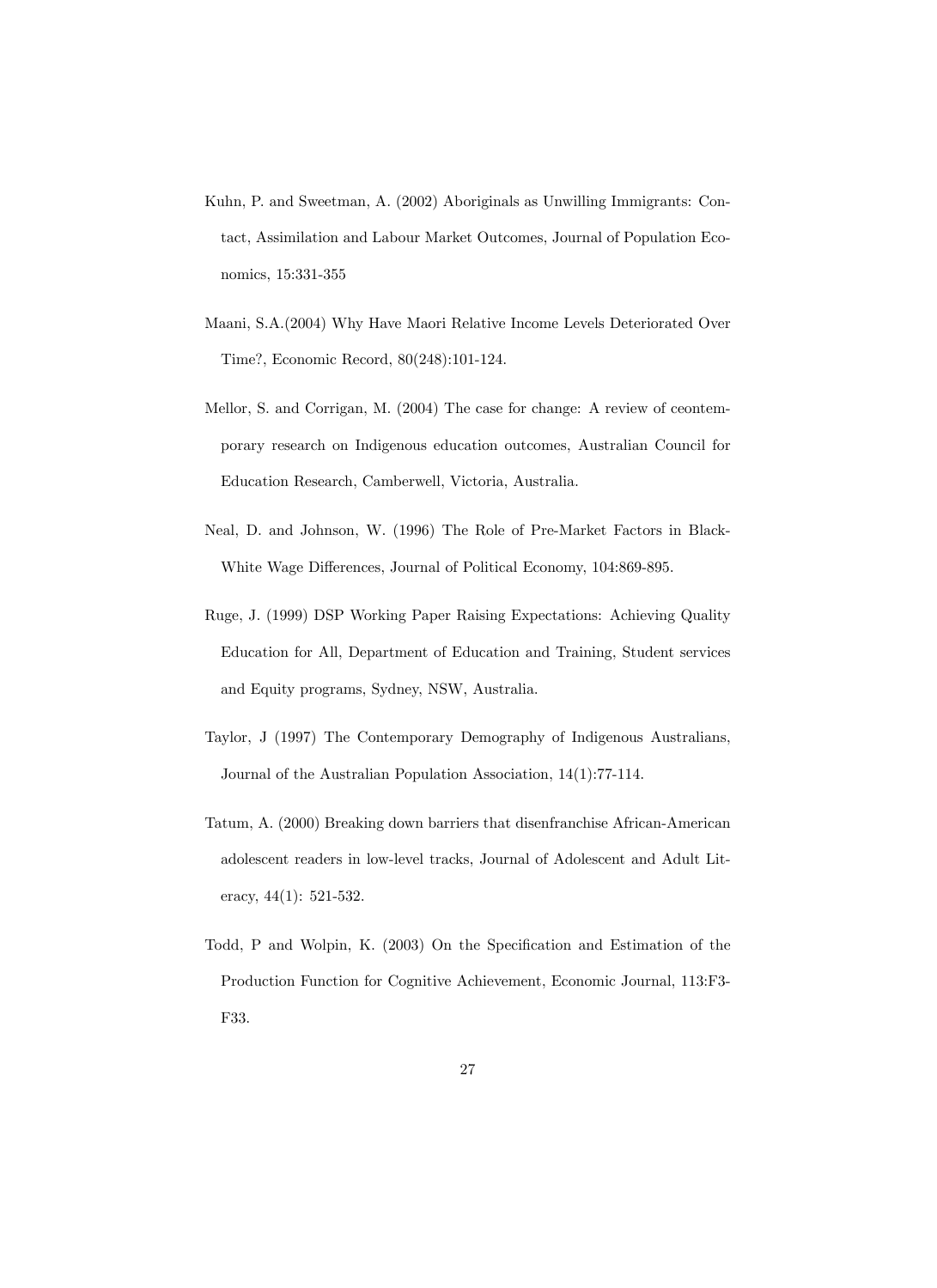Todd, P and Wolpin, K. (2004) The Production of Cognitive Achievment in Children: Home, School and Racial Test Score Gaps, PIER Working Paper 04-019, Penn Institute for Economic Research, University of Pennslyvania.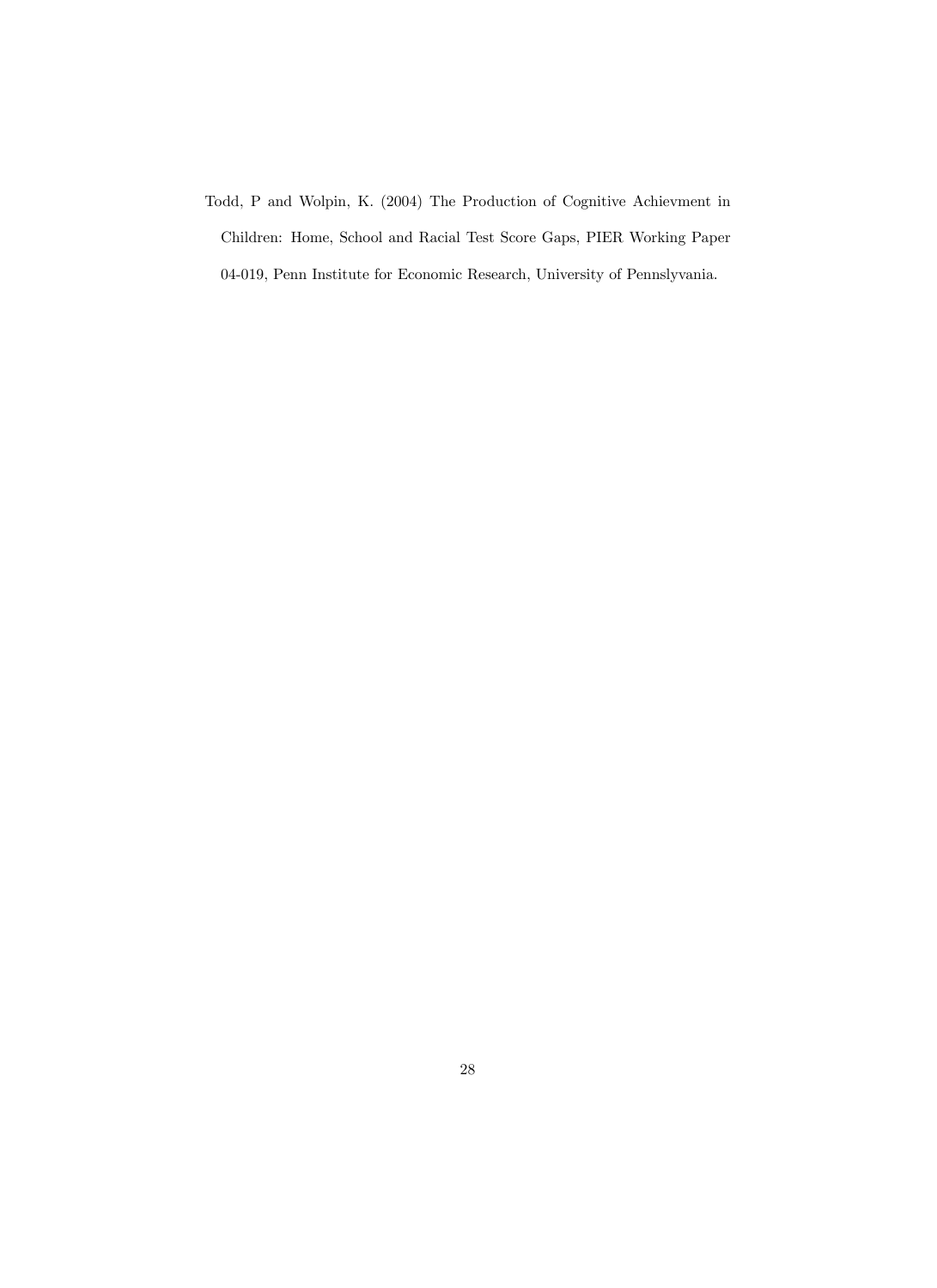|                 |        | ESB    | NESB   |        |        | Torres Strait Islander |        | Aborigine |
|-----------------|--------|--------|--------|--------|--------|------------------------|--------|-----------|
|                 | Male   | Female | Male   | Female | Male   | Female                 | Male   | Female    |
| Not in Sample   |        |        |        |        |        |                        |        |           |
| Literacy Year 5 | 596.56 | 623.42 | 585.07 | 609.91 | 528.00 | 539.85                 | 501.84 | 532.66    |
| Numeracy Year 5 | 596.44 | 590.81 | 581.60 | 571.92 | 507.33 | 504.88                 | 492.82 | 506.96    |
| Observations    | 4812   | 4371   | 567    | 517    | 227    | 149                    | 395    | 390       |
| In Sample       |        |        |        |        |        |                        |        |           |
| Literacy Year 5 | 603.51 | 629.51 | 587.45 | 613.44 | 546.98 | 572.96                 | 549.40 | 571.31    |
| Numeracy Year 5 | 603.32 | 597.53 | 587.22 | 582.47 | 538.13 | 539.27                 | 538.54 | 540.12    |
| Observations    | 10891  | 10832  | 1340   | 1242   | 295    | 272                    | 552    | 546       |

Table 1: Attrition Statistics <sup>10</sup>

 $10$  Source: Education Queensland.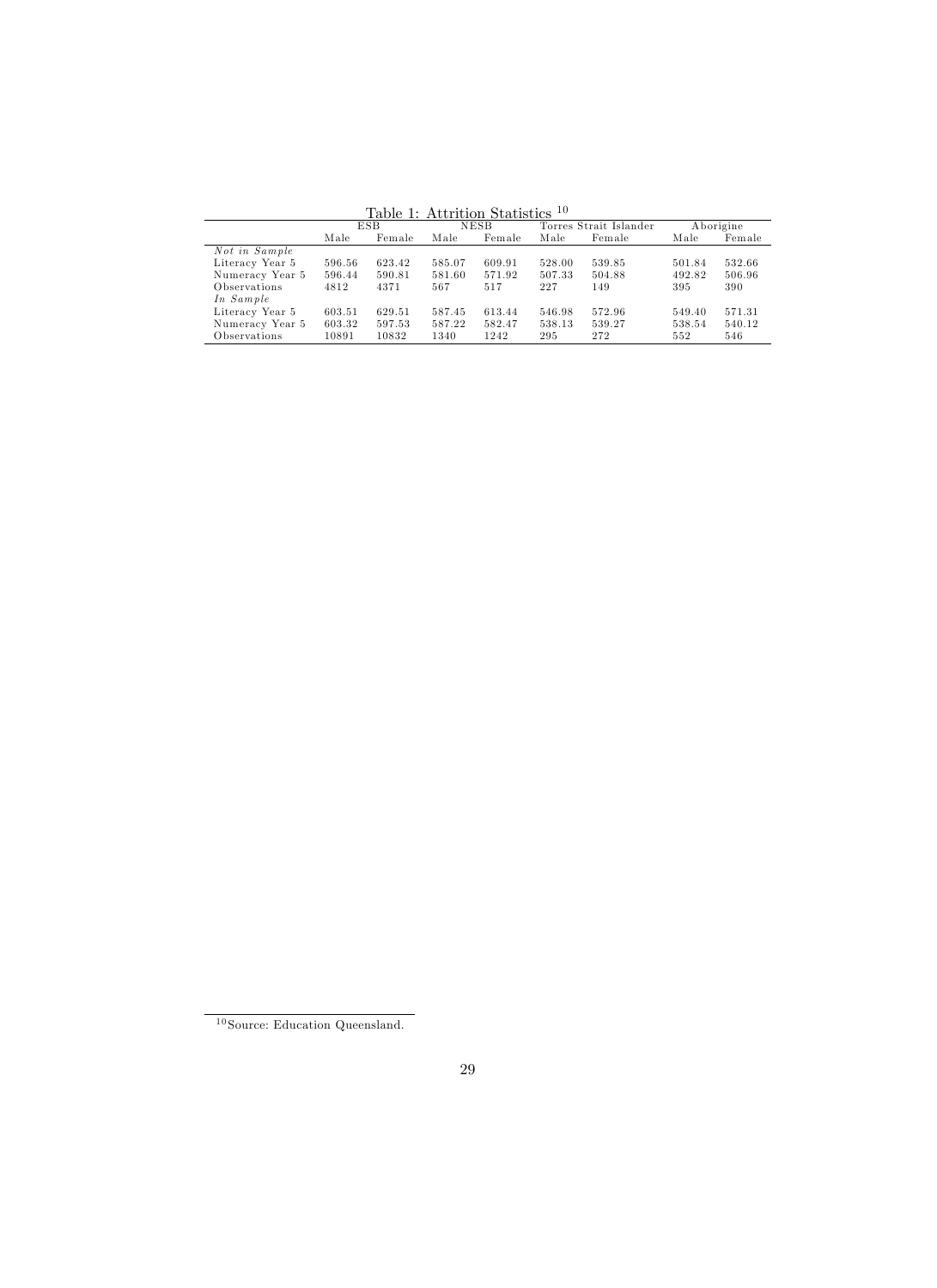|                                                            | Aborigine<br>Torres Strait Islander | $\rm Fena$<br>Male<br>$\rm Fema$ le<br>Male | 571.31 [70.09<br>549.40 67.16<br>572.96 [67.75 | 642.13 79.72<br>611.35 68.12<br>639.59 73.41 | 540.12 [72.75]<br>538.54 75.55<br>539.27 70.47 | 605.74 [86.19]<br>610.87 87.75<br>605.44 83.05 |       | Aborigine<br>Torres Strait Islander | $\rm Fena$<br>Male<br>Female<br>Male | 586.22 64.3<br>560.86 61.68<br>580.90 66.32 | 662.20 68.92<br>621.58 [63.89<br>651.68 66.12 | 556.43 [65.25]<br>551.78 67.98<br>546.23 [65.41] | 620.28 83.05<br>622.87 84.67<br>313.25 77.44 |                  | Aborigine<br>Torres Strait Islander | $\rm Feme$<br>Male<br>Female<br>Male | 554.59 72.79<br>535.05 71.02<br>559.89 68.41 | 619.52 85.27<br>598.76 71.21<br>618.92 80.59 | 521.80 76.66<br>521.58 81.16<br>526.41 77.05 | 589.78 87.06<br>596.37 89.47<br>591.93 [90.6] |
|------------------------------------------------------------|-------------------------------------|---------------------------------------------|------------------------------------------------|----------------------------------------------|------------------------------------------------|------------------------------------------------|-------|-------------------------------------|--------------------------------------|---------------------------------------------|-----------------------------------------------|--------------------------------------------------|----------------------------------------------|------------------|-------------------------------------|--------------------------------------|----------------------------------------------|----------------------------------------------|----------------------------------------------|-----------------------------------------------|
|                                                            |                                     |                                             |                                                |                                              |                                                |                                                |       |                                     |                                      |                                             |                                               |                                                  |                                              |                  |                                     |                                      |                                              |                                              |                                              |                                               |
|                                                            |                                     |                                             |                                                |                                              |                                                |                                                |       |                                     |                                      |                                             |                                               |                                                  |                                              |                  |                                     |                                      |                                              |                                              |                                              |                                               |
|                                                            |                                     |                                             | 546.98 59.50                                   | 620.02 62.80                                 | 538.13 76.02                                   | 617.20 87.75                                   | Jrban |                                     |                                      | 550.82 61.9                                 | 625.20 59.47                                  | 544.56 [71.68]                                   | 626.72 84.39                                 | Rural and Remote |                                     |                                      | 541.12 [55.28]                               | 611.81 67.12                                 | 527.18 81.51                                 | 602.86 91.21                                  |
|                                                            |                                     | Female                                      | 613.44 67.79                                   | 691.27 72.20                                 | 582.47 70.52                                   | 667.95 [91.38]                                 |       |                                     | Female                               | 615.16 68.5                                 | 693.37 73.30                                  | 583.83 70.52                                     | 669.99 92.06                                 |                  |                                     | Female                               | 605.05 63.65                                 | 681.33 65.75                                 | 575.73 70.32                                 | 657.49 87.49                                  |
| Table 2: Test Scores by Ethnicity and Region <sup>11</sup> | NES.                                | Male                                        | 587.45 66.32                                   | 657.89 70.4                                  | 587.22 [74.41                                  | 670.24 [93.53]                                 |       | NESB                                | Male                                 | 590.99 [67.38]                              | 660.40 71.81                                  | 589.19 [74.78]                                   | 671.30 [93.17]                               |                  | NESB                                | Male                                 | 575.09 [60.96]                               | 349.24 [64.61                                | 580.07 [72.78]                               | 666.21 [94.83]                                |
|                                                            |                                     | Female                                      | 629.51 66.58                                   | 706.45 70.54                                 | 597.53 [66.27]                                 | 681.85 83.26                                   |       |                                     | Female                               | 631.25 67.76                                | 708.03 71.27                                  | 597.52 [66.44]                                   | 681.40 84.29                                 |                  |                                     | Female                               | $625.60$ [63.7]                              | 702.89 [68.74]                               | 597.59 65.89                                 | 682.88 80.90                                  |
|                                                            | ESB                                 | de                                          | [66.99]<br>603.51                              | [71.98]<br>674.00                            | [70.85]<br>603.32                              | <b>86.05</b><br>688.80                         |       | ESB                                 | de                                   | 606.03 67.83                                | [72.98]<br>676.76                             | [70.87]<br>605.00                                | [86.72]<br>690.08                            |                  | ESB                                 | de                                   | 64.69<br>597.81                              | [69.28]<br>667.76                            | [70.64]<br>599.49                            | 84.45<br>685.92                               |
|                                                            |                                     |                                             | Literacy Year 5                                | Literacy Year 7                              | Numeracy Year 5                                | Numeracy Year 7                                |       |                                     |                                      | iteracy Year 5                              | Literacy Year 7                               | Numeracy Year 5                                  | Numeracy Year 7                              |                  |                                     |                                      | Literacy Year 5                              | Literacy Year 7                              | Numeracy Year 5                              | Numeracy Year7                                |

 $^{-11}\mathrm{Source}$  Education Queensland. Standard deviations in parentheses. 1 1 Source: Education Queensland. Standard deviations in parentheses.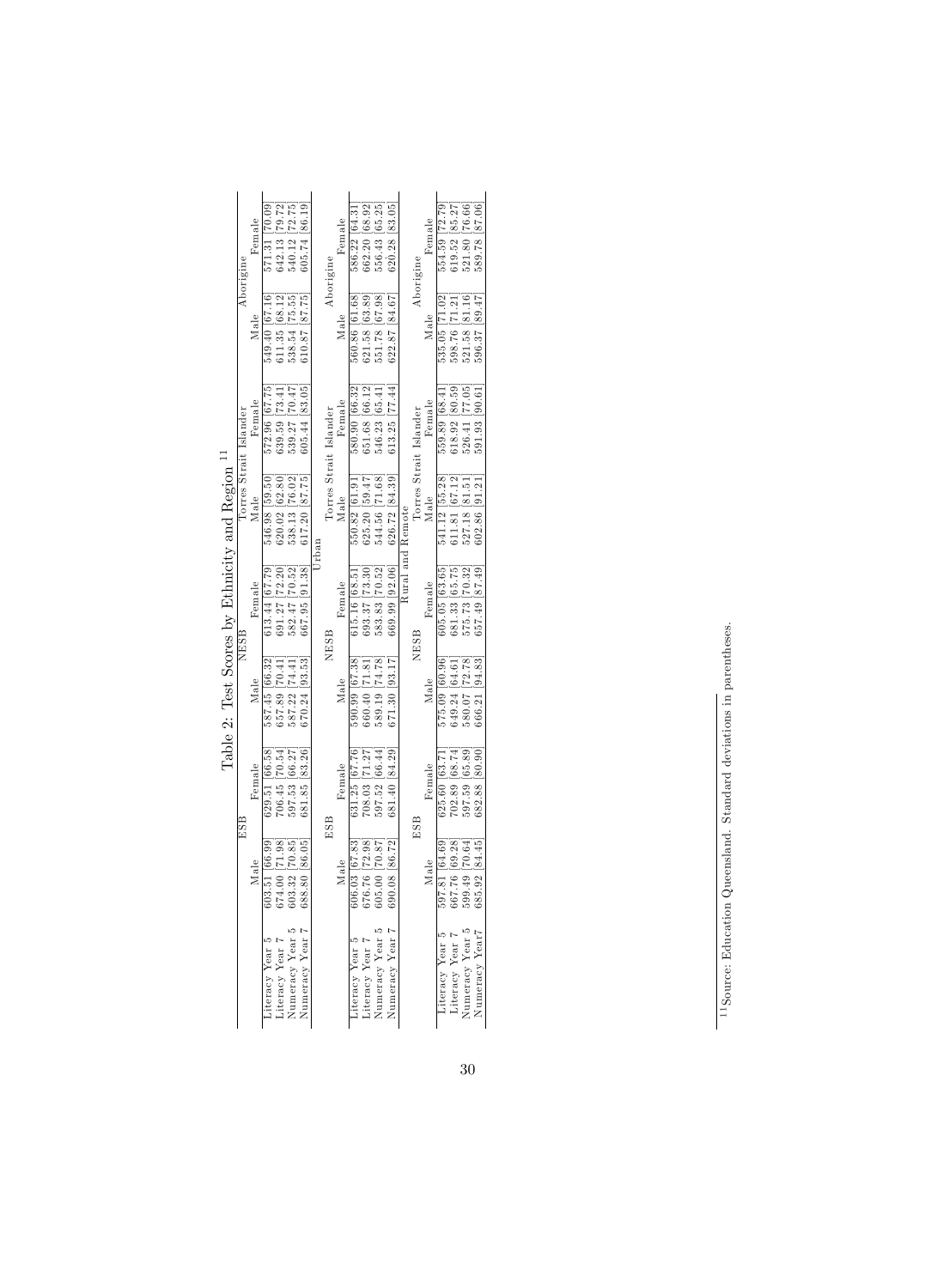|  | Table 3: Year 7 Attainment Models <sup>12</sup> |  |  |  |
|--|-------------------------------------------------|--|--|--|
|  |                                                 |  |  |  |

| Literacy<br>Numearcy<br>Males<br>Females<br>Males<br>Females<br>Coeff [s.e.] Z-Score<br>Coeff [s.e.] Z-Score<br>Coeff [s.e.] Z-Score<br>Coeff [s.e.] Z-Score<br><b>NESB</b><br>$-15.67[2.82] -0.21$<br>$-12.21[3.27] -0.17$<br>$-17.83[3.56] -0.20$<br>$-14.13[3.74] -0.16$<br>Aborigine<br>$-57.59[4.18] -0.79$<br>$-69.72[4.45] -0.78$<br>$-69.79[4.30] -0.81$<br>$-55.08[3.43] -0.75$<br>Torres Strait Islander<br>$-47.70[4.22] -0.66$<br>$-58.20[6.41] - 0.80$<br>$-64.50[5.71] -0.72$<br>$-68.54[6.99] -0.80$<br>ESL<br>$-8.00[5.55] -0.11$<br>$-2.11[5.89] -0.03$<br>$-2.75[4.71] -0.04$<br>$1.64[5.81]$ 0.02<br>School Size<br>$0.01[0.006]$ 0.00<br>$0.02[0.005]$ 0.00<br>$0.01[0.007]$ 0.00<br>$0.01[0.007]$ 0.00<br>Remote School<br>$-11.71[3.91] -0.16$<br>$-7.07[4.04] -0.10$<br>$-8.03[4.75] -0.09$<br>$-5.98[4.49] - 0.07$<br>Rural School<br>$1.50[2.76]$ 0.02<br>$3.00[2.71]$ 0.04<br>$7.55[3.21]$ 0.09<br>$10.89[3.37]$ 0.13<br>$0.11[0.02]$ $0.00$<br>$0.11[0.02]$ 0.00<br>$0.13[0.02]$ 0.00<br>$0.13[0.02]$ 0.00<br>Average Income<br>Unemployment Rate<br>$-0.91[0.29] -0.01$<br>$-0.87[0.27] -0.01$<br>$-0.99[0.34] -0.01$<br>$-0.98[0.33] -0.01$<br>27.18[9.02] 0.31<br>Teacher Hours: Pupil<br>$18.00[7.09]$ 0.25<br>24.61[6.09] 0.33<br>37.28 [8.18] 0.43<br>Average Teacher Ex<br>$0.57[0.12]$ $0.01$<br>$0.40$ [0.11] $0.01$<br>$0.40$ [0.09] $0.01$<br>$0.45[0.11]$ $0.01$<br>Average Teacher Ex <sup>2</sup><br>$-0.001$ [0.0003] $-0.00$<br>$-0.001$ [0.0003] $-0.00$<br>$-0.001$ [0.0002] $-0.00$<br>$-0.001$ [0.0002] $-0.00$<br>Constant<br>561.67 [14.44]<br>577.82 [13.45]<br>606.86 [13.20]<br>558.26 [13.70]<br>$r^2$<br>0.08<br>0.08<br>0.09<br>0.09<br>Model II<br>Prior Attainment<br>$0.68[0.01]$ $0.01$<br>$0.68[0.01]$ 0.01<br>$0.92[0.01]$ $0.01$<br>$0.94[0.01]$ $0.01$<br><b>NESB</b><br>$-5.73[1.96] -0.08$<br>$-3.04[2.39] -0.04$<br>$-7.06[2.17] -0.08$<br>$-2.81[2.56] -0.03$<br>$-22.49[2.44] -0.31$<br>$-21.60[2.60] -0.30$<br>$-15.92[2.54] -0.18$<br>$-20.85[2.77] -0.24$<br>Aborigine<br>Torres Strait Islander<br>$-13.09[3.40] -0.18$<br>$-24.94[4.45] -0.34$<br>$-10.35[4.51] -0.12$<br>$-20.43[3.91] -0.24$<br>ESL<br>$1.15[3.24]$ 0.02<br>$8.50[3.50]$ 0.10<br>$6.97[3.20]$ 0.08<br>$-2.74[3.49] -0.04$<br>School Size<br>$0.006[0.005]$ 0.00<br>$0.003[0.004]$ 0.00<br>$0.004[0.004]$ 0.00<br>$0.01[0.004]$ $0.00$<br>Remote School<br>$-5.45[3.08] -0.08$<br>$1.64[3.13]$ 0.02<br>$-1.00[2.83] -0.01$<br>$-1.84[2.89] -0.03$<br>Rural School<br>$2.05[2.02]$ 0.03<br>$2.18[2.03]$ 0.03<br>$5.68[2.21]$ 0.06<br>$5.89[2.17]$ 0.07<br>Average Income<br>$0.04[0.01]$ $0.00$<br>$0.04[0.01]$ 0.00<br>$0.04[0.01]$ 0.00<br>$0.05[0.01]$ $0.00$<br>Unemployment Rate<br>$-0.44[0.21] - 0.01$<br>$-0.54[0.19] -0.01$<br>$-0.11[0.22] - 0.00$<br>$-0.04[0.25] - 0.00$<br>Teacher Hours: Pupil<br>$12.21[5.27]$ 0.17<br>11.79 [4.74] 0.16<br>15.54 [6.68] 0.17<br>$15.74[6.64]$ 0.18<br>Average Teacher Ex<br>$0.11[0.08]$ 0.00<br>$0.17[0.07]$ 0.00<br>$0.24[0.08]$ 0.00<br>$0.013[0.07]$ 0.00<br>Average Teacher Ex <sup>2</sup><br>$-0.0001[0.0002] -0.00$<br>$-0.0004[0.0002] -0.00$<br>$-0.0005[0.0002] -0.00$<br>$-0.0002[0.0002] - 0.00$<br>Constant<br>227.03 [11.21]<br>238.67 [10.43]<br>79.35 [11.18]<br>75.94 [11.13]<br>$r^2$<br>0.45<br>0.46<br>0.61<br>0.60<br>13048<br>Observations<br>13048<br>12875<br>12875 |  | Model I |  |
|---------------------------------------------------------------------------------------------------------------------------------------------------------------------------------------------------------------------------------------------------------------------------------------------------------------------------------------------------------------------------------------------------------------------------------------------------------------------------------------------------------------------------------------------------------------------------------------------------------------------------------------------------------------------------------------------------------------------------------------------------------------------------------------------------------------------------------------------------------------------------------------------------------------------------------------------------------------------------------------------------------------------------------------------------------------------------------------------------------------------------------------------------------------------------------------------------------------------------------------------------------------------------------------------------------------------------------------------------------------------------------------------------------------------------------------------------------------------------------------------------------------------------------------------------------------------------------------------------------------------------------------------------------------------------------------------------------------------------------------------------------------------------------------------------------------------------------------------------------------------------------------------------------------------------------------------------------------------------------------------------------------------------------------------------------------------------------------------------------------------------------------------------------------------------------------------------------------------------------------------------------------------------------------------------------------------------------------------------------------------------------------------------------------------------------------------------------------------------------------------------------------------------------------------------------------------------------------------------------------------------------------------------------------------------------------------------------------------------------------------------------------------------------------------------------------------------------------------------------------------------------------------------------------------------------------------------------------------------------------------------------------------------------------------------------------------------------------------------------------------------------------------------------------------------------------------------------------------------------------------------------------------------------------------------------------------------------------------------------------------------------------|--|---------|--|
|                                                                                                                                                                                                                                                                                                                                                                                                                                                                                                                                                                                                                                                                                                                                                                                                                                                                                                                                                                                                                                                                                                                                                                                                                                                                                                                                                                                                                                                                                                                                                                                                                                                                                                                                                                                                                                                                                                                                                                                                                                                                                                                                                                                                                                                                                                                                                                                                                                                                                                                                                                                                                                                                                                                                                                                                                                                                                                                                                                                                                                                                                                                                                                                                                                                                                                                                                                                       |  |         |  |
|                                                                                                                                                                                                                                                                                                                                                                                                                                                                                                                                                                                                                                                                                                                                                                                                                                                                                                                                                                                                                                                                                                                                                                                                                                                                                                                                                                                                                                                                                                                                                                                                                                                                                                                                                                                                                                                                                                                                                                                                                                                                                                                                                                                                                                                                                                                                                                                                                                                                                                                                                                                                                                                                                                                                                                                                                                                                                                                                                                                                                                                                                                                                                                                                                                                                                                                                                                                       |  |         |  |
|                                                                                                                                                                                                                                                                                                                                                                                                                                                                                                                                                                                                                                                                                                                                                                                                                                                                                                                                                                                                                                                                                                                                                                                                                                                                                                                                                                                                                                                                                                                                                                                                                                                                                                                                                                                                                                                                                                                                                                                                                                                                                                                                                                                                                                                                                                                                                                                                                                                                                                                                                                                                                                                                                                                                                                                                                                                                                                                                                                                                                                                                                                                                                                                                                                                                                                                                                                                       |  |         |  |
|                                                                                                                                                                                                                                                                                                                                                                                                                                                                                                                                                                                                                                                                                                                                                                                                                                                                                                                                                                                                                                                                                                                                                                                                                                                                                                                                                                                                                                                                                                                                                                                                                                                                                                                                                                                                                                                                                                                                                                                                                                                                                                                                                                                                                                                                                                                                                                                                                                                                                                                                                                                                                                                                                                                                                                                                                                                                                                                                                                                                                                                                                                                                                                                                                                                                                                                                                                                       |  |         |  |
|                                                                                                                                                                                                                                                                                                                                                                                                                                                                                                                                                                                                                                                                                                                                                                                                                                                                                                                                                                                                                                                                                                                                                                                                                                                                                                                                                                                                                                                                                                                                                                                                                                                                                                                                                                                                                                                                                                                                                                                                                                                                                                                                                                                                                                                                                                                                                                                                                                                                                                                                                                                                                                                                                                                                                                                                                                                                                                                                                                                                                                                                                                                                                                                                                                                                                                                                                                                       |  |         |  |
|                                                                                                                                                                                                                                                                                                                                                                                                                                                                                                                                                                                                                                                                                                                                                                                                                                                                                                                                                                                                                                                                                                                                                                                                                                                                                                                                                                                                                                                                                                                                                                                                                                                                                                                                                                                                                                                                                                                                                                                                                                                                                                                                                                                                                                                                                                                                                                                                                                                                                                                                                                                                                                                                                                                                                                                                                                                                                                                                                                                                                                                                                                                                                                                                                                                                                                                                                                                       |  |         |  |
|                                                                                                                                                                                                                                                                                                                                                                                                                                                                                                                                                                                                                                                                                                                                                                                                                                                                                                                                                                                                                                                                                                                                                                                                                                                                                                                                                                                                                                                                                                                                                                                                                                                                                                                                                                                                                                                                                                                                                                                                                                                                                                                                                                                                                                                                                                                                                                                                                                                                                                                                                                                                                                                                                                                                                                                                                                                                                                                                                                                                                                                                                                                                                                                                                                                                                                                                                                                       |  |         |  |
|                                                                                                                                                                                                                                                                                                                                                                                                                                                                                                                                                                                                                                                                                                                                                                                                                                                                                                                                                                                                                                                                                                                                                                                                                                                                                                                                                                                                                                                                                                                                                                                                                                                                                                                                                                                                                                                                                                                                                                                                                                                                                                                                                                                                                                                                                                                                                                                                                                                                                                                                                                                                                                                                                                                                                                                                                                                                                                                                                                                                                                                                                                                                                                                                                                                                                                                                                                                       |  |         |  |
|                                                                                                                                                                                                                                                                                                                                                                                                                                                                                                                                                                                                                                                                                                                                                                                                                                                                                                                                                                                                                                                                                                                                                                                                                                                                                                                                                                                                                                                                                                                                                                                                                                                                                                                                                                                                                                                                                                                                                                                                                                                                                                                                                                                                                                                                                                                                                                                                                                                                                                                                                                                                                                                                                                                                                                                                                                                                                                                                                                                                                                                                                                                                                                                                                                                                                                                                                                                       |  |         |  |
|                                                                                                                                                                                                                                                                                                                                                                                                                                                                                                                                                                                                                                                                                                                                                                                                                                                                                                                                                                                                                                                                                                                                                                                                                                                                                                                                                                                                                                                                                                                                                                                                                                                                                                                                                                                                                                                                                                                                                                                                                                                                                                                                                                                                                                                                                                                                                                                                                                                                                                                                                                                                                                                                                                                                                                                                                                                                                                                                                                                                                                                                                                                                                                                                                                                                                                                                                                                       |  |         |  |
|                                                                                                                                                                                                                                                                                                                                                                                                                                                                                                                                                                                                                                                                                                                                                                                                                                                                                                                                                                                                                                                                                                                                                                                                                                                                                                                                                                                                                                                                                                                                                                                                                                                                                                                                                                                                                                                                                                                                                                                                                                                                                                                                                                                                                                                                                                                                                                                                                                                                                                                                                                                                                                                                                                                                                                                                                                                                                                                                                                                                                                                                                                                                                                                                                                                                                                                                                                                       |  |         |  |
|                                                                                                                                                                                                                                                                                                                                                                                                                                                                                                                                                                                                                                                                                                                                                                                                                                                                                                                                                                                                                                                                                                                                                                                                                                                                                                                                                                                                                                                                                                                                                                                                                                                                                                                                                                                                                                                                                                                                                                                                                                                                                                                                                                                                                                                                                                                                                                                                                                                                                                                                                                                                                                                                                                                                                                                                                                                                                                                                                                                                                                                                                                                                                                                                                                                                                                                                                                                       |  |         |  |
|                                                                                                                                                                                                                                                                                                                                                                                                                                                                                                                                                                                                                                                                                                                                                                                                                                                                                                                                                                                                                                                                                                                                                                                                                                                                                                                                                                                                                                                                                                                                                                                                                                                                                                                                                                                                                                                                                                                                                                                                                                                                                                                                                                                                                                                                                                                                                                                                                                                                                                                                                                                                                                                                                                                                                                                                                                                                                                                                                                                                                                                                                                                                                                                                                                                                                                                                                                                       |  |         |  |
|                                                                                                                                                                                                                                                                                                                                                                                                                                                                                                                                                                                                                                                                                                                                                                                                                                                                                                                                                                                                                                                                                                                                                                                                                                                                                                                                                                                                                                                                                                                                                                                                                                                                                                                                                                                                                                                                                                                                                                                                                                                                                                                                                                                                                                                                                                                                                                                                                                                                                                                                                                                                                                                                                                                                                                                                                                                                                                                                                                                                                                                                                                                                                                                                                                                                                                                                                                                       |  |         |  |
|                                                                                                                                                                                                                                                                                                                                                                                                                                                                                                                                                                                                                                                                                                                                                                                                                                                                                                                                                                                                                                                                                                                                                                                                                                                                                                                                                                                                                                                                                                                                                                                                                                                                                                                                                                                                                                                                                                                                                                                                                                                                                                                                                                                                                                                                                                                                                                                                                                                                                                                                                                                                                                                                                                                                                                                                                                                                                                                                                                                                                                                                                                                                                                                                                                                                                                                                                                                       |  |         |  |
|                                                                                                                                                                                                                                                                                                                                                                                                                                                                                                                                                                                                                                                                                                                                                                                                                                                                                                                                                                                                                                                                                                                                                                                                                                                                                                                                                                                                                                                                                                                                                                                                                                                                                                                                                                                                                                                                                                                                                                                                                                                                                                                                                                                                                                                                                                                                                                                                                                                                                                                                                                                                                                                                                                                                                                                                                                                                                                                                                                                                                                                                                                                                                                                                                                                                                                                                                                                       |  |         |  |
|                                                                                                                                                                                                                                                                                                                                                                                                                                                                                                                                                                                                                                                                                                                                                                                                                                                                                                                                                                                                                                                                                                                                                                                                                                                                                                                                                                                                                                                                                                                                                                                                                                                                                                                                                                                                                                                                                                                                                                                                                                                                                                                                                                                                                                                                                                                                                                                                                                                                                                                                                                                                                                                                                                                                                                                                                                                                                                                                                                                                                                                                                                                                                                                                                                                                                                                                                                                       |  |         |  |
|                                                                                                                                                                                                                                                                                                                                                                                                                                                                                                                                                                                                                                                                                                                                                                                                                                                                                                                                                                                                                                                                                                                                                                                                                                                                                                                                                                                                                                                                                                                                                                                                                                                                                                                                                                                                                                                                                                                                                                                                                                                                                                                                                                                                                                                                                                                                                                                                                                                                                                                                                                                                                                                                                                                                                                                                                                                                                                                                                                                                                                                                                                                                                                                                                                                                                                                                                                                       |  |         |  |
|                                                                                                                                                                                                                                                                                                                                                                                                                                                                                                                                                                                                                                                                                                                                                                                                                                                                                                                                                                                                                                                                                                                                                                                                                                                                                                                                                                                                                                                                                                                                                                                                                                                                                                                                                                                                                                                                                                                                                                                                                                                                                                                                                                                                                                                                                                                                                                                                                                                                                                                                                                                                                                                                                                                                                                                                                                                                                                                                                                                                                                                                                                                                                                                                                                                                                                                                                                                       |  |         |  |
|                                                                                                                                                                                                                                                                                                                                                                                                                                                                                                                                                                                                                                                                                                                                                                                                                                                                                                                                                                                                                                                                                                                                                                                                                                                                                                                                                                                                                                                                                                                                                                                                                                                                                                                                                                                                                                                                                                                                                                                                                                                                                                                                                                                                                                                                                                                                                                                                                                                                                                                                                                                                                                                                                                                                                                                                                                                                                                                                                                                                                                                                                                                                                                                                                                                                                                                                                                                       |  |         |  |
|                                                                                                                                                                                                                                                                                                                                                                                                                                                                                                                                                                                                                                                                                                                                                                                                                                                                                                                                                                                                                                                                                                                                                                                                                                                                                                                                                                                                                                                                                                                                                                                                                                                                                                                                                                                                                                                                                                                                                                                                                                                                                                                                                                                                                                                                                                                                                                                                                                                                                                                                                                                                                                                                                                                                                                                                                                                                                                                                                                                                                                                                                                                                                                                                                                                                                                                                                                                       |  |         |  |
|                                                                                                                                                                                                                                                                                                                                                                                                                                                                                                                                                                                                                                                                                                                                                                                                                                                                                                                                                                                                                                                                                                                                                                                                                                                                                                                                                                                                                                                                                                                                                                                                                                                                                                                                                                                                                                                                                                                                                                                                                                                                                                                                                                                                                                                                                                                                                                                                                                                                                                                                                                                                                                                                                                                                                                                                                                                                                                                                                                                                                                                                                                                                                                                                                                                                                                                                                                                       |  |         |  |
|                                                                                                                                                                                                                                                                                                                                                                                                                                                                                                                                                                                                                                                                                                                                                                                                                                                                                                                                                                                                                                                                                                                                                                                                                                                                                                                                                                                                                                                                                                                                                                                                                                                                                                                                                                                                                                                                                                                                                                                                                                                                                                                                                                                                                                                                                                                                                                                                                                                                                                                                                                                                                                                                                                                                                                                                                                                                                                                                                                                                                                                                                                                                                                                                                                                                                                                                                                                       |  |         |  |
|                                                                                                                                                                                                                                                                                                                                                                                                                                                                                                                                                                                                                                                                                                                                                                                                                                                                                                                                                                                                                                                                                                                                                                                                                                                                                                                                                                                                                                                                                                                                                                                                                                                                                                                                                                                                                                                                                                                                                                                                                                                                                                                                                                                                                                                                                                                                                                                                                                                                                                                                                                                                                                                                                                                                                                                                                                                                                                                                                                                                                                                                                                                                                                                                                                                                                                                                                                                       |  |         |  |
|                                                                                                                                                                                                                                                                                                                                                                                                                                                                                                                                                                                                                                                                                                                                                                                                                                                                                                                                                                                                                                                                                                                                                                                                                                                                                                                                                                                                                                                                                                                                                                                                                                                                                                                                                                                                                                                                                                                                                                                                                                                                                                                                                                                                                                                                                                                                                                                                                                                                                                                                                                                                                                                                                                                                                                                                                                                                                                                                                                                                                                                                                                                                                                                                                                                                                                                                                                                       |  |         |  |
|                                                                                                                                                                                                                                                                                                                                                                                                                                                                                                                                                                                                                                                                                                                                                                                                                                                                                                                                                                                                                                                                                                                                                                                                                                                                                                                                                                                                                                                                                                                                                                                                                                                                                                                                                                                                                                                                                                                                                                                                                                                                                                                                                                                                                                                                                                                                                                                                                                                                                                                                                                                                                                                                                                                                                                                                                                                                                                                                                                                                                                                                                                                                                                                                                                                                                                                                                                                       |  |         |  |
|                                                                                                                                                                                                                                                                                                                                                                                                                                                                                                                                                                                                                                                                                                                                                                                                                                                                                                                                                                                                                                                                                                                                                                                                                                                                                                                                                                                                                                                                                                                                                                                                                                                                                                                                                                                                                                                                                                                                                                                                                                                                                                                                                                                                                                                                                                                                                                                                                                                                                                                                                                                                                                                                                                                                                                                                                                                                                                                                                                                                                                                                                                                                                                                                                                                                                                                                                                                       |  |         |  |
|                                                                                                                                                                                                                                                                                                                                                                                                                                                                                                                                                                                                                                                                                                                                                                                                                                                                                                                                                                                                                                                                                                                                                                                                                                                                                                                                                                                                                                                                                                                                                                                                                                                                                                                                                                                                                                                                                                                                                                                                                                                                                                                                                                                                                                                                                                                                                                                                                                                                                                                                                                                                                                                                                                                                                                                                                                                                                                                                                                                                                                                                                                                                                                                                                                                                                                                                                                                       |  |         |  |
|                                                                                                                                                                                                                                                                                                                                                                                                                                                                                                                                                                                                                                                                                                                                                                                                                                                                                                                                                                                                                                                                                                                                                                                                                                                                                                                                                                                                                                                                                                                                                                                                                                                                                                                                                                                                                                                                                                                                                                                                                                                                                                                                                                                                                                                                                                                                                                                                                                                                                                                                                                                                                                                                                                                                                                                                                                                                                                                                                                                                                                                                                                                                                                                                                                                                                                                                                                                       |  |         |  |
|                                                                                                                                                                                                                                                                                                                                                                                                                                                                                                                                                                                                                                                                                                                                                                                                                                                                                                                                                                                                                                                                                                                                                                                                                                                                                                                                                                                                                                                                                                                                                                                                                                                                                                                                                                                                                                                                                                                                                                                                                                                                                                                                                                                                                                                                                                                                                                                                                                                                                                                                                                                                                                                                                                                                                                                                                                                                                                                                                                                                                                                                                                                                                                                                                                                                                                                                                                                       |  |         |  |
|                                                                                                                                                                                                                                                                                                                                                                                                                                                                                                                                                                                                                                                                                                                                                                                                                                                                                                                                                                                                                                                                                                                                                                                                                                                                                                                                                                                                                                                                                                                                                                                                                                                                                                                                                                                                                                                                                                                                                                                                                                                                                                                                                                                                                                                                                                                                                                                                                                                                                                                                                                                                                                                                                                                                                                                                                                                                                                                                                                                                                                                                                                                                                                                                                                                                                                                                                                                       |  |         |  |
|                                                                                                                                                                                                                                                                                                                                                                                                                                                                                                                                                                                                                                                                                                                                                                                                                                                                                                                                                                                                                                                                                                                                                                                                                                                                                                                                                                                                                                                                                                                                                                                                                                                                                                                                                                                                                                                                                                                                                                                                                                                                                                                                                                                                                                                                                                                                                                                                                                                                                                                                                                                                                                                                                                                                                                                                                                                                                                                                                                                                                                                                                                                                                                                                                                                                                                                                                                                       |  |         |  |
|                                                                                                                                                                                                                                                                                                                                                                                                                                                                                                                                                                                                                                                                                                                                                                                                                                                                                                                                                                                                                                                                                                                                                                                                                                                                                                                                                                                                                                                                                                                                                                                                                                                                                                                                                                                                                                                                                                                                                                                                                                                                                                                                                                                                                                                                                                                                                                                                                                                                                                                                                                                                                                                                                                                                                                                                                                                                                                                                                                                                                                                                                                                                                                                                                                                                                                                                                                                       |  |         |  |
|                                                                                                                                                                                                                                                                                                                                                                                                                                                                                                                                                                                                                                                                                                                                                                                                                                                                                                                                                                                                                                                                                                                                                                                                                                                                                                                                                                                                                                                                                                                                                                                                                                                                                                                                                                                                                                                                                                                                                                                                                                                                                                                                                                                                                                                                                                                                                                                                                                                                                                                                                                                                                                                                                                                                                                                                                                                                                                                                                                                                                                                                                                                                                                                                                                                                                                                                                                                       |  |         |  |

 $^{12}[$  are the standard errors. Standard errors are estimated using the Huber/White robust estimator and are clustered on the student's school. Observations are not necessarily independent within a school but are independent across schools. The omitted cases are ESB, Urban School and English as the student's first language.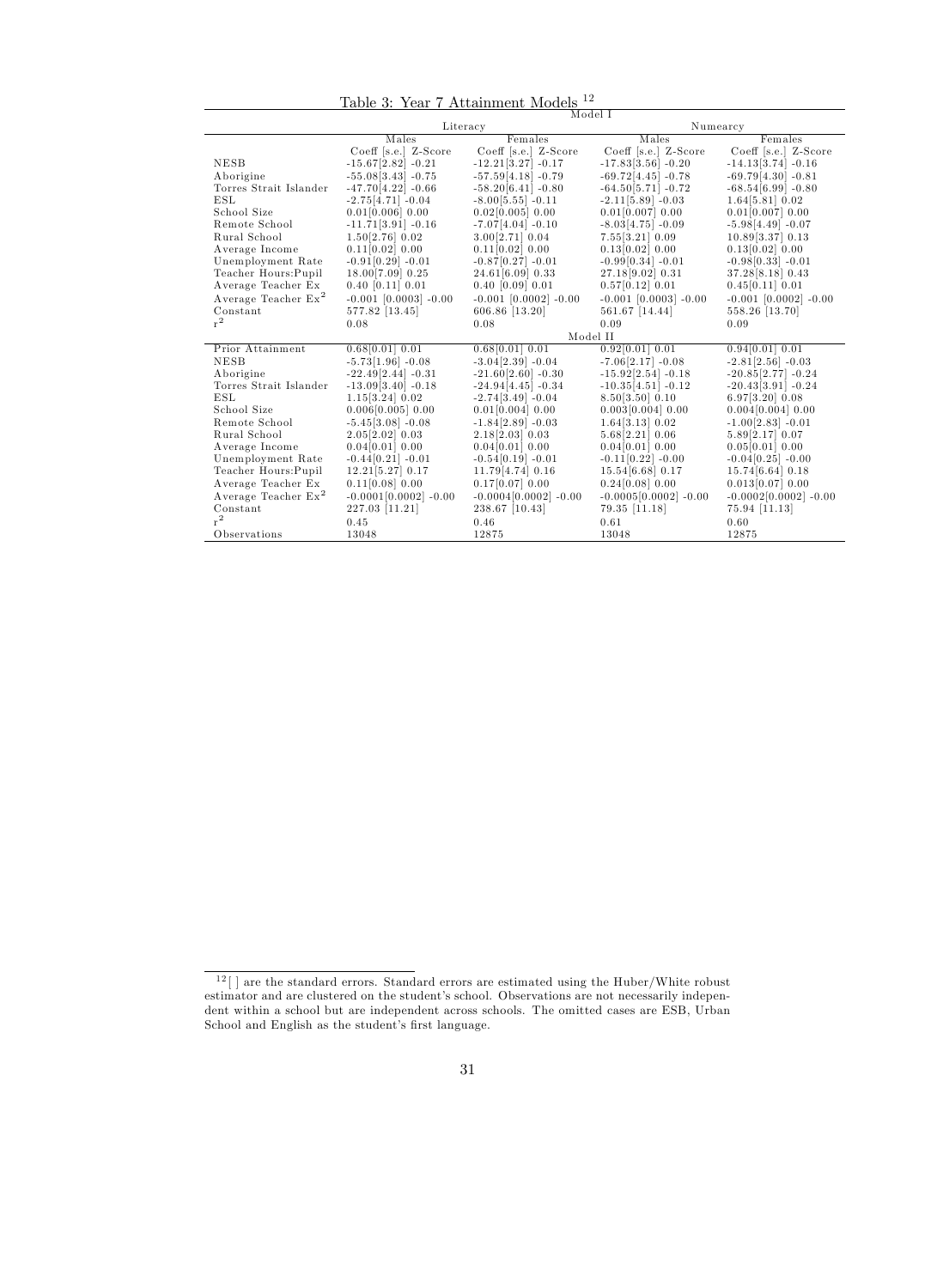|                        |                      |                      | Model III                |                            |
|------------------------|----------------------|----------------------|--------------------------|----------------------------|
|                        |                      | Literacy             |                          | Numeracy                   |
|                        | Male                 | Female               | Male                     | Female                     |
|                        | Coeff [s.e.] Z-Score | Coeff [s.e.] Z-Score | $Coeff$ [s.e.] $Z-Score$ | $Coeff$ $[s.e.]$ $Z-Score$ |
| <b>NESB</b>            | $-3.56[2.55] -0.05$  | $-1.42[2.78] -0.02$  | $-7.23[3.12] -0.08$      | $-2.83[3.43] -0.03$        |
| Aborigine              | $-15.00[3.19] -0.21$ | $-14.78[3.44] -0.20$ | $-16.23[4.19] -0.18$     | $-20.65[4.16] -0.24$       |
| Torres Strait Islander | $-5.19[4.04] -0.07$  | $-18.59[4.82] -0.26$ | $-10.70[6.18] -0.12$     | $-20.45[5.52] -0.24$       |
|                        |                      | Model IV             |                          |                            |
|                        |                      | Male                 |                          | Female                     |
|                        | Lit                  | Num                  | Lit                      | Num                        |
| <b>NESB</b>            | $-0.87[2.06] -0.02$  | $1.31[2.58]$ 0.02    | $-5.98[2.28] -0.10$      | $-1.98[2.49] -0.04$        |
| Aborigine              | $-8.49[2.63] -0.12$  | $-5.97[2.46] -0.09$  | $-13.06[2.49] -0.20$     | $-18.92[2.67] -0.31$       |
| Torres Strait Islander | $2.09[3.86]$ 0.06    | $-10.28[4.57] -0.16$ | $-7.30[4.97]-0.10$       | $-19.24[3.81] -0.31$       |

Table 4: Year 7 Estimates - Model III (predicted year 5 test score) and Model IV (test score gain model) <sup>14</sup>

 $^{14}$ [] are the standard errors. Standard errors are estimated using the Huber/White robust estimator and are clustered on the student's school. Observations are not necessarily independent within a school but are independent across schools. The omitted case is ESB, urban school and English is the student's first language.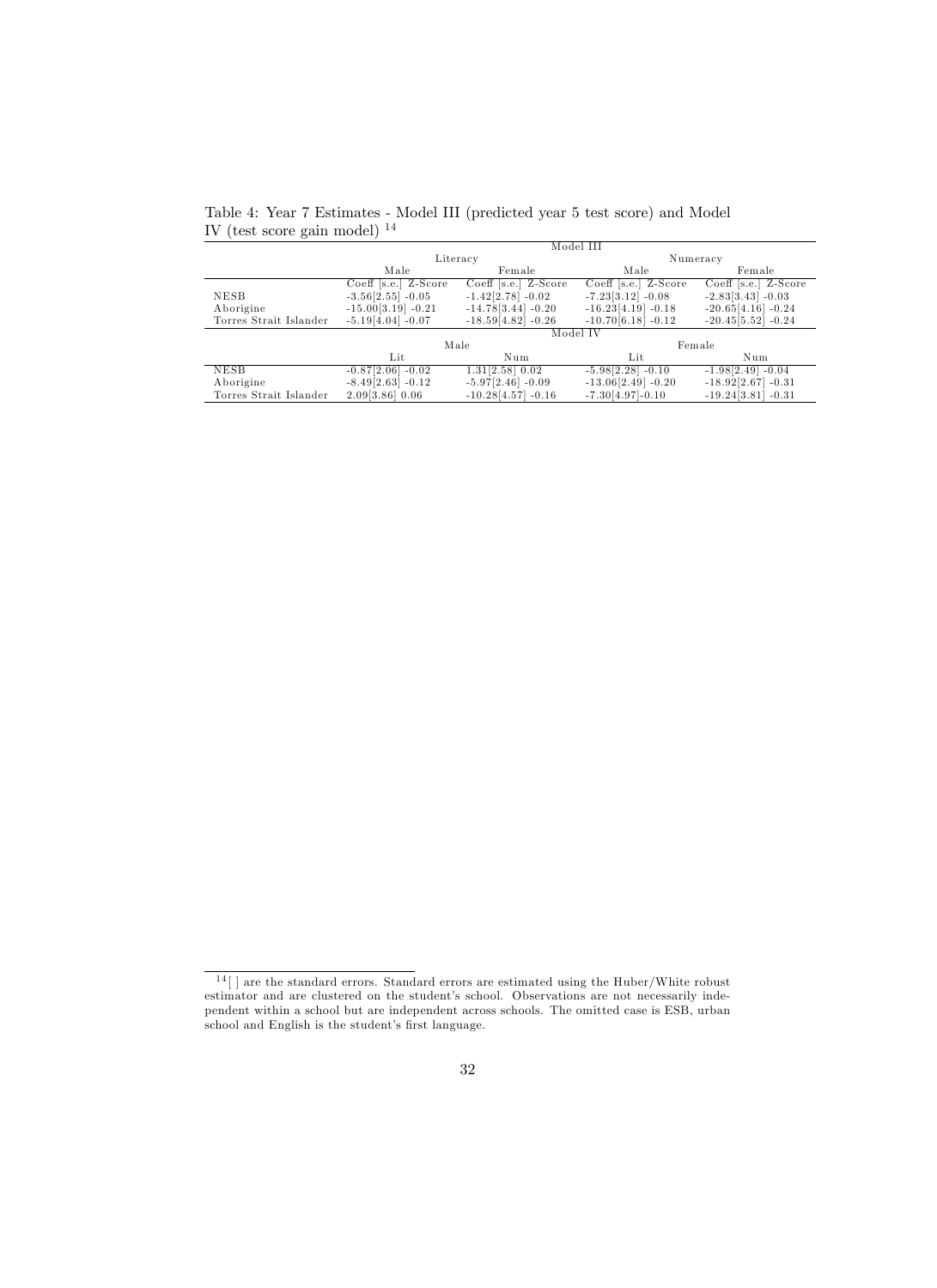Table 5: Year 7 Attainment Models - Urban vs Rural/Remote Students, Model  $\mathbf{I}^{16}$ 

| Literacy<br>Numeracy<br>Females<br><b>URBAN</b><br>Males<br>Males<br>Females<br>Coeff [s.e.] Z-Score<br>Coeff [s.e.] Z-Score<br>Coeff [s.e.] Z-Score<br>Coeff [s.e.] Z-Score<br><b>NESB</b><br>$-16.95[3.21] -0.23$<br>$-15.93[3.20] -0.22$<br>$-19.42[3.83] -0.22$<br>$-16.67[4.01] -0.20$<br>$-41.38[3.91] -0.57$<br>$-58.36[4.95] -0.66$<br>Aborigine<br>$-47.06[3.93] -0.64$<br>$-57.89[5.21] -0.65$<br>Torres Strait Islander<br>$-58.84[6.90] -0.66$<br>$-65.66[7.30] -0.76$<br>$-47.33[4.95] -0.64$<br>$-52.51[6.48] -0.73$<br><b>ESL</b><br>$2.43[4.80]$ 0.03<br>$3.50[4.75]$ 0.05<br>$4.01[5.97]$ 0.05<br>$12.91[5.66]$ 0.15<br>School Size<br>$0.18[0.008]$ 0.00<br>$0.02[0.006]$ 0.00<br>$0.02[0.008]$ 0.00<br>$0.02[0.01]$ $0.00$<br>Remote School<br>Average Income<br>$0.22[0.03]$ 0.00<br>$0.22[0.02]$ 0.00<br>$0.23[0.03]$ $0.00$<br>0.23[0.03] 0.00<br>Unemployment Rate<br>$-0.37[0.33] -0.01$<br>$-0.40[0.30] -0.01$<br>$-0.38[0.40] - 0.00$<br>$-0.59[0.38] -0.01$<br>Teacher Hours: Pupil<br>$16.70[16.55] -0.23$<br>$23.16[13.50] -0.32$<br>$32.80[17.94] -0.37$<br>$39.88[16.47] -0.51$<br>Average Teacher Ex<br>0.67[0.19] 0.01<br>0.51[0.15] 0.01<br>0.96[0.23] 0.01<br>0.76[0.18] 0.01<br>Average Teacher Ex <sup>2</sup><br>$-0.001[0.0005] -0.00$<br>$-0.001[0.0004] -0.00$<br>$-0.002[0.0007] -0.00$<br>$-0.002[0.0005] - 0.00$<br>Constant<br>519.41 [20.96]<br>565.25 [18.80]<br>504.52 [24.82]<br>525.58 [22.34]<br>$r^2$<br>0.09<br>0.08<br>0.09<br>0.09<br>Observations<br>9088<br>8995<br>9088<br>8995<br>Literacy<br>Numeracy<br>RURAL/REMOTE<br>Males<br>Females<br>Males<br>Females<br>Coeff [s.e.] Z-Score<br>Coeff [s.e.] Z-Score<br>Coeff [s.e.] Z-Score<br>Coeff [s.e.] Z-Score<br><b>NESB</b><br>$-13.12[4.69] -0.18$<br>$-2.11[6.89] -0.03$<br>$-14.74[6.86] -0.16$<br>$-0.07[7.25] -0.08$<br>$-74.37[6.40] -1.00$<br>$-81.67[6.88] -0.91$<br>$-83.83[6.41] -0.96$<br>Aborigine<br>$-62.24[5.44] -0.87$<br>Torres Strait Islander<br>$-45.58[7.70] -0.64$<br>$-64.00[12.38] -0.86$<br>$-70.88[9.79] -0.79$<br>$-66.88[13.19] -0.78$<br>ESL<br>$-45.20[11.63] -0.61$<br>$-23.11[11.40] -0.26$<br>$-23.85[9.25] -0.33$<br>$-38.52[10.07] -0.45$<br>School Size<br>$0.01[0.01]$ 0.00<br>$0.005[0.008]$ 0.00<br>$-0.01[0.01] - 0.00$<br>$-0.02[0.01] - 0.00$<br>$-4.30[3.78] -0.06$<br>Remote School<br>$-9.14[3.84] -0.13$<br>$-12.78[4.93] -0.14$<br>$-13.65[4.56] -0.16$<br>Average Income<br>$0.02[0.02]$ 0.00<br>$0.01[0.02]$ 0.00<br>$0.05[0.02]$ 0.00<br>$0.05[0.02]$ 0.00<br>Unemployment Rate<br>$-0.31[0.50] - 0.00$<br>$-0.13[0.51] - 0.00$<br>$-0.49[0.58] -0.01$<br>$-0.25[0.67] -0.00$<br>Teacher Hours: Pupil<br>$9.57[7.13] -0.13$<br>$15.05[5.75] -0.20$<br>$14.00[8.98] -0.16$<br>$20.74[7.44] - 0.25$<br>Average Teacher Ex<br>$0.24[0.09]$ 0.00<br>0.35[0.12] 0.00<br>0.23[0.12] 0.00<br>0.18[10.2] 0.00<br>Average Teacher Ex <sup>2</sup><br>$-0.003[0.0004] -0.00$<br>$-0.001[0.0002] -0.00$<br>$-0.0006[0.0003] - 0.00$<br>$-0.0002[0.0003] -0.00$<br>Constant<br>648.77 [13.20]<br>685.19 [12.78]<br>650.61 [14.73]<br>659.08 [14.64] |       |      | Model I |      |      |
|--------------------------------------------------------------------------------------------------------------------------------------------------------------------------------------------------------------------------------------------------------------------------------------------------------------------------------------------------------------------------------------------------------------------------------------------------------------------------------------------------------------------------------------------------------------------------------------------------------------------------------------------------------------------------------------------------------------------------------------------------------------------------------------------------------------------------------------------------------------------------------------------------------------------------------------------------------------------------------------------------------------------------------------------------------------------------------------------------------------------------------------------------------------------------------------------------------------------------------------------------------------------------------------------------------------------------------------------------------------------------------------------------------------------------------------------------------------------------------------------------------------------------------------------------------------------------------------------------------------------------------------------------------------------------------------------------------------------------------------------------------------------------------------------------------------------------------------------------------------------------------------------------------------------------------------------------------------------------------------------------------------------------------------------------------------------------------------------------------------------------------------------------------------------------------------------------------------------------------------------------------------------------------------------------------------------------------------------------------------------------------------------------------------------------------------------------------------------------------------------------------------------------------------------------------------------------------------------------------------------------------------------------------------------------------------------------------------------------------------------------------------------------------------------------------------------------------------------------------------------------------------------------------------------------------------------------------------------------------------------------------------------------------------------------------------------------------------------------------|-------|------|---------|------|------|
|                                                                                                                                                                                                                                                                                                                                                                                                                                                                                                                                                                                                                                                                                                                                                                                                                                                                                                                                                                                                                                                                                                                                                                                                                                                                                                                                                                                                                                                                                                                                                                                                                                                                                                                                                                                                                                                                                                                                                                                                                                                                                                                                                                                                                                                                                                                                                                                                                                                                                                                                                                                                                                                                                                                                                                                                                                                                                                                                                                                                                                                                                                        |       |      |         |      |      |
|                                                                                                                                                                                                                                                                                                                                                                                                                                                                                                                                                                                                                                                                                                                                                                                                                                                                                                                                                                                                                                                                                                                                                                                                                                                                                                                                                                                                                                                                                                                                                                                                                                                                                                                                                                                                                                                                                                                                                                                                                                                                                                                                                                                                                                                                                                                                                                                                                                                                                                                                                                                                                                                                                                                                                                                                                                                                                                                                                                                                                                                                                                        |       |      |         |      |      |
|                                                                                                                                                                                                                                                                                                                                                                                                                                                                                                                                                                                                                                                                                                                                                                                                                                                                                                                                                                                                                                                                                                                                                                                                                                                                                                                                                                                                                                                                                                                                                                                                                                                                                                                                                                                                                                                                                                                                                                                                                                                                                                                                                                                                                                                                                                                                                                                                                                                                                                                                                                                                                                                                                                                                                                                                                                                                                                                                                                                                                                                                                                        |       |      |         |      |      |
|                                                                                                                                                                                                                                                                                                                                                                                                                                                                                                                                                                                                                                                                                                                                                                                                                                                                                                                                                                                                                                                                                                                                                                                                                                                                                                                                                                                                                                                                                                                                                                                                                                                                                                                                                                                                                                                                                                                                                                                                                                                                                                                                                                                                                                                                                                                                                                                                                                                                                                                                                                                                                                                                                                                                                                                                                                                                                                                                                                                                                                                                                                        |       |      |         |      |      |
|                                                                                                                                                                                                                                                                                                                                                                                                                                                                                                                                                                                                                                                                                                                                                                                                                                                                                                                                                                                                                                                                                                                                                                                                                                                                                                                                                                                                                                                                                                                                                                                                                                                                                                                                                                                                                                                                                                                                                                                                                                                                                                                                                                                                                                                                                                                                                                                                                                                                                                                                                                                                                                                                                                                                                                                                                                                                                                                                                                                                                                                                                                        |       |      |         |      |      |
|                                                                                                                                                                                                                                                                                                                                                                                                                                                                                                                                                                                                                                                                                                                                                                                                                                                                                                                                                                                                                                                                                                                                                                                                                                                                                                                                                                                                                                                                                                                                                                                                                                                                                                                                                                                                                                                                                                                                                                                                                                                                                                                                                                                                                                                                                                                                                                                                                                                                                                                                                                                                                                                                                                                                                                                                                                                                                                                                                                                                                                                                                                        |       |      |         |      |      |
|                                                                                                                                                                                                                                                                                                                                                                                                                                                                                                                                                                                                                                                                                                                                                                                                                                                                                                                                                                                                                                                                                                                                                                                                                                                                                                                                                                                                                                                                                                                                                                                                                                                                                                                                                                                                                                                                                                                                                                                                                                                                                                                                                                                                                                                                                                                                                                                                                                                                                                                                                                                                                                                                                                                                                                                                                                                                                                                                                                                                                                                                                                        |       |      |         |      |      |
|                                                                                                                                                                                                                                                                                                                                                                                                                                                                                                                                                                                                                                                                                                                                                                                                                                                                                                                                                                                                                                                                                                                                                                                                                                                                                                                                                                                                                                                                                                                                                                                                                                                                                                                                                                                                                                                                                                                                                                                                                                                                                                                                                                                                                                                                                                                                                                                                                                                                                                                                                                                                                                                                                                                                                                                                                                                                                                                                                                                                                                                                                                        |       |      |         |      |      |
|                                                                                                                                                                                                                                                                                                                                                                                                                                                                                                                                                                                                                                                                                                                                                                                                                                                                                                                                                                                                                                                                                                                                                                                                                                                                                                                                                                                                                                                                                                                                                                                                                                                                                                                                                                                                                                                                                                                                                                                                                                                                                                                                                                                                                                                                                                                                                                                                                                                                                                                                                                                                                                                                                                                                                                                                                                                                                                                                                                                                                                                                                                        |       |      |         |      |      |
|                                                                                                                                                                                                                                                                                                                                                                                                                                                                                                                                                                                                                                                                                                                                                                                                                                                                                                                                                                                                                                                                                                                                                                                                                                                                                                                                                                                                                                                                                                                                                                                                                                                                                                                                                                                                                                                                                                                                                                                                                                                                                                                                                                                                                                                                                                                                                                                                                                                                                                                                                                                                                                                                                                                                                                                                                                                                                                                                                                                                                                                                                                        |       |      |         |      |      |
|                                                                                                                                                                                                                                                                                                                                                                                                                                                                                                                                                                                                                                                                                                                                                                                                                                                                                                                                                                                                                                                                                                                                                                                                                                                                                                                                                                                                                                                                                                                                                                                                                                                                                                                                                                                                                                                                                                                                                                                                                                                                                                                                                                                                                                                                                                                                                                                                                                                                                                                                                                                                                                                                                                                                                                                                                                                                                                                                                                                                                                                                                                        |       |      |         |      |      |
|                                                                                                                                                                                                                                                                                                                                                                                                                                                                                                                                                                                                                                                                                                                                                                                                                                                                                                                                                                                                                                                                                                                                                                                                                                                                                                                                                                                                                                                                                                                                                                                                                                                                                                                                                                                                                                                                                                                                                                                                                                                                                                                                                                                                                                                                                                                                                                                                                                                                                                                                                                                                                                                                                                                                                                                                                                                                                                                                                                                                                                                                                                        |       |      |         |      |      |
|                                                                                                                                                                                                                                                                                                                                                                                                                                                                                                                                                                                                                                                                                                                                                                                                                                                                                                                                                                                                                                                                                                                                                                                                                                                                                                                                                                                                                                                                                                                                                                                                                                                                                                                                                                                                                                                                                                                                                                                                                                                                                                                                                                                                                                                                                                                                                                                                                                                                                                                                                                                                                                                                                                                                                                                                                                                                                                                                                                                                                                                                                                        |       |      |         |      |      |
|                                                                                                                                                                                                                                                                                                                                                                                                                                                                                                                                                                                                                                                                                                                                                                                                                                                                                                                                                                                                                                                                                                                                                                                                                                                                                                                                                                                                                                                                                                                                                                                                                                                                                                                                                                                                                                                                                                                                                                                                                                                                                                                                                                                                                                                                                                                                                                                                                                                                                                                                                                                                                                                                                                                                                                                                                                                                                                                                                                                                                                                                                                        |       |      |         |      |      |
|                                                                                                                                                                                                                                                                                                                                                                                                                                                                                                                                                                                                                                                                                                                                                                                                                                                                                                                                                                                                                                                                                                                                                                                                                                                                                                                                                                                                                                                                                                                                                                                                                                                                                                                                                                                                                                                                                                                                                                                                                                                                                                                                                                                                                                                                                                                                                                                                                                                                                                                                                                                                                                                                                                                                                                                                                                                                                                                                                                                                                                                                                                        |       |      |         |      |      |
|                                                                                                                                                                                                                                                                                                                                                                                                                                                                                                                                                                                                                                                                                                                                                                                                                                                                                                                                                                                                                                                                                                                                                                                                                                                                                                                                                                                                                                                                                                                                                                                                                                                                                                                                                                                                                                                                                                                                                                                                                                                                                                                                                                                                                                                                                                                                                                                                                                                                                                                                                                                                                                                                                                                                                                                                                                                                                                                                                                                                                                                                                                        |       |      |         |      |      |
|                                                                                                                                                                                                                                                                                                                                                                                                                                                                                                                                                                                                                                                                                                                                                                                                                                                                                                                                                                                                                                                                                                                                                                                                                                                                                                                                                                                                                                                                                                                                                                                                                                                                                                                                                                                                                                                                                                                                                                                                                                                                                                                                                                                                                                                                                                                                                                                                                                                                                                                                                                                                                                                                                                                                                                                                                                                                                                                                                                                                                                                                                                        |       |      |         |      |      |
|                                                                                                                                                                                                                                                                                                                                                                                                                                                                                                                                                                                                                                                                                                                                                                                                                                                                                                                                                                                                                                                                                                                                                                                                                                                                                                                                                                                                                                                                                                                                                                                                                                                                                                                                                                                                                                                                                                                                                                                                                                                                                                                                                                                                                                                                                                                                                                                                                                                                                                                                                                                                                                                                                                                                                                                                                                                                                                                                                                                                                                                                                                        |       |      |         |      |      |
|                                                                                                                                                                                                                                                                                                                                                                                                                                                                                                                                                                                                                                                                                                                                                                                                                                                                                                                                                                                                                                                                                                                                                                                                                                                                                                                                                                                                                                                                                                                                                                                                                                                                                                                                                                                                                                                                                                                                                                                                                                                                                                                                                                                                                                                                                                                                                                                                                                                                                                                                                                                                                                                                                                                                                                                                                                                                                                                                                                                                                                                                                                        |       |      |         |      |      |
|                                                                                                                                                                                                                                                                                                                                                                                                                                                                                                                                                                                                                                                                                                                                                                                                                                                                                                                                                                                                                                                                                                                                                                                                                                                                                                                                                                                                                                                                                                                                                                                                                                                                                                                                                                                                                                                                                                                                                                                                                                                                                                                                                                                                                                                                                                                                                                                                                                                                                                                                                                                                                                                                                                                                                                                                                                                                                                                                                                                                                                                                                                        |       |      |         |      |      |
|                                                                                                                                                                                                                                                                                                                                                                                                                                                                                                                                                                                                                                                                                                                                                                                                                                                                                                                                                                                                                                                                                                                                                                                                                                                                                                                                                                                                                                                                                                                                                                                                                                                                                                                                                                                                                                                                                                                                                                                                                                                                                                                                                                                                                                                                                                                                                                                                                                                                                                                                                                                                                                                                                                                                                                                                                                                                                                                                                                                                                                                                                                        |       |      |         |      |      |
|                                                                                                                                                                                                                                                                                                                                                                                                                                                                                                                                                                                                                                                                                                                                                                                                                                                                                                                                                                                                                                                                                                                                                                                                                                                                                                                                                                                                                                                                                                                                                                                                                                                                                                                                                                                                                                                                                                                                                                                                                                                                                                                                                                                                                                                                                                                                                                                                                                                                                                                                                                                                                                                                                                                                                                                                                                                                                                                                                                                                                                                                                                        |       |      |         |      |      |
|                                                                                                                                                                                                                                                                                                                                                                                                                                                                                                                                                                                                                                                                                                                                                                                                                                                                                                                                                                                                                                                                                                                                                                                                                                                                                                                                                                                                                                                                                                                                                                                                                                                                                                                                                                                                                                                                                                                                                                                                                                                                                                                                                                                                                                                                                                                                                                                                                                                                                                                                                                                                                                                                                                                                                                                                                                                                                                                                                                                                                                                                                                        |       |      |         |      |      |
|                                                                                                                                                                                                                                                                                                                                                                                                                                                                                                                                                                                                                                                                                                                                                                                                                                                                                                                                                                                                                                                                                                                                                                                                                                                                                                                                                                                                                                                                                                                                                                                                                                                                                                                                                                                                                                                                                                                                                                                                                                                                                                                                                                                                                                                                                                                                                                                                                                                                                                                                                                                                                                                                                                                                                                                                                                                                                                                                                                                                                                                                                                        |       |      |         |      |      |
|                                                                                                                                                                                                                                                                                                                                                                                                                                                                                                                                                                                                                                                                                                                                                                                                                                                                                                                                                                                                                                                                                                                                                                                                                                                                                                                                                                                                                                                                                                                                                                                                                                                                                                                                                                                                                                                                                                                                                                                                                                                                                                                                                                                                                                                                                                                                                                                                                                                                                                                                                                                                                                                                                                                                                                                                                                                                                                                                                                                                                                                                                                        |       |      |         |      |      |
|                                                                                                                                                                                                                                                                                                                                                                                                                                                                                                                                                                                                                                                                                                                                                                                                                                                                                                                                                                                                                                                                                                                                                                                                                                                                                                                                                                                                                                                                                                                                                                                                                                                                                                                                                                                                                                                                                                                                                                                                                                                                                                                                                                                                                                                                                                                                                                                                                                                                                                                                                                                                                                                                                                                                                                                                                                                                                                                                                                                                                                                                                                        |       |      |         |      |      |
|                                                                                                                                                                                                                                                                                                                                                                                                                                                                                                                                                                                                                                                                                                                                                                                                                                                                                                                                                                                                                                                                                                                                                                                                                                                                                                                                                                                                                                                                                                                                                                                                                                                                                                                                                                                                                                                                                                                                                                                                                                                                                                                                                                                                                                                                                                                                                                                                                                                                                                                                                                                                                                                                                                                                                                                                                                                                                                                                                                                                                                                                                                        |       |      |         |      |      |
|                                                                                                                                                                                                                                                                                                                                                                                                                                                                                                                                                                                                                                                                                                                                                                                                                                                                                                                                                                                                                                                                                                                                                                                                                                                                                                                                                                                                                                                                                                                                                                                                                                                                                                                                                                                                                                                                                                                                                                                                                                                                                                                                                                                                                                                                                                                                                                                                                                                                                                                                                                                                                                                                                                                                                                                                                                                                                                                                                                                                                                                                                                        |       |      |         |      |      |
|                                                                                                                                                                                                                                                                                                                                                                                                                                                                                                                                                                                                                                                                                                                                                                                                                                                                                                                                                                                                                                                                                                                                                                                                                                                                                                                                                                                                                                                                                                                                                                                                                                                                                                                                                                                                                                                                                                                                                                                                                                                                                                                                                                                                                                                                                                                                                                                                                                                                                                                                                                                                                                                                                                                                                                                                                                                                                                                                                                                                                                                                                                        |       |      |         |      |      |
|                                                                                                                                                                                                                                                                                                                                                                                                                                                                                                                                                                                                                                                                                                                                                                                                                                                                                                                                                                                                                                                                                                                                                                                                                                                                                                                                                                                                                                                                                                                                                                                                                                                                                                                                                                                                                                                                                                                                                                                                                                                                                                                                                                                                                                                                                                                                                                                                                                                                                                                                                                                                                                                                                                                                                                                                                                                                                                                                                                                                                                                                                                        |       |      |         |      |      |
|                                                                                                                                                                                                                                                                                                                                                                                                                                                                                                                                                                                                                                                                                                                                                                                                                                                                                                                                                                                                                                                                                                                                                                                                                                                                                                                                                                                                                                                                                                                                                                                                                                                                                                                                                                                                                                                                                                                                                                                                                                                                                                                                                                                                                                                                                                                                                                                                                                                                                                                                                                                                                                                                                                                                                                                                                                                                                                                                                                                                                                                                                                        |       |      |         |      |      |
|                                                                                                                                                                                                                                                                                                                                                                                                                                                                                                                                                                                                                                                                                                                                                                                                                                                                                                                                                                                                                                                                                                                                                                                                                                                                                                                                                                                                                                                                                                                                                                                                                                                                                                                                                                                                                                                                                                                                                                                                                                                                                                                                                                                                                                                                                                                                                                                                                                                                                                                                                                                                                                                                                                                                                                                                                                                                                                                                                                                                                                                                                                        |       |      |         |      |      |
|                                                                                                                                                                                                                                                                                                                                                                                                                                                                                                                                                                                                                                                                                                                                                                                                                                                                                                                                                                                                                                                                                                                                                                                                                                                                                                                                                                                                                                                                                                                                                                                                                                                                                                                                                                                                                                                                                                                                                                                                                                                                                                                                                                                                                                                                                                                                                                                                                                                                                                                                                                                                                                                                                                                                                                                                                                                                                                                                                                                                                                                                                                        |       |      |         |      |      |
|                                                                                                                                                                                                                                                                                                                                                                                                                                                                                                                                                                                                                                                                                                                                                                                                                                                                                                                                                                                                                                                                                                                                                                                                                                                                                                                                                                                                                                                                                                                                                                                                                                                                                                                                                                                                                                                                                                                                                                                                                                                                                                                                                                                                                                                                                                                                                                                                                                                                                                                                                                                                                                                                                                                                                                                                                                                                                                                                                                                                                                                                                                        |       |      |         |      |      |
| Observations<br>3960<br>3618<br>3960<br>3618                                                                                                                                                                                                                                                                                                                                                                                                                                                                                                                                                                                                                                                                                                                                                                                                                                                                                                                                                                                                                                                                                                                                                                                                                                                                                                                                                                                                                                                                                                                                                                                                                                                                                                                                                                                                                                                                                                                                                                                                                                                                                                                                                                                                                                                                                                                                                                                                                                                                                                                                                                                                                                                                                                                                                                                                                                                                                                                                                                                                                                                           | $r^2$ | 0.08 | 0.12    | 0.10 | 0.12 |

 $^{16}$ [] are the standard errors. Standard errors are estimated using the Huber/White robust estimator and are clustered on the student's school. Observations are not necessarily independent within a school but are independent across schools. The omitted cases are ESB and student's first language is English.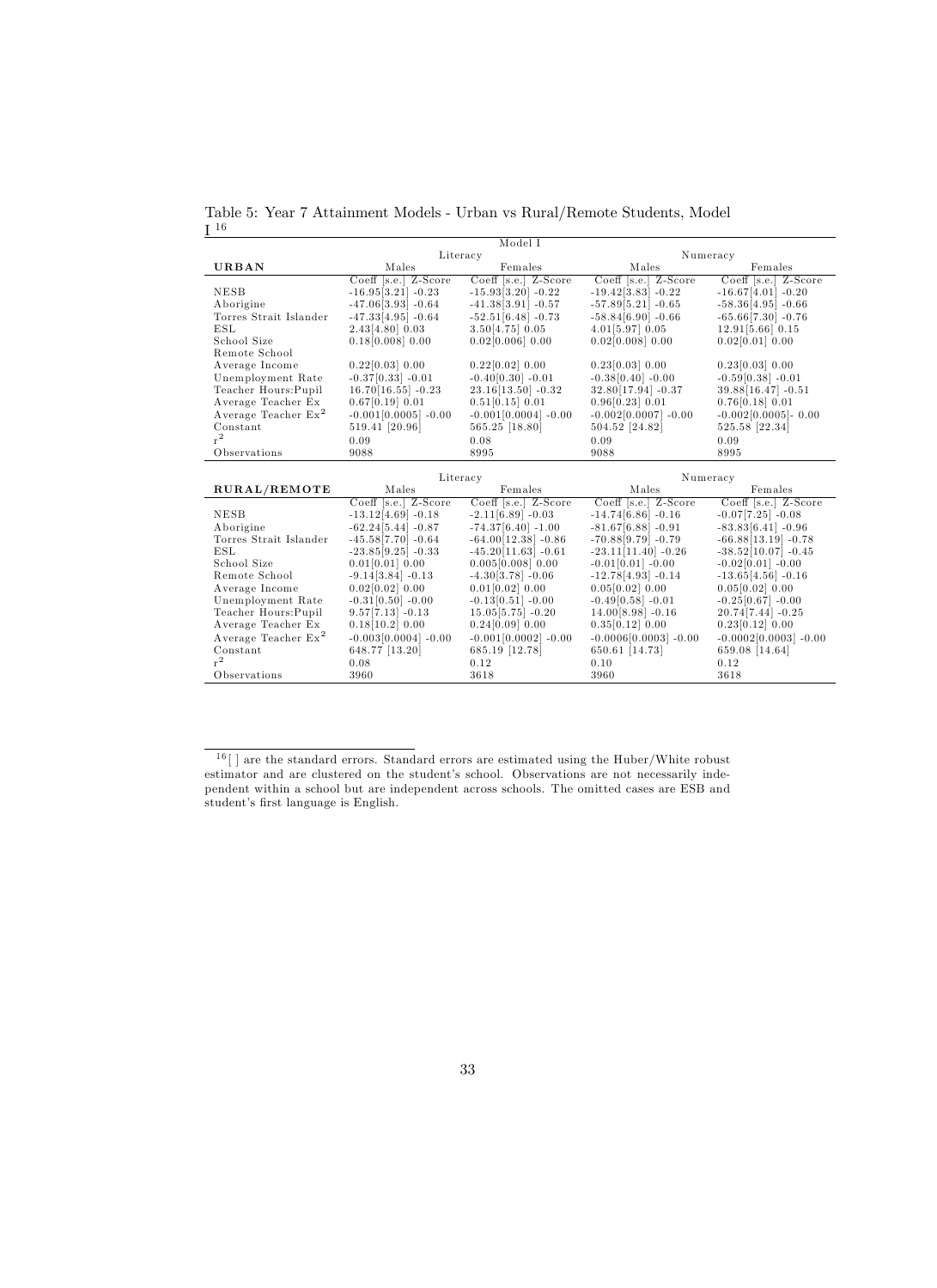Table 6: Year 7 Attainment Models - Urban vs Rural/Remote Students, Model II <sup>18</sup> M odel II

|                                 | Literacy                | Model II                 | Numeracy                |                        |
|---------------------------------|-------------------------|--------------------------|-------------------------|------------------------|
| <b>URBAN</b>                    | Males                   | Females                  | Males                   | Females                |
|                                 | Coeff [s.e.] Z-Score    | Coeff [s.e.] Z-Score     | Coeff [s.e.] Z-Score    | Coeff [s.e.] Z-Score   |
| Prior Attainment                | $0.68[0.01]$ $0.01$     | $0.66[0.01]$ $0.01$      | $0.93[0.01]$ $0.01$     | $0.95[0.01]$ $0.01$    |
| <b>NESB</b>                     | $-8.66[2.36] -0.12$     | $-4.79[2.56] -0.07$      | $-8.01[2.32] -0.09$     | $-2.07[2.93] -0.02$    |
| Aborigine                       | $-21.11[3.22] -0.29$    | $-13.80[3.02] -0.19$     | $-14.94[3.34] -0.17$    | $-20.54[3.52] -0.24$   |
| Torres Strait Islander          | $-12.89[3.98] -0.18$    | $-21.21[4.19] -0.29$     | $-6.82[4.70] -0.08$     | $-18.81[4.44] -0.22$   |
| ESL                             | $6.49[3.70]$ 0.09       | $2.54[3.46]$ 0.04        | 2.05[8.41] 0.12         | $8.06[3.31]$ 0.09      |
| School Size                     | $0.007[0.006]$ 0.00     | $0.01[0.005]$ 0.00       | $-0.006[0.006]$ 0.00    | $0.01[0.005]$ 0.00     |
| Remote School                   |                         |                          |                         |                        |
| Average Income                  | $0.09[0.02]$ 0.00       | $0.09[0.02]$ $0.00$      | $0.04[0.01]$ $0.00$     | $0.07[0.02]$ 0.00      |
| Unemployment Rate               | $-0.44[0.24] -0.01$     | $-0.45[0.23] - 0.01$     | $0.62[0.41] - 0.00$     | 0.06[0.30] 0.00        |
| Teacher Hours: Pupil            | 13.79 [11.98] 0.19      | $11.92[11.29]$ 0.17      | $7.92[6.78]$ 0.31       | $26.81[13.10]$ 0.31    |
| Average Teacher Ex              | 0.19[0.15] 0.00         | 0.18[0.12] 0.00          | 0.15[0.08] 0.01         | 0.39[0.11] 0.00        |
| Average Teacher Ex <sup>2</sup> | $-0.0004[0.0004] -0.00$ | $-0.0004[0.0003] -0.00$  | $-0.0003[0.0003] -0.00$ | $-0.001[0.0003] -0.00$ |
| Constant                        | 202.55 [17.72]          | 224.09 [16.22]           | 118.56 [17.85]          | 24.83 [16.22]          |
| $r^2$                           | 0.46                    | 0.45                     | 0.60                    | 0.60                   |
| Observations                    | 9088                    | 8995                     | 9088                    | 8995                   |
|                                 | Literacy                |                          | Numeracy                |                        |
| RURAL/REMOTE                    | Males                   | Females                  | Males                   | Females                |
|                                 | Coeff [s.e.] Z-Score    | Coeff [s.e.] Z-Score     | Coeff [s.e.] Z-Score    | Coeff [s.e.] Z-Score   |
| Prior Attainment                | $0.67[0.02]$ $0.01$     | $0.71[0.01]$ $0.01$      | $0.89[0.02]$ $0.01$     | $0.89[0.02]$ $0.01$    |
| <b>NESB</b>                     | $0.73[3.31]$ $0.01$     | 0.037[5.10] 0.01         | $-3.70[4.51] - 0.04$    | $-4.46[4.90] -0.05$    |
| Aborigine                       | $-22.92[3.64] -0.32$    | $-29.50[3.96] -0.40$     | $-18.53[3.84] -0.21$    | $-23.50[4.10] -0.27$   |
| Torres Strait Islander          | $-11.25[6.09] -0.16$    | $-30.65[9.09] -0.41$     | $-16.70[8.71] -0.19$    | $-22.51[7.35] -0.26$   |
| <b>ESL</b>                      | $-15.58[5.78] -0.22$    | $-18.20[6.97] -0.25$     | 2.05[8.40] 0.02         | $-2.00[7.50] -0.02$    |
| School Size                     | $0.01[0.01]$ $0.00$     | $0.007[0.006]$ 0.00      | $-0.005[0.007] -0.00$   | $-0.01[0.005] -0.00$   |
| Remote School                   | $-4.97[3.08] -0.07$     | $-0.10[2.82] -0.00$      | $-4.39[3.46] -0.05$     | $-7.18[3.00] -0.08$    |
| Average Income                  | $0.002[0.02]$ 0.00      | $-0.01[0.015] -0.00$     | $0.04[0.01]$ $0.00$     | $0.02[0.01]$ $0.00$    |
| Unemployment Rate               | 0.036[0.40] 0.01        | $0.14[0.35]$ 0.00        | $0.62[0.41]$ $0.01$     | 0.55[0.43] 0.01        |
| Teacher Hours: Pupil            | 7.63[5.74]0.11          | $6.76[4.60]$ 0.09        | 7.91[6.78]0.09          | 5.85[6.13] 0.07        |
| Average Teacher Ex              | $-0.004[0.10] - 0.00$   | 0.10[0.07] 0.00          | 0.15[0.08] 0.00         | 0.009[0.08] 0.00       |
| Average Teacher Ex <sup>2</sup> | $0.0001[0.0003]$ 0.00   | $-0.0002[0.0001] - 0.00$ | $-0.0003[0.0003] -0.00$ | $0.00[0.00]$ $0.00$    |
| Constant                        |                         | 248.81 [12.66]           | 118.56 [14.15]          | 135.18 [13.62]         |
|                                 | 254.25 [14.78]          |                          |                         |                        |
| $r^2$                           | 0.45                    | 0.50<br>3618             | 0.60                    | 0.59<br>3618           |

 $^{18}$ [] are the standard errors. Standard errors are estimated using the Huber/White robust estimator and are clustered on the student's school. Observations are not necessarily independent within a school but are independent across schools. The omitted cases are ESB and student's first language is English.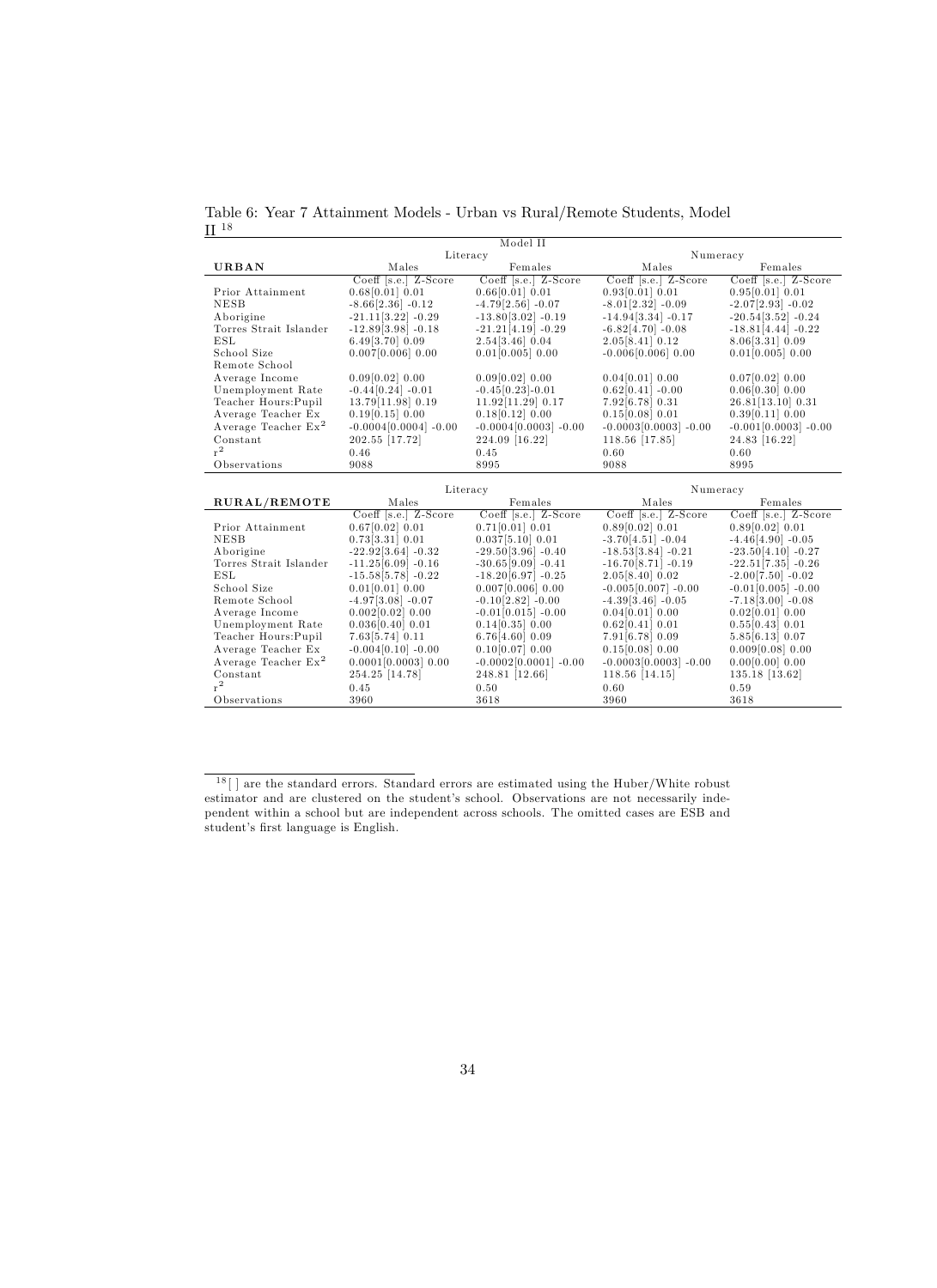Table 7: Year 7 Estimates - Model III (predicted test score)- Urban vs Rural/Remote <sup>20</sup>

|                                     |                                          |                                              | Model III                                   |                                              |
|-------------------------------------|------------------------------------------|----------------------------------------------|---------------------------------------------|----------------------------------------------|
|                                     |                                          | Literacy                                     |                                             | Numeracy                                     |
| <b>URBAN</b>                        | Male                                     | Female                                       | Male                                        | Female                                       |
|                                     | $Coeff[S.E.]$ $Z-Score$                  | $Coeff[S.E.]$ $Z-Score$                      | Coeff[S.E.] Z-Score                         | Coeff[S.E.] Z-Score                          |
| <b>NESB</b>                         | $-7.03[2.78] -0.09$                      | $-3.66[2.96] -0.05$                          | $-7.42[3.42] -0.08$                         | $-1.73[3.70] -0.02$                          |
| Aborigine                           | $-15.92[3.89] -0.21$                     | $-9.23[4.17] -0.12$                          | $-13.28[5.13] -0.16$                        | $-17.03[5.03] -0.19$                         |
| Torres Strait Islander              | $-5.13[4.85] -0.07$                      | $-16.52[5.08] -0.23$                         | $-4.12[6.65] -0.06$                         | $-16.83[6.16] -0.19$                         |
|                                     |                                          | Model IV                                     |                                             |                                              |
|                                     |                                          | Literacy                                     |                                             | Numeracy                                     |
|                                     | Male                                     | Female                                       | Male                                        | Female                                       |
| <b>NESB</b>                         | $-4.78[2.43] - 0.08$                     | 0.58[2.48] 0.02                              | $-7.51[2.30] -0.13$                         | $-1.60[2.34] - 0.02$                         |
| Aborigine                           | $-9.44[3.39] -0.15$                      | $-0.38[3.46] -0.01$                          | $-13.22[3.20] -0.21$                        | $-19.52[3.26] -0.34$                         |
| Torres Strait Islander              | $3.05[4.43]$ 0.06                        | $-6.14[4.55] - 0.09$                         | $-3.66[4.19] -0.06$                         | $-18.12[4.29] -0.30$                         |
|                                     |                                          |                                              |                                             |                                              |
|                                     |                                          |                                              | Model III                                   |                                              |
|                                     |                                          |                                              |                                             |                                              |
|                                     |                                          | Literacy                                     |                                             | Numeracy                                     |
| RURAL/REMOTE                        | Male                                     | Female                                       | Male                                        | Female                                       |
|                                     | Coeff[S.E.] Z-Score                      | Coeff[S.E.] Z-Score                          | $Coeff[S.E.]$ $Z-Score$                     | Coeff[S.E.] Z-Score                          |
| <b>NESB</b>                         | $2.42[4.05]$ 0.03                        | 2.03[5.40] 0.02                              | $-5.67[5.92] -0.06$                         | $-3.72[6.76] -0.05$                          |
| Aborigine                           | $-19.13[4.63] -0.26$                     | $-24.68[5.05] -0.34$                         | $-27.29[6.17] -0.32$                        | $-30.13[5.81] -0.38$                         |
| Torres Strait Islander              | $-7.67[6.32] -0.09$                      | $-27.73[7.41] -0.37$                         | $-23.70[8.28] -0.26$                        | $-26.38[8.59] -0.32$                         |
|                                     |                                          | Model IV                                     |                                             |                                              |
|                                     |                                          | Literacy                                     |                                             | Numeracy                                     |
|                                     | Male                                     | Female                                       | Male                                        | Female                                       |
| NESB                                | $7.68[3.75]$ 0.13                        | $2.32[4.68]$ 0.02                            | $-1.70[3.77] -0.04$                         | $-3.51[4.67] -0.07$                          |
| Aborigine<br>Torres Strait Islander | $-4.69[3.84] -0.07$<br>$4.34[5.66]$ 0.10 | $-11.31[3.71] -0.20$<br>$-16.36[5.97] -0.30$ | $-12.26[3.86] -0.18$<br>$-12.22[5.69]-0.17$ | $-17.24[3.71] -0.29$<br>$-20.06[5.96] -0.31$ |

 $^{20}[ ]$  are the standard errors. Standard errors are estimated using the Huber/White robust estimator and are clustered on the student's school. Observations are not necessarily independent within a school but are independent across schools. The omitted case is ESB and English is the student's first language.